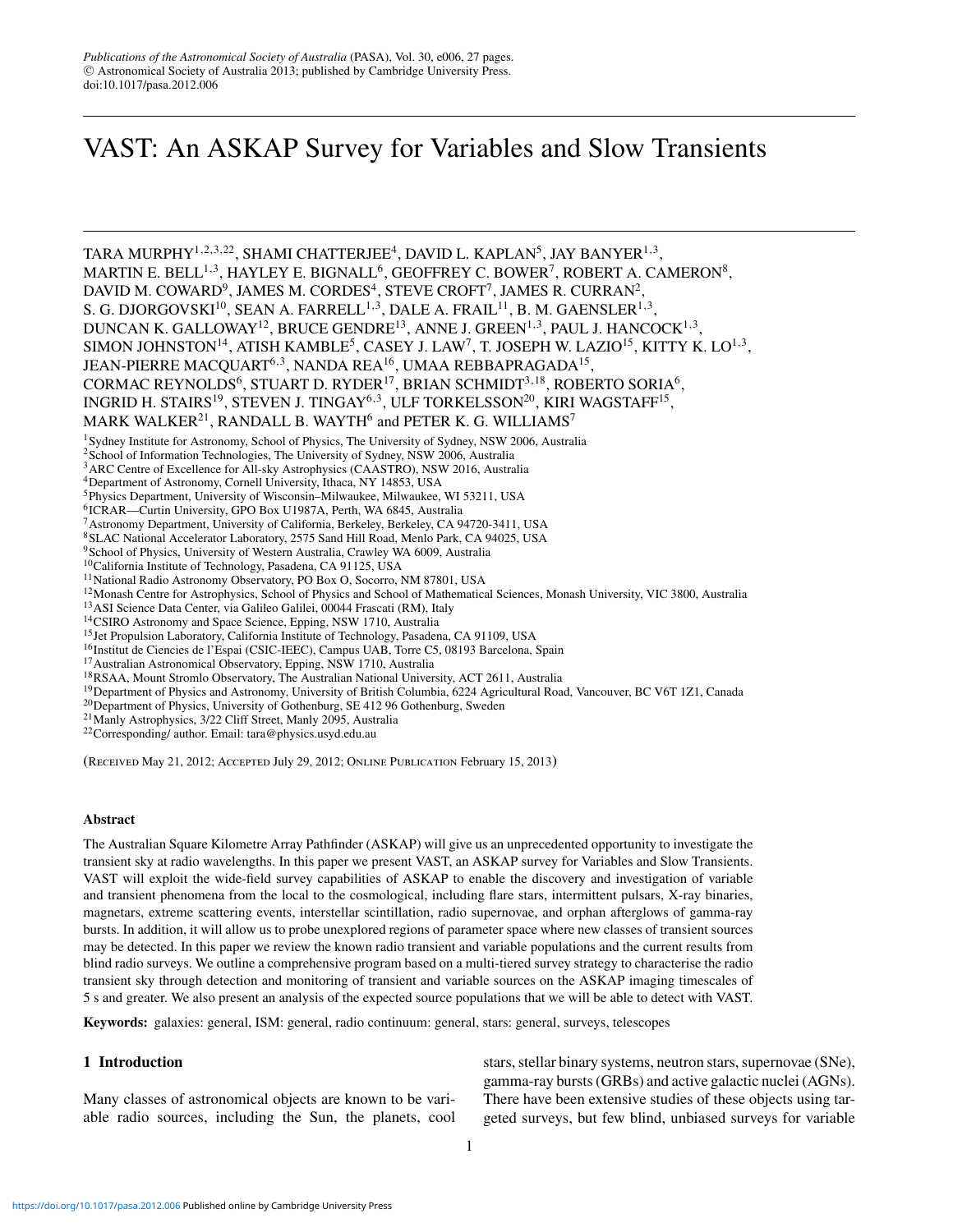radio phenomena. An effective survey for radio variability needs to maximise the metric

$$
A\Omega\left(\frac{T}{\Delta t}\right),\tag{1}
$$

where  $A$  is the effective collecting area of the telescope,  $\Omega$  is the solid angle coverage of the survey, *T* is the total duration of the observations, and  $\Delta t$  is the time resolution (Cordes et al. 2004; Cordes 2007). Typically blind radio surveys have had either too small a field of view and too little time coverage per field of view to allow a comprehensive survey for transient and variable phenomena.

The Square Kilometre Array  $(SKA)^{1}$  is a proposed future radio telescope (Dewdney et al. 2009) that will be many times more sensitive than any existing facility. Should it go ahead, the SKA will be designed to explore five key science projects: galaxy evolution, cosmology, and dark energy; strong-field tests of gravity using pulsars and black holes; the origin and evolution of cosmic magnetism; probing the dark ages—the first black holes and stars; and the cradle of life, searching for life and planets. In addition, there is an awareness of building in (or not designing out) the possibility of serendipitous discoveries. In particular, the dynamic radio sky is recognised as a rich and relatively unexplored discovery space (Cordes et al. 2004; Cordes 2007). Plans for the SKA are still under development, with a Phase 1 instrument expected to be completed in 2020 and a Phase 2 instrument in 2024.

The Australian Square Kilometre Array Pathfinder  $(ASKAP)^2$  is a precursor and technology development platform for the full SKA and will greatly improve on our ability to detect radio transients and variable sources. Its moderately high sensitivity (RMS of  $\sim$ 1 mJy beam<sup>-1</sup> in 10 s), combined with a wide field of view (covering  $30 \text{ deg}^2$  of sky in a single pointing), will enable fast, sensitive all-sky surveys (Johnston et al. 2007, 2008). ASKAP is currently under construction in Western Australia. The final telescope will have 36 12 m antennas, with a maximum baseline of 6 km. The wide field of view is enabled by the use of Phased Array Feeds (Chippendale et al. 2010) of 100 dual-polarisation pixels that will operate over the range 700–1800 MHz. A summary of the planned ASKAP specifications is given in Table 1. The 6-antenna Boolardy Engineering Test Array (BETA) is expected to be completed in late 2012 and will allow some early testing of the techniques required for the full ASKAP surveys.

ASKAP is primarily a survey instrument, and this is reflected in the time allocation policy. In its initial 5 years of operation, 75% of the available time will be scheduled for several major Survey Science Projects<sup>3</sup> that were selected through a competitive call for proposals (Ball 2009).

In this paper we describe one of these projects, an ASKAP Survey for Variables and Slow Transients (VAST).<sup>4</sup> In the

PASA, 30, e006 (2013) doi:10.1017/pasa.2012.006

| Number of dishes               | 36                              |
|--------------------------------|---------------------------------|
| Dish diameter (m)              | 12.                             |
| Dish area $(m^2)$              | 113                             |
| Total collecting area $(m2)$   | 4 0 7 2                         |
| Aperture efficiency            | 0.8                             |
| System temperature $(K)$       | 50                              |
| Field of view $(\text{deg}^2)$ | 30                              |
| Frequency range (MHz)          | $700 - 1800$                    |
| Bandwidth (MHz)                | 300                             |
| Maximum number of channels     | 16 3 8 4                        |
| Maximum baseline (km)          | 6                               |
| RMS cont. sensitivity $(10 s)$ | 640 $\mu$ Jy beam <sup>-1</sup> |
| RMS cont. sensitivity (1 h)    | 47 $\mu$ Jy beam <sup>-1</sup>  |
|                                |                                 |

context of ASKAP, 'slow' means variability or transient behaviour detectable on timescales greater than the cadence on which images will be performed (expected to be 5–10 s). A related project, The Commensal Real-Time ASKAP Fast-Transients Survey (CRAFT; Macquart et al. 2010), will search for 'fast' transients on timescales shorter than 5 s. Different techniques are required to process and analyse data for fast and slow transients, and from a scientific perspective this division roughly represents a separation between coherent and incoherent emission processes. The main science goals of VAST are

- to detect and monitor 'orphan' GRB afterglows to understand their nature;
- to conduct an unbiased survey of radio SNe in the local Universe;
- to determine the origin and nature of the structures responsible for extreme scattering events (ESEs);
- to make a direct detection of baryons in the intergalactic medium;
- to discover flaring magnetars, intermittent or deeply nulling radio pulsars, and rotating radio transients through changes in their pulse-averaged emission;
- to investigate intrinsic variability of AGNs;
- to detect and monitor flare stars, cataclysmic variables, and X-ray binaries (XRBs) in our Galaxy; and
- to discover previously unknown classes of objects.

To achieve these goals, VAST will conduct three surveys, in addition to commensal observing with other ASKAP projects: VAST-Wide, aimed at detecting rare, bright events, will survey 10 000 deg<sup>2</sup> day<sup>-1</sup> to an RMS sensitivity of 0.5 mJy beam−1; VAST-Deep, aimed at detecting unknown source classes, will survey  $10000 \text{ deg}^2$  down to an RMS sensitivity of 50  $\mu$ Jy beam<sup>-1</sup>; and VAST-Galactic which will cover 750  $\text{deg}^2$  of the Galactic plane, plus the Large and Small Magellanic Clouds down to an RMS sensitivity of 0.1 mJy beam−1. The full survey parameters are shown in Table 2 and discussed in Section 4.

In Section 2 we motivate the VAST surveys by discussing the science goals in more detail, and explain how they fit

<sup>1</sup> See http://www.skatelescope.org.

<sup>2</sup> See http://www.atnf.csiro.au/projects/askap.

<sup>3</sup> The full list of projects is available at http://www.atnf.csiro.au/ projects/askap/ssps.html.

<sup>4</sup> See http://www.askap.org/vast.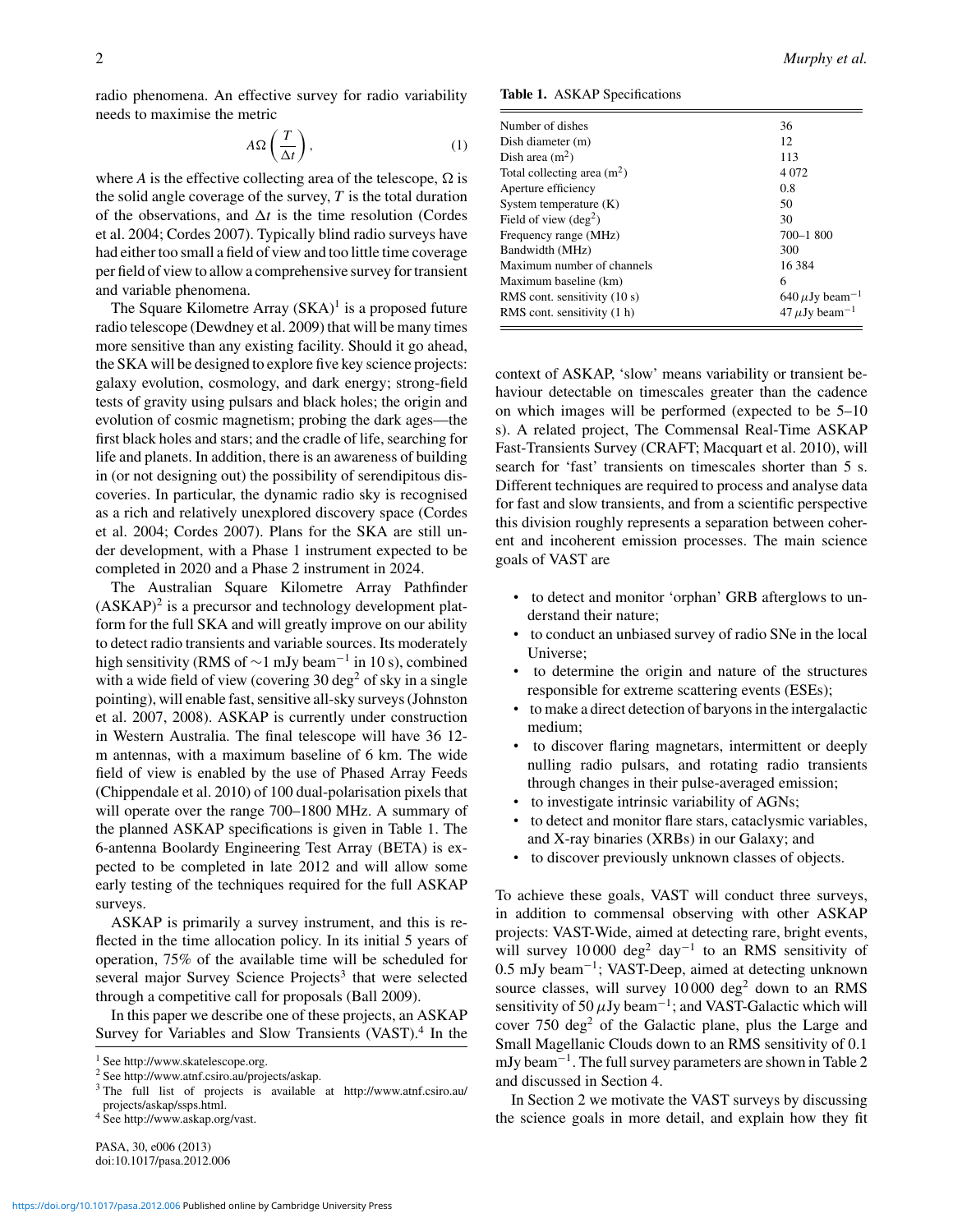|                                           |           | VAST-Deep   |                |                      |                 |
|-------------------------------------------|-----------|-------------|----------------|----------------------|-----------------|
|                                           | VAST-Wide | Multi-field | Single Field   | <b>VAST-Galactic</b> | Commensal       |
| Observing time (h)                        | 4 380     | 3 200       | 400            | 600                  | 1.5 years       |
| Survey area $(\text{deg}^2)$              | 10 000    | 10 000      | 30             | 750                  | 10 000          |
| Time per field                            | 40 s      | 1 h         | 1 <sub>h</sub> | $16 \text{ min}$     | 12 <sub>h</sub> |
| Repeat                                    | Daily     | 7 times     | Daily          | 64 times             | None            |
| Observing freq (MHz)                      |           | 1 130-1 430 |                |                      |                 |
| Bandwidth (MHz)                           |           | 300         |                |                      |                 |
| RMS sensitivity (mJy beam <sup>-1</sup> ) | 0.5       |             | 0.05           | 0.1                  | 0.01            |
| Field of view $(\text{deg}^2)$            |           | 30          |                |                      |                 |
| Angular resolution                        | 10 arcsec |             |                |                      |                 |
| Spectral resolution                       | 10 MHz    |             |                |                      |                 |
| Time resolution                           |           | 5s          |                |                      |                 |
| Polarisation products                     |           | <b>IOUV</b> |                |                      |                 |

**Notes.** The two components of the VAST-Deep survey are discussed further in the text. The Commensal column gives an indication of the amount of time that VAST will have access to through commensal observing with other ASKAP projects

in the context of existing efforts. We also make predictions about the likely source populations that will be observed by VAST. In Section 3 we review previous and current blind radio surveys, as well as archival studies. In Section 4 we describe the proposed VAST survey strategy in detail. Finally, in Section 5, we discuss the design of the VAST transient detection pipeline.

## **2 VAST Science**

Astronomical transient phenomena are diverse in nature, but they can be broadly classified on the basis of their underlying physical mechanism into one of four general categories: explosions, propagation effects, accretion-driven, and magnetic field-driven events. In this section, we discuss the main VAST science goals in each of these areas and discuss the expected populations for different types of sources.

### **2.1 Explosions**

GRBs and SNe are some of the most energetic explosions in the Universe. Although they have been studied extensively there are a number of unresolved questions about their nature, including the existence of radio orphan afterglows (Levinson et al. 2002), the beaming fraction of GRBs (Sari, Piran, & Halpern 1999; Dalal, Griest, & Pruet 2002), and the current rate of massive star formation in the Universe as traced by the cosmological radio SN rate. These questions can be addressed by surveys that observe a large area of the sky to good sensitivity, on a regular basis. The capacity of VAST to detect these rare objects is orders of magnitude greater than previous blind surveys such as those of Gal-Yam et al. (2006) and Bower et al. (2007).

## *2.1.1 Gamma-Ray Bursts*

The afterglow emission from GRBs is generated via particle acceleration in the decelerating blast wave. At late times, the

PASA, 30, e006 (2013) doi:10.1017/pasa.2012.006 peak of the afterglow spectrum is at radio energies, and thus radio studies provide the most interesting probes for GRBs science. Based on previous studies (Chandra & Frail 2012), we expect that the GRBs seen by ASKAP will be long-lasting but intrinsically fainter on average than shorter wavelength afterglows. Given the sensitivity of ASKAP, this means that those GRBs studied by VAST will, in general, be the rare but important nearby (∼1 500 Mpc) events. In the relativistic expansion phase (up to 100 d after the initial explosion), ASKAP monitoring in conjunction with optical and X-ray facilities will allow us to measure physical parameters such as the total kinetic energy of the explosion, the density of the circumburst medium, and the geometry of the outflow.

At late times, when the blast wave has decelerated to subrelativistic velocities, the jetted outflows expand and become more isotropic. Under these circumstances, the total (i.e. calorimetric) energy of GRB blast waves may be estimated a key but difficult parameter to measure (Frail et al. 2005). Instead of relying on rare, nearby events, VAST may also obtain a robust beaming-independent estimates of GRB energies from a large sample of single-epoch flux density measurements (and limits) of afterglows at late times (Shivvers & Berger 2011).

As the relativistic beaming is totally suppressed at late time, radio monitoring is the best solution to identify 'orphan afterglows', i.e., those GRBs whose jet is beamed away from us (Rhoads 1997). While they would lack a gamma-ray trigger by definition, such systems could be distinguished from other classes of transients through the evolution and luminosity of their light curves, their location towards galaxies that resemble other GRB hosts, and their probable association with SNe (Soderberg et al. 2010). The discovery of a population of orphan afterglows would allow us to constrain the beaming fraction of GRBs—a key quantity for understanding the true GRB event rate. It would also open up an order of magnitude more objects which can be scrutinised in detail. This may also give insights on the jet structure of GRBs and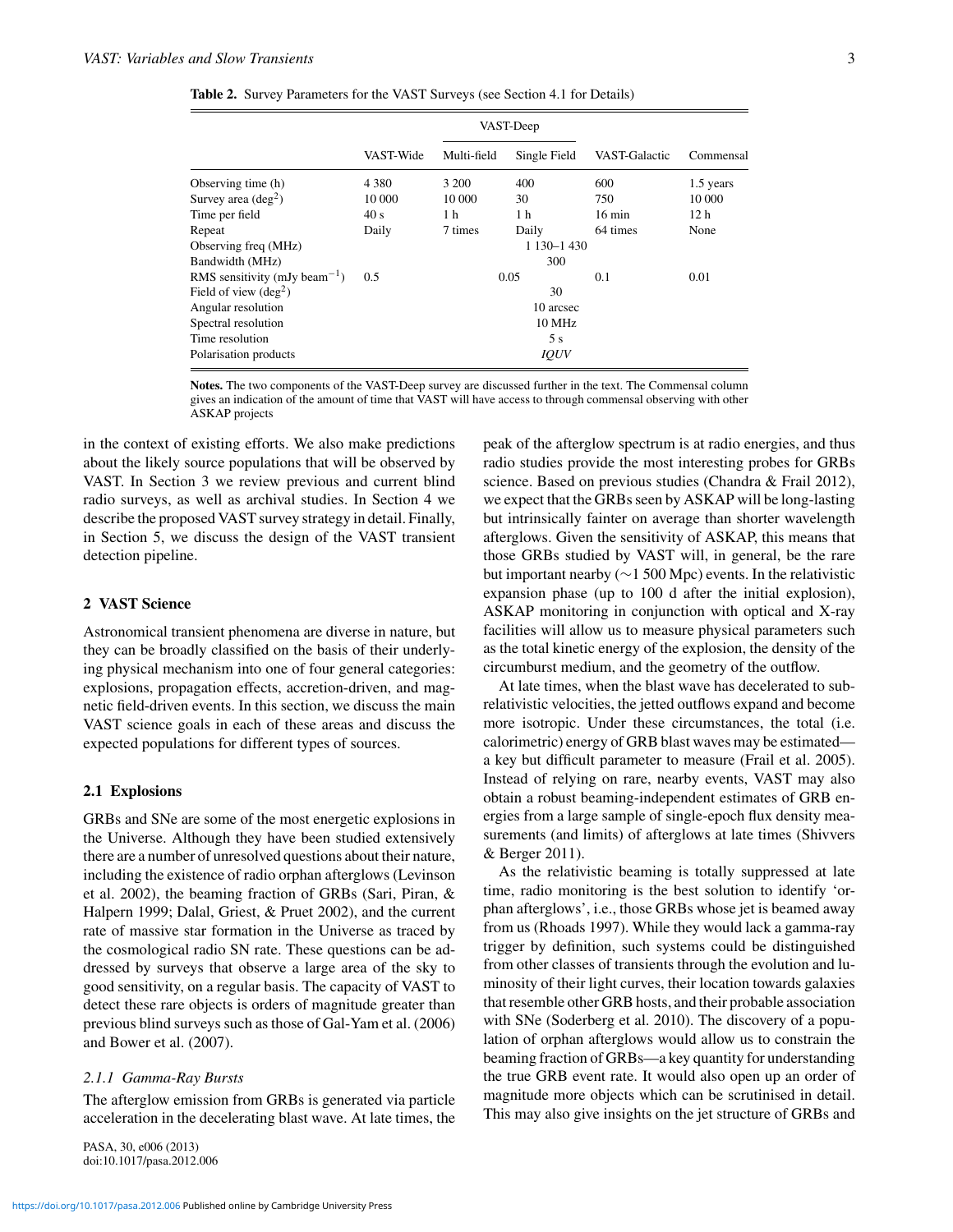clarify the puzzling lack of jet breaks from the *Swift* satellite (Racusin et al. 2009).

# *2.1.2 Supernovae*

While thermonuclear (Type Ia) SNe have proved to be extremely useful in measuring the acceleration of the Universe, no Type Ia SN has ever been detected at radio wavelengths (Panagia et al. 2006; Hancock, Gaensler, & Murphy 2011; Chomiuk et al. 2012), indicating a very low density of circumstellar material. In contrast, many core-collapse SNe (those of Type Ib, Ic, and the various Type II sub-classes) have been detected and monitored at radio wavelengths (Weiler et al. 2002; Ryder et al. 2004; Soderberg 2007). Radio observations replay the late phases of stellar evolution (in reverse), and reveal clues about the late-time evolution of the progenitor system.

With VAST we will conduct an unbiased census of corecollapse SNe (a still undetermined fraction of which emit at radio wavelengths), allowing us to match radio detections against optically discovered SNe. We will also detect new radio SNe that may have gone undetected in the optical or infrared (IR) due to significant amounts of dust (Kankare et al. 2008). The prevalence of such heavily obscured SNe is virtually unconstrained, with hints that they may constitute a nontrivial subpopulation. Recently, SN 2008cs (Kankare et al. 2008) was detected in the IR and confirmed in the radio bands, and SN 2008iz (Brunthaler et al. 2009) was serendipitously discovered in radio observations of M 82. SN 2008iz has remained undetected in the optical, IR, and X-ray bands despite sensitive searches (Brunthaler et al. 2010). Discovery of new SNe is valuable for tying down the current rate of massive star formation in the Universe and for understanding how and when SNe explode in star-bursting galaxies. Radio emission from core-collapse SNe is detectable within days, and they reach their peak luminosity at 1.4 GHz as much as 1 year after the explosion, making them ideal targets to detect and study with the sensitivity and cadence of VAST (see Section 4).

Beyond the large population of standard core-collapse SNe, there exist sub-classes of objects that are of particular interest. For instance, radio observations of a recent type Ib/c supernova, SN2009bb, showed that it was expanding at mildly relativistic velocities ( $\beta \approx 0.8$ ) powered by the central engine (Soderberg et al. 2010). Such SNe are usually associated with GRBs and are discovered by their intense but short-lived gamma-ray energy emission. Yet, SN2009bb had no detected gamma-ray counterpart. It has been suggested that the blast waves produced in such engine-driven SNe could be responsible for the acceleration of ultra-highenergy cosmic rays (Chakraborti et al. 2011). However, the present limits on the neutrino flux expected as a by-product of cosmic-ray production in GRBs are at least a factor of 3.7 below predictions (Abbasi et al. 2012). Radio surveys with the capability of completing the sample of these explosions will improve our understanding of particle acceleration processes and the diversity of core-collapse events (see Lien et al. 2011

PASA, 30, e006 (2013) doi:10.1017/pasa.2012.006 for predictions on the detection rates of core-collapse radio SNe for a range of SKA pathfinder instruments).

# *2.1.3 Gravitational Wave Counterparts*

Gravitational wave (GW) events are expected to be compact and involve significant energies—both GRBs and SNe are considered to be among likely sources of both electromagnetic and GW emission. In an analogous manner, other classes of GW events may also generate significant transient radio emission, especially if they occur in dense environments. We discuss the particular case of mergers of neutron star binaries in Section 2.3.4. For all classes of GW events, however, localisation will be a significant challenge, with search areas expected to be of the order of  $10-100 \text{ deg}^2$  for planned GW detectors (Fairhurst 2011). The large instantaneous sky coverage of ASKAP makes it particularly valuable in the search for electromagnetic counterparts to GW events, although there are significant uncertainties in the requisite search sensitivities and timescales. The search area estimates mentioned above are computed for the Advanced LIGO (Harry et al. 2010) and Advanced VIRGO (Accadia et al. 2011) detectors. These systems are planned to come online in the 2014–2015 timeframe, meaning that ASKAP will be well positioned to make discoveries in this parameter space.

# **2.2 Propagation**

*Plasma Propagation Effects:* At centimetre wavelengths, any object with an angular size of  $\lesssim$ 1 mas is subject to the effects of interstellar scintillation (ISS), caused by inhomogeneities in the ionised interstellar medium (ISM) of our Galaxy. Refractive ISS (RISS) is manifested as slow intensity variations with a wide correlation bandwidth that is caused by largescale refracting structures in the ISM. Much faster variations that have narrow frequency scales are associated with diffraction from small-scale irregularities (DISS). Observations of the intensity fluctuations caused by ISS can be used to infer both the small-scale structure of the ISM and the structure of a scintillating source on scales down to ∼10−200 mas for compact extragalactic sources and ∼10 nanoarcsec for some pulsars.

The density inhomogeneities in the ionised ISM are typically characterised as a power law (Armstrong, Rickett, & Spangler 1995). However, a small number of pulsars have displayed strong fringing events in their dynamic spectra, in which the normal, random appearance of the dynamic spectrum caused by DISS is modified by the appearance of quasi-periodic fringes. Both pulsars and AGNs have displayed ESEs in their light curves, in which their flux densities exhibit marked decreases ( $\approx$ 50%) bracketed by modest increases; and a number of AGNs have exhibited intra-day variability (IDV), marked by flux density variations on timescales of hours. Fringing events are interpreted most naturally as the beating of two distinct images of the pulsar and both ESEs and IDV can be interpreted as due to lensing events through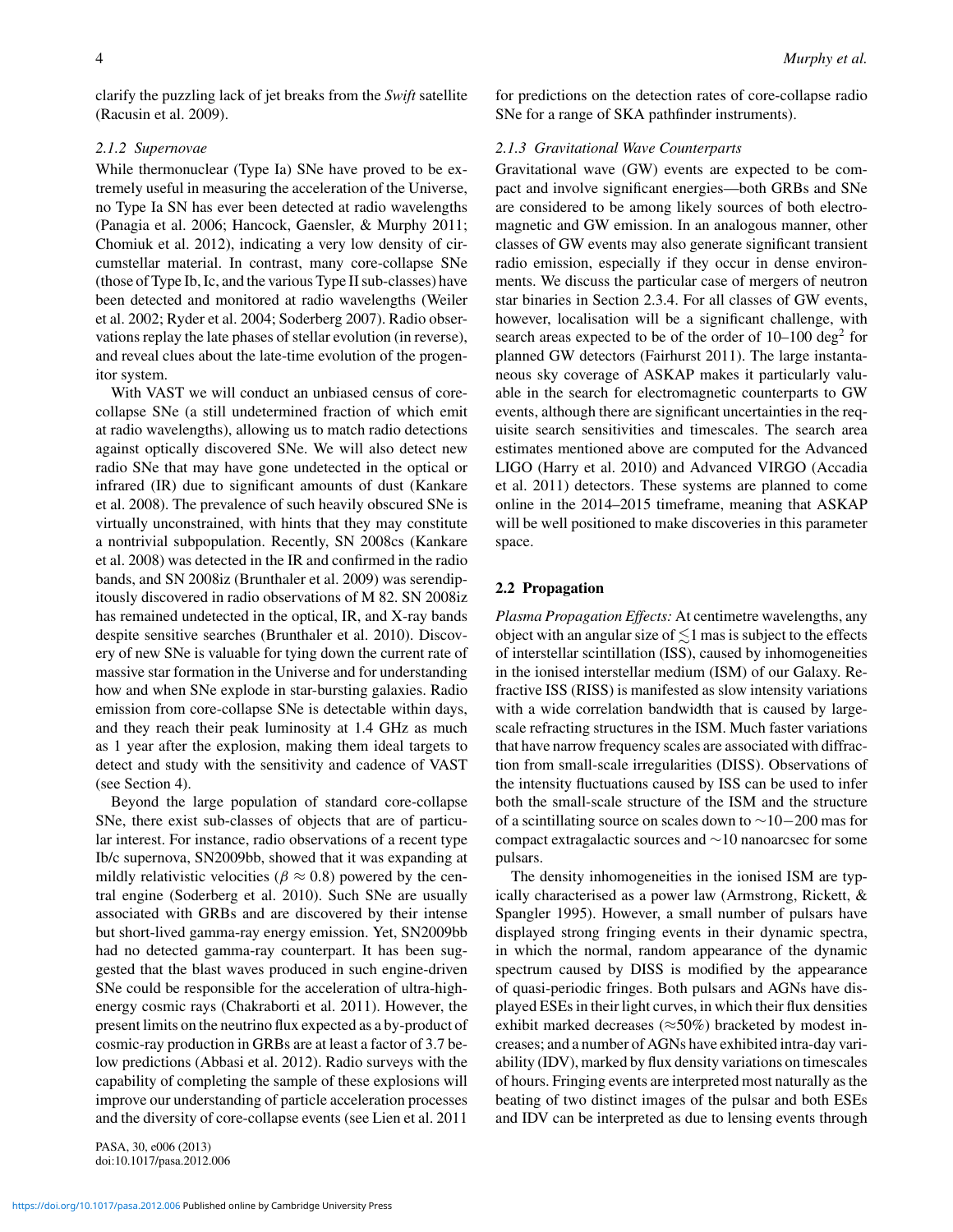a plasma. All of these phenomena could occur if there is a temporary increase in the amount of power on scales of the order of  $10^{13}$  cm along or close to the line of sight, e.g., as due to a discrete 'cloud' of electrons drifting in front of the pulsar or AGN (Cordes & Wolszczan 1986; Clegg, Fey, & Lazio 1998). In the case of IDV, it may also be the case that transient, high brightness temperature structures are required to be produced in the cores of some AGNs.

The characteristics of the discrete structures inferred to be responsible for these phenomena are such (density  $> 100$ )  $cm^{-3}$  and temperature > 10<sup>3</sup> K) that they would be highly overpressured with respect to the bulk properties of the ISM (Kulkarni & Heiles 1988), and would likely be transient structures. While there is some evidence to suggest that a small fraction of the volume of the ISM is at a high pressure (Jenkins & Tripp 2001), the distribution of such highly overpressured structures is not known, although the characteristics of IDV in some AGNs suggest that some structures are extremely close to the Sun ( $\sim$ 1−10 pc). The existence of such highly overpressured structures in the local ISM is hard to reconcile with our current understanding of interstellar turbulence (e.g. Fiedler et al. 1987b; Walker 2007). Alternatively, these phenomena may indicate that a simple power law is not a good description of the spectrum of density inhomogeneities, which would then constrain the nature of the plasma processes involved in the generation and maintenance of the density inhomogeneities.

Because these propagation events are transient in nature, many of the previous observations have been 'accidental', happening to catch a source displaying such an event during the course of observations designed for other reasons. There have been relatively few surveys designed specifically to try to find propagation events, with notable examples being the Green Bank Interferometer (GBI) monitoring program (Fielder et al. 1994; Lazio et al. 2001b) and the Micro-Arcsecond Scintillation-Induced Variability (MASIV) survey (Lovell et al. 2003, 2008). Moreover, because of either limited sensitivity, limited field of view, or both, most surveys have only been able to monitor a relatively small number  $(\sim 100)$  of relatively strong sources ( $\gtrsim 100$  mJy).

A wide-area, high cadence, sensitive survey would be able to place strong constraints on both the spatial distribution of the structures responsible for propagation events and the likelihood of a source exhibiting such an event. In turn, these much stronger constraints can be used to infer properties of the ionised ISM and the mechanisms by which such structures are generated. As an illustration of the kind of monitoring program that ASKAP will enable, a survey could be designed to produce daily flux density measurements of sources stronger than about 10 mJy with the capability to detect 50% flux density changes at the  $10\sigma$ level. At this sensitivity level, a survey of even only 1 000  $\text{deg}^2$  would still be able to monitor nearly compact 50 000 sources.

*Gravitational Lensing:* Aside from the plasma propagation effects discussed in more detail below, we also note that

PASA, 30, e006 (2013) doi:10.1017/pasa.2012.006 strong gravitational lensing of active galaxies by galaxy clusters can lead to an achromatic time-domain signal that contains information about both the active galaxy and the intervening space–time. Radio observations of strong lensing have been conducted successfully with existing facilities and those data have been used to constrain cosmological parameters (e.g. Fassnacht et al. 1999; Myers et al. 2003). These operate by spatially separating the lensed components of the active galaxy. In general ASKAP will not have the angular resolution to observe such multiple imaging, but the large number of sources monitored with regular cadence means that an autocorrelation analysis (as performed by Barnacka, Glicenstein, & Moudden 2011) can itself constrain lens time delays.

## *2.2.1 Pulse Broadening from Scattering*

The well known temporal broadening of pulsar pulses caused by scattering from electron-density variations will affect any source of short-duration bursts, including those that will be targeted by VAST. Pulse broadening from sources in the Galactic centre can be broader than 1 000 s at 1 GHz. Bursts from extragalactic sources at cosmological distances can similarly be broadened, especially if the line of sight intersects another galaxy but also from the intergalactic medium (IGM). Scattering in the Milky Way, in other galaxies, and in the IGM therefore define pulse-broadening horizons beyond which pulses with specific widths will not be seen (see e.g. Cordes 2012). Pulse broadening from scattering can be distinguished from source-intrinsic effects by identifying across the ASKAP band the strong frequency dependence  $\sim \propto v^{-4}$ of scatter broadening.

#### *2.2.2 Extreme Scattering Events*

ESEs are flux density variations marked by decreases in flux density bracketed by increases (Figure 1). There is widespread agreement that ESEs are caused by refractive lens-like density perturbations along the line of sight to a background source (e.g. Fiedler et al. 1987b; Romani, Blandford, & Cordes 1987). The refracting lenses which cause ESEs must be Galactic in origin and probably lie within a few kpc, but in the 24 years since their discovery, no satisfactory physical model has emerged for the ESE phenomenon. An analysis of existing data suggests that ESEs are unlike any other identified component of the ISM and that they are present in vast numbers in the Galaxy (with a density  $\sim$ 10<sup>3</sup> pc<sup>-3</sup>). If the refracting properties are taken at face value, they imply regions with pressures ∼1 000 times higher than the diffuse ionised ISM. One suggestion is that they are associated with neutral, self-gravitating gas clouds (Walker 2007), in which case they would make a substantial contribution to the total baryonic mass content of the Galaxy. Alternatively, they may represent small-scale density enhancements created by converging flows in a turbulent medium (Jenkins & Tripp 2001), but it is unclear whether such structures could persist for the observed ESE durations.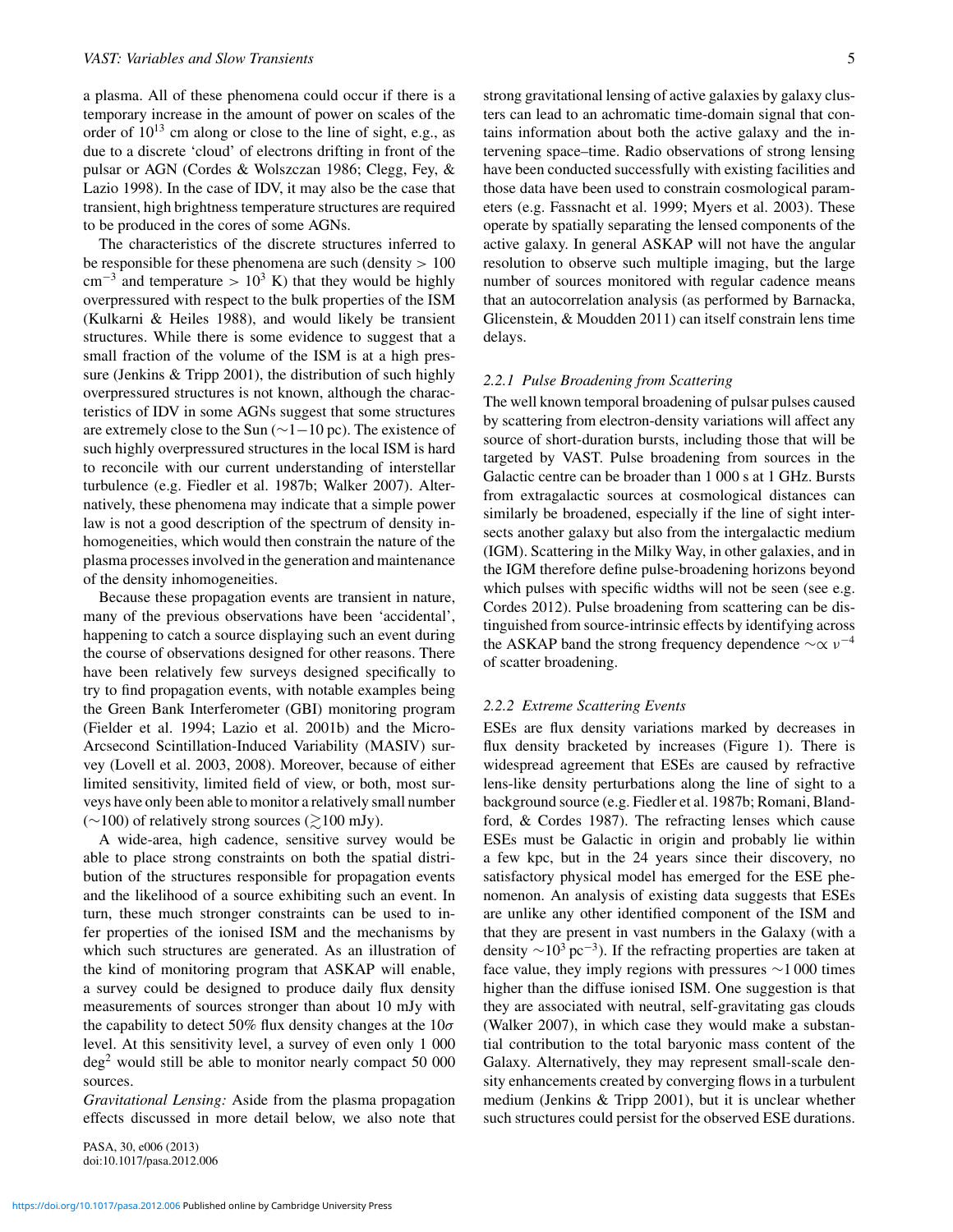

Figure 1. An extreme scattering event in Q0954+658 at 2.7 GHz (lower) and 8.1 GHz (upper) adapted from Fiedler et al. (1987b). For clarity, an offset of 1 Jy has been added to the top trace. The strong frequency dependence of ESEs and the necessity of regular sampling of the light curves over a long period is evident. At ASKAP frequencies (∼1 GHz), the amplitude of the flux density decrease would likely have been even larger, and the flux density would likely have increased to an even higher value during the start of the event.

A wide-area survey with daily cadence would allow us to address the physical composition and origin of the objects responsible for ESEs in a comprehensive manner.

*Population statistics:* One of the more comprehensive ESE surveys (Fiedler et al. 1994b) provided a total coverage of approximately 600 source-years; VAST has the potential to achieve a coverage that is larger by a factor of roughly 300, searching for ESEs towards sources with much lower flux densities. In turn, an increased coverage will constrain the spatial density and distribution of refracting lenses in the Galaxy, including whether they are associated with particular Galactic structures (Fiedler et al. 1994a). A larger number of ESEs will also allow investigation into any potential diversity in light-curve shapes, and whether any such diversity can be understood in terms of simple models (Clegg et al. 1998) or the extent to which more complex models of the density structures, background sources, or both, are required.

*Real-time characterisation of ESEs:* A straightforward approach to elucidating the nature of the structures responsible for ESEs would be to conduct additional observations of a source while it is undergoing an ESE. Events like those seen towards quasars B0954+658 and B1749+096 (Fiedler et al. 1994b) or B1741−038 (Fiedler et al. 1992; Clegg, Fey, & Fiedler, 1996) should be seen at the rate of roughly 60 per year in an all-sky monitoring survey with ∼1 mJy RMS sensitivity, with  $\sim$ 10 in progress at any given moment. Thus, in contrast to the GBI monitoring program, for which only one ESE was identified while it was ongoing, VAST will enable real-time follow-up.

Some key follow-up measurements could be made at higher frequencies, particularly in the optical to X-ray bands, which should directly reveal the dense neutral gas clouds

PASA, 30, e006 (2013) doi:10.1017/pasa.2012.006 responsible for ESEs via scattering, absorption and refraction (Draine 1998). Additionally, H i observations would reveal any associated neutral structures, Faraday rotation measurements may constrain the magnetic field strength within the structures, and high-resolution observations could confirm predicted changes in the apparent structure of the source. While there have been previous efforts in conducting such observations (Clegg et al. 1996; Lazio et al. 2000, 2001a), only one source has been observed in such a manner (B1741−038), and, for some of the measurements, only a single observation during the actual ESE could be obtained. An all-sky survey could detect multiple ESEs during the course of a year, allowing ample opportunity to trigger follow-up observations with other telescopes and at other wavelengths.

#### *2.2.3 Interstellar Scintillation of AGNs*

Observations of decimetre variability in extragalactic sources (e.g. Hunstead 1972) led quickly to the recognition that the sources needed to have extremely compact components, be affected by interstellar scintillation, or both (Armstrong, Spangler, & Hardee 1977; Spangler et al. 1989). The need for extremely compact components, apparently violating the so-called inverse Compton catastrophe, became even more acute with the discovery of 'flickering' (Heeschen 1984), and later intra-day variability.

The MASIV 5-GHz Very Large Array (VLA) survey (Lovell et al. 2003, 2008) and other observations (Kedziora-Chudczer et al. 1997; Dennett-Thorpe & de Bruyn 2002; Bignall et al. 2003, 2006) have established that the fast intra-day and inter-day—flux density variations at centimetre wavelengths exhibited by a subset of compact quasars are predominantly caused by ISS rather than intrinsic variability. Intra-day variability refers to sources whose characteristic timescale is less than 24 h, while inter-day variability refers to sources whose timescale exceeds this.

Scintillating AGNs are of astrophysical interest because the small angular sizes that they must possess in order to exhibit rapid ISS require brightness temperatures near, or possibly in excess of, the  $10^{12}$  K inverse Compton limit for incoherent synchrotron radiation. In several cases over the past decade, it appeared that the Doppler boosting factors required in order to reconcile the apparent brightness temperature with the inverse Compton limit were well in excess of the typical values determined from Very Long Baseline interferometric observations of quasars. Estimates of the Doppler boosting factors are subject to considerable uncertainty related to the distance of the scattering material from the Earth, but many of the most rapid IDVs appear to require Doppler factors of a few tens (Macquart et al. 2000; Rickett, Kedziora-Chudczer, & Jauncey 2002; Bignall et al. 2006; Macquart & de Bruyn 2007).

More recently, it appears that the fastest manifestations of IDV are associated with sources whose lines of sight intersect more local, albeit much more inhomogeneous, patches of turbulence than previously supposed. Thus, there has been a transfer of our ignorance away from the physics of the AGN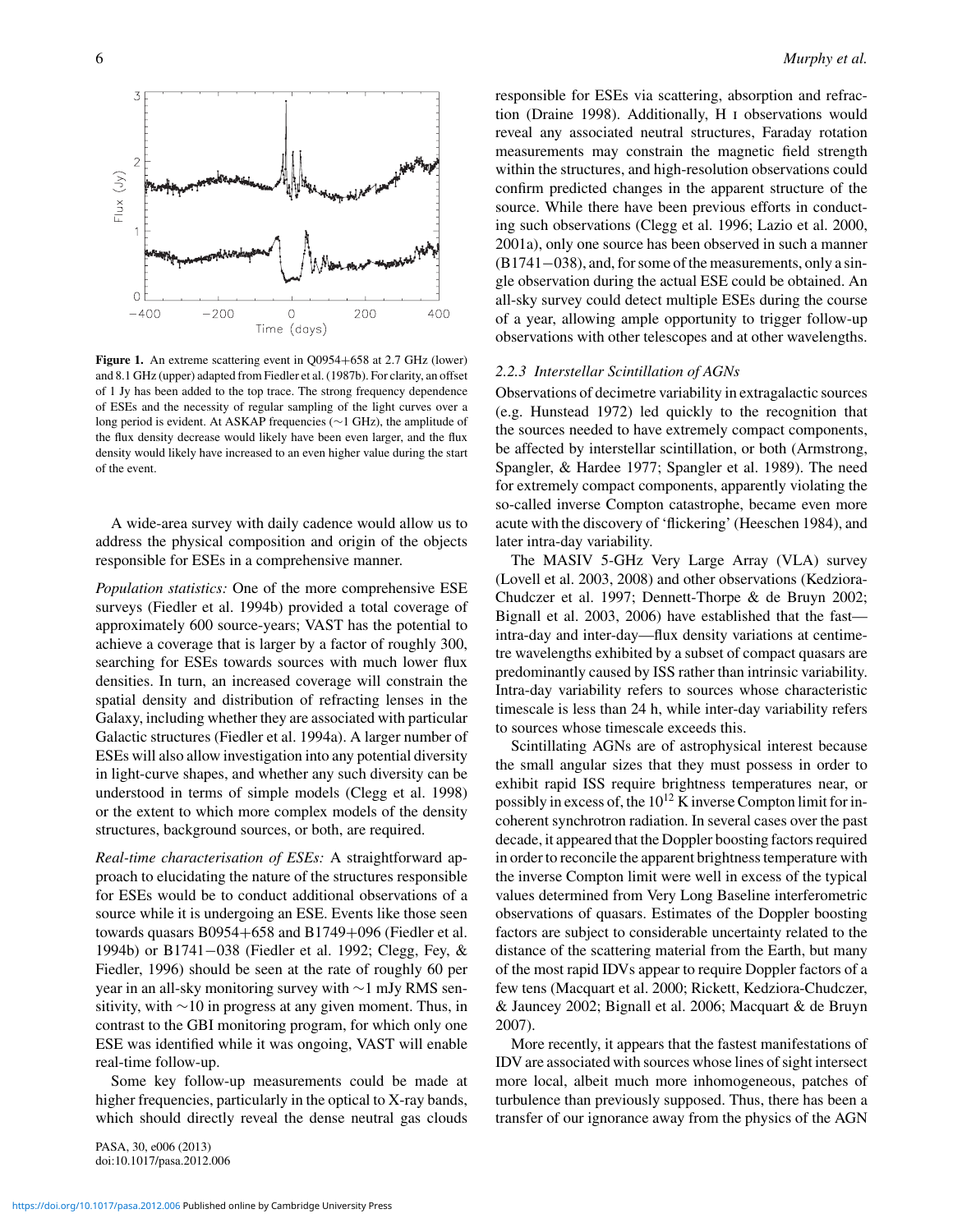and onto the physics of interstellar turbulence. However, this issue is not yet conclusively resolved, as little is known about the origin (or physical plausibility) of the local, highly inhomogeneous scattering screens that need to be invoked to explain the observed scintillation properties of these sources.

The four-epoch MASIV survey (Lovell et al. 2003, 2008) detected variability in 56% of the 482 sources observed but the characteristics of the variability changed from epoch to epoch. While able to illustrate this ISS intermittency, the MA-SIV survey itself, because of its limited duration and cadence, could not address many of the resulting questions, notably the extent to which the intermittency results from changes in the ISM properties or changes in the sources. In order to address the cause of the intermittency, a survey must have the following characteristics. It must observe a large number of sources widely distributed on the sky so as to have robust statistics and to be able to search for correlations expected for ISS (e.g. a Galactic latitude dependence or with nearby structures in the ISM). The survey must measure both the total and linear polarisation intensity of the sources—ISM-driven intermittency should result in the linear polarisation scintillation tracking that of the total intensity, while source-driven intermittency should result in the linear polarisation and total intensity scintillating nearly independently of each other. The survey must be conducted with close to daily cadence to capture the scintillation variations, and over a multi-year timescale in order to separate changes in source structure or scattering medium from changes associated with the annual cycle resulting from the Earth's orbital velocity.

In addition to determining the cause of ISS intermittency and mapping the scattering properties of the local ISM, such a survey would address the existence of AGN emission above the inverse Compton brightness limit and potentially constrain the baryonic content of the IGM as a function of redshift.

*The cause of ISS intermittency:* By continuously observing a large sample of sources over a long period, VAST will comprehensively determine the intermittency properties of scintillating AGNs. It will discriminate between ISM-related and source-driven effects via polarisation variations, as discussed above. A complication arises because annual cycles in the variability timescale (caused by the Earth's velocity vector changing with respect to the scattering screens) need to be distinguished from true IDV intermittency. However, these two phenomena can be separated by making regular (daily) observations over the course of at least 2 years. The variations should be dissimilar between epochs separated by a year if the scintillation is intermittent. Intermittency, if caused by the ISM, points to the physical nature of the turbulent patches responsible for IDV.

*AGN emission above the inverse Compton brightness limit:* In some cases, fast scintillation may be attributable to the appearance of microarcsecond structure within a source, associated with an outburst (Macquart & de Bruyn 2007). The rise and fade times of the manifestation of fast variations

PASA, 30, e006 (2013) doi:10.1017/pasa.2012.006 allow us to determine the longevity of microarcsecond components associated with IDV. The rate at which the AGN supplies energy to power the bright emission that causes the variability, and the rate at which energy losses cause its eventual decay. These rates can then be compared with specific AGN processes to identify the mechanism associated with the super-Compton radio emission.

*Baryonic content of the intergalactic medium:* The MASIV survey showed that few sources above  $z \sim 2$  are variable (Lovell et al. 2008). If this apparent suppression of ISS as a function of source redshift is confirmed by VAST, there are a number of possible explanations: (1) intrinsic source evolution; (2) gravitational microlensing; or (3) scattering in the turbulent ionised IGM. If the last is at least partially responsible, then the angular broadening is caused by the cumulative effect of all the baryons in the ionised IGM. The sheer number of sources VAST can monitor will enable us to probe in detail the evolution of structure in the ionised IGM as a function of redshift.

One potential complication with scintillation studies is that the largest amplitude IDV is typically observed at frequencies near 5 GHz. At ASKAP frequencies, it is possible that the strength of scattering, even towards high Galactic latitudes, and intrinsic source diameters will result in large-amplitude scintillations being quenched (Dennison & Condon 1981), although lower amplitude refractive scintillations may still be exhibited (e.g. Dennison et al. 1987).

## **2.3 Accretion and Magnetism**

Along with explosions and propagation effects, accretion and magnetic fields are frequently implicated in transient events. Accretion onto a compact object is a powerful energy source that drives both local sources such as XRBs and microquasars as well as extragalactic blazars and AGNs at cosmological distances. The accretion flow is often connected to an outflow in the shape of a jet, which is the source of the radio emission. The intimate link between the accretion disc and the jet is demonstrated by the fundamental plane of black hole activity that describes a correlation between the mass of the black hole, the jet power, and the accretion power (Merloni, Heinz,  $&$  di Matteo 2003; Falcke, Körding,  $&$  Markoff 2004) in AGNs. This relation can be extended to lighter black holes where it matches the correlation between the X-ray and radio luminosities in XRB black hole candidates (BHCs) that was found by Gallo, Fender, & Pooley (2003). Radio emission is also observed from XRBs containing weakly magnetised neutron stars, such as Z and atoll sources, although they are at least one order of magnitude fainter in radio than the BHCs (e.g. Fender 2006), and a weak radio jet has also been observed from the cataclysmic variable SS Cyg during a dwarf nova outburst (Körding et al. 2008). There is still not a good theoretical understanding of how accretion discs produce outflows, but most models assume that the jet is accelerated by a magnetic field (e.g. Blandford & Payne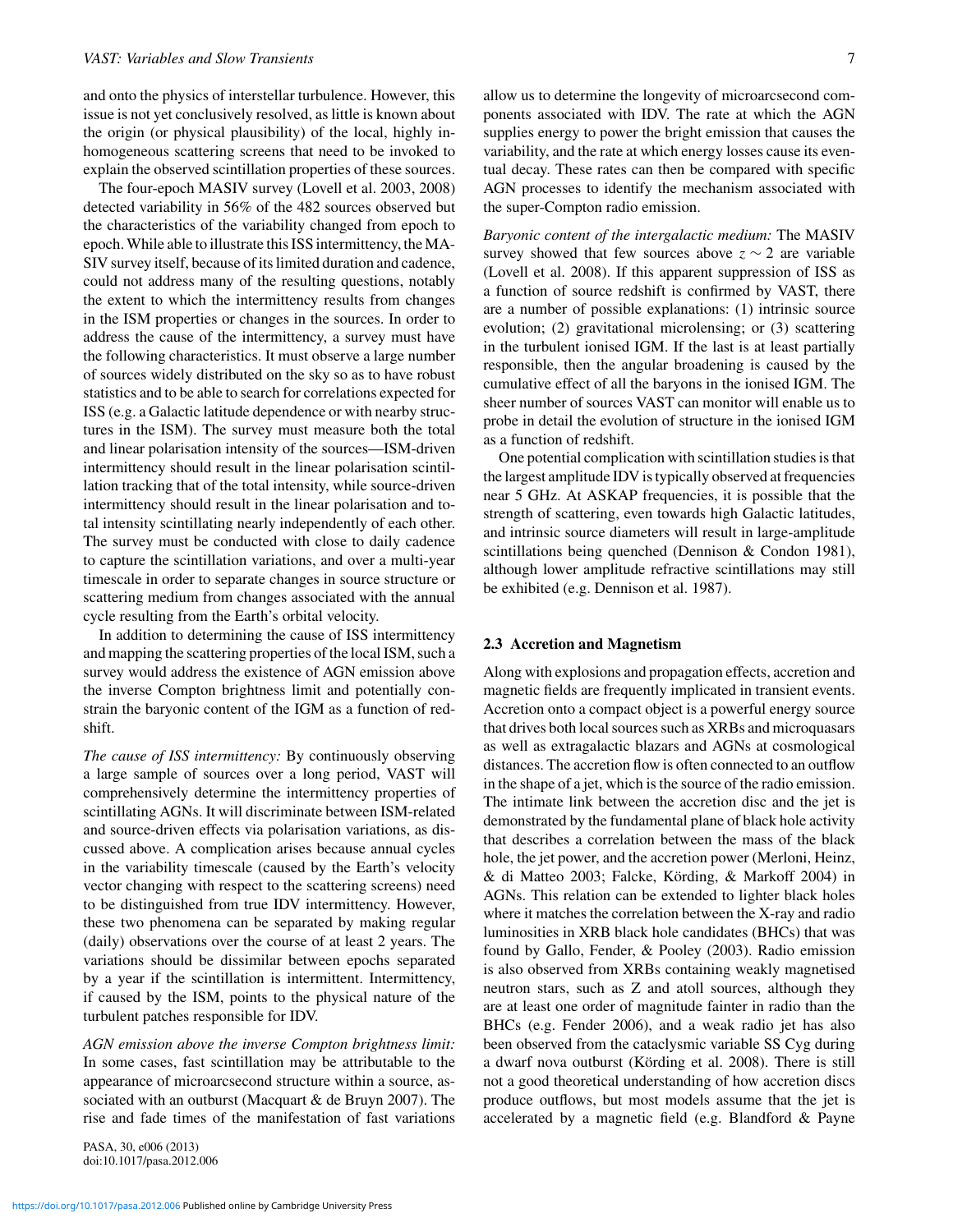1982). VAST will allow us to characterise the full range of transient jet phenomena across the fundamental plane.

Magnetic fields can also act in other ways. They can convert the rotational energy of their source into electromagnetic energy and the mechanical energy of an outflow, as happens for instance in a radio pulsar, or they can release their own energy in the form of flares on a star or the radio emission from Jupiter and (possibly) Jupiter-like extrasolar planets. With VAST we will be able to reveal the unifying physical principles that underlie such diverse behaviour.

# *2.3.1 Intrinsic Variability in Active Galactic Nuclei*

As discussed in Section 2.2.3, Fiedler et al. (1987a) observed a sample of 33 AGNs, with flux densities of a few Janskys, every day for more than 6 years. All sources were variable over this time span with typically smooth variations in flux with quasi-periods of months to years. VAST will produce light curves and detect this sort of variability for more than 104 sources over the whole sky. The *Fermi* gamma-ray satellite observes the whole sky every 3 h and has detected blazar variability on timescales as short as 6 h (Abdo et al. 2010). Simultaneous measurements of the gamma-ray and radio variability in blazars will provide us with a powerful tool for understanding the physics of the central engines in AGNs.

Beyond single black holes in AGNs, a number of binary supermassive black holes (SMBHs) are known or suspected (e.g. Komossa 2006; Rodriguez et al. 2006; Smith et al. 2010; Burke-Spolaor 2010). The evidence for these varies, but it is clear that with the mergers of galaxies the central SMBHs could also merge. The act of inspiralling may lead to radio transients accessible to ASKAP. This is because the SMBHs will likely move through a static magnetic field provided by an accretion disc, and this should drive electromagnetic jets (Palenzuela, Lehner, & Liebling 2010; Lyutikov 2011; Moesta et al. 2012). The detailed emission processes are unclear, but it is plausible that there could be a radio signature accessible to ASKAP before (O'Shaughnessy et al. 2011) or during (Kaplan et al. 2011) the merger. Numerous other electromagnetic mechanisms have also been proposed; see Schnittman (2011) for a detailed discussion. Combining the radio observations with observations at other wavelengths or even with GWs would significantly improve our understanding of galaxy mergers (e.g. Sesana et al. 2011).

#### *2.3.2 Tidal Disruption Events*

Tidal disruption events (TDEs) occur when a star wanders too close to a black hole at the centre of a galaxy or star cluster. The black hole tidal forces tear the star apart, but the debris continue on ballistic orbits around the star and are accreted as they approach periastron on the following orbit. The resulting sudden increase in the black hole accretion rate may be directly detected at optical and X-ray frequencies. After the initial flare up, the luminosity decays as  $t^{-5/3}$  (Rees 1990). Several candidates of such TDEs have been detected serendipitously through all-sky X-ray and ultraviolet surveys

PASA, 30, e006 (2013) doi:10.1017/pasa.2012.006 (Grupe, Thomas, & Leighly 1999; Komossa & Bade 1999; Komossa & Greiner 1999; Esquej et al. 2007, Esquej et al. 2008; Gezari et al. 2006, 2008, 2009, 2012; Lin et al. 2011; Cenko et al. 2012a; Saxton et al. 2012).

Crucially, black hole accretion is often accompanied by relativistic jets, with a mechanical power often comparable to the radiative luminosity. The jet can be a source of beamed radio emission and hard X-rays in a way similar to a blazar. To a hard X-ray telescope such as the Burst Alert Telescope (BAT) on the *Swift,* it will initially resemble a GRB, but it will be distinguished by its much longer duration. *Swift*J1644+57 is the first observed example of such a TDE candidate, at a redshift of  $z = 0.35$ . It was discovered as a luminous Xray transient and was observed across the electromagnetic spectrum, enabling multi-band analysis and modelling of the event (Bloom et al. 2011; Levan et al. 2011; Zauderer et al. 2011; Berger et al. 2012; Wiersema et al. 2012). The mass of the central black hole responsible for this event was derived to be  $\lesssim 10^7 \text{ M}_{\odot}$  and the ejecta Lorentz factor  $\gtrsim 10$ . More recently, another TDE candidate has also been detected by the *Swift* in hard X-rays, *Swift* J2058.4+0516 (Cenko et al. 2012b).

The main difference between AGN and TDE jets is that the former propagate to Mpc distances, and create characteristic cocoon/lobe structures where their kinetic power is dissipated. In contrast, TDE jets are impulsive ejections that produce a forward shock/reverse shock structure as they interact with the ISM (Sari & Piran 1995). As there is no pre-existing cavity around the previously quiescent black hole, TDE jets have to propagate through a much denser environment and decelerate to sub-relativistic speed at distances of  $\lesssim$ 1 pc. Most of their kinetic power is expected to be dissipated in the reverse shock (Giannios & Metzger 2011). Typical TDE radio flares from the disruption of a solar-mass star by a  $10<sup>7</sup>$ solar mass black hole are expected to peak in brightness after  $\sim$ 1 year, reaching a flux density of  $\sim$ 2 mJy at 1.4 GHz, for a distance of 1 Gpc corresponding to  $z = 0.2$  (not including the effect of relativistic boosting for jets oriented along our line of sight). At peak brightness, the expected radio spectrum is inverted (self-absorbed) with  $F_v \sim v^{-2}$  below  $\sim 2$  GHz, and  $F_v \sim v^{-1/3}$  above that (Giannios & Metzger 2011).

Radio afterglows of TDEs would be a powerful tool to understand jet physics and source geometry, through measurement of the flux evolution and polarisation. The expected degree of polarisation for these events is low if they are collimated, similar to GRB afterglows. Recent IR and radio polarisation measurements have been found to be consistent with theoretical expectations (Metzger, Giannios, & Mimica 2012; Wiersema et al. 2012).

Radio detections of TDE jets hold the key to other unsolved astrophysical problems (e.g. Krolik & Piran 2012). It is well known that not all accreting black holes have jets, but it is not clear why. Jets are formed only at certain ranges of accretion rate, but other parameters such as the black hole spin may also be important. Finding what fraction and what type of X-ray-detected TDEs have radio jets will help address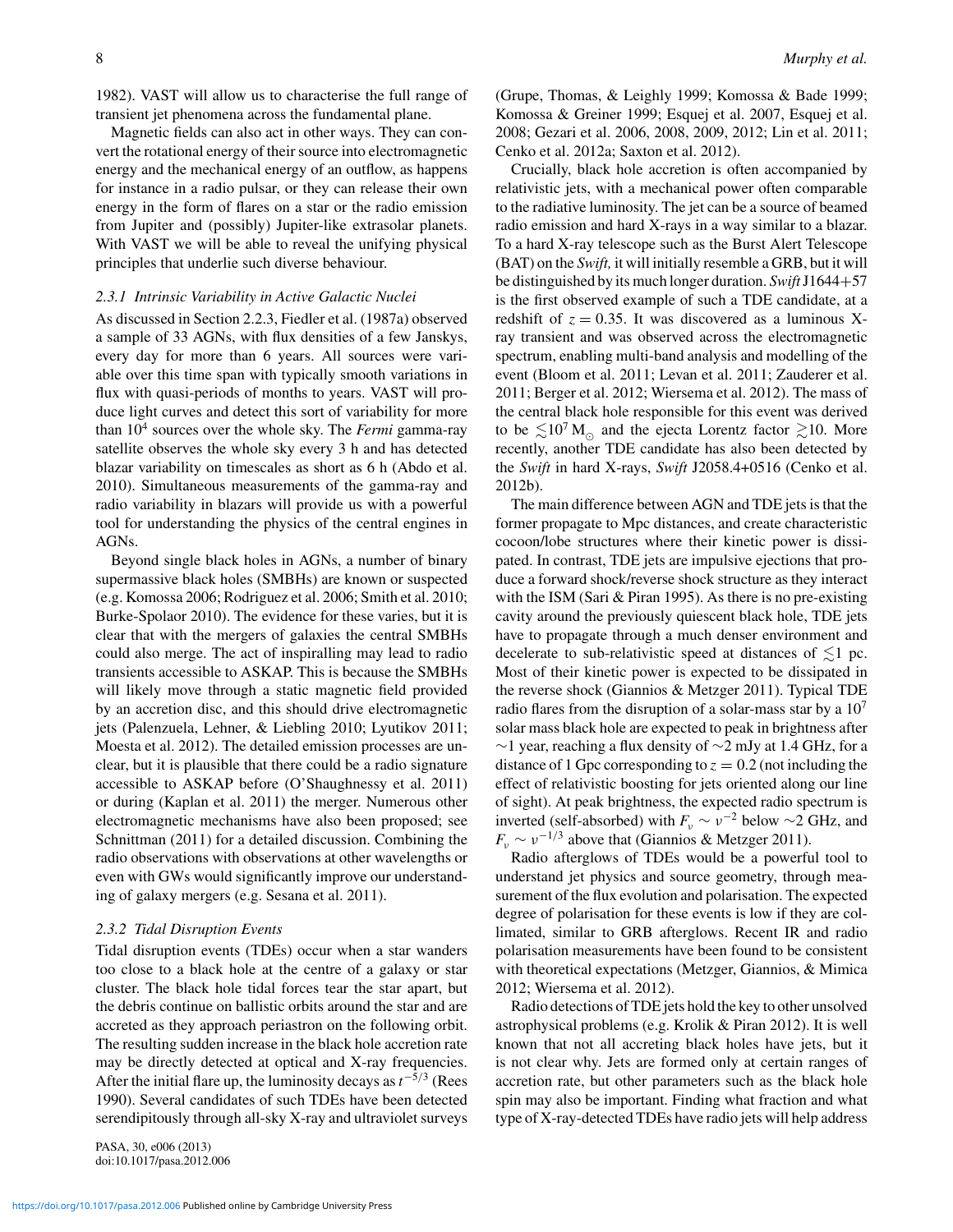this question, and will shed light on the evolution of nuclear black holes in galaxies. Furthermore, the timescale for the formation of a radio-bright TDE jet will help us understand how quickly a collimated magnetic field is generated inside the transient accretion disc.

The predicted brightness of TDEs at gigahertz frequencies suggests that VAST should be able to detect about a dozen events per year. A systematic survey of the radio sky would be able to constrain the rate of TDEs and reduce the collimation uncertainty significantly. In particular, the discovery of an entirely new population of orphan TDEs would allow us to place solid constraints on the occurrence rate of this phenomenon and therefore test the theoretical prediction that we should see  $\sim$ 10<sup>-4</sup> yr<sup>-1</sup> per galaxy (Rees 1990).

# *2.3.3 Accreting Neutron Stars, Black Holes and Microquasars*

Exploring the connection between accretion discs and jets in XRBs requires correlated radio and X-ray observations (Fender 2006). The VAST survey will reveal and subsequently measure the radio emission from a large number of XRBs and allow us to search for new radio outbursts. This, coupled with the recent availability of large field-of-view instruments like *Swift*-BAT and *Fermi*- Gamma-ray Burst Monitor (GBM), and with the early results (from 2013) of *eROSITA*'s all-sky survey, will provide a large sample of XRBs with active jets, and will allow us to do statistical studies of their time variability properties and X-ray/radio correlation.

VAST will yield information on the population of XRBs showing quasi-steady-state radio jets, which are mildly relativistic and are associated with non-thermal, radiatively inefficient accretion states (Fender et al. 2004; McClintock & Remillard 2006). For these persistent jets, fundamental properties such baryonic content, energy budget, emission mechanism, and the role played by the spin of the compact object are not well constrained (Markoff et al. 2005; Narayan 1996; Yuan et al. 2005), and regular radio monitoring will allow us to investigate them. In addition, we will determine the duty cycle of the radio-loud phases and test whether radio state transitions (changes in the kinetic power) are always associated with X-ray transitions (changes in the radiative power). We will also investigate what physical mechanism causes major radio flares and the ejection of highly relativistic, optically thin bullets, often associated with the state transition from the hard/non-thermal to soft/thermal state.

In addition to stellar mass and SMBHs, it is predicted that VAST will detect jets from intermediate-mass black holes (IMBHs) with masses between  $\sim$ 100 and 1 00 000 M. IMBHs may provide a pathway for the formation of SMBHs (e.g. Ebisuzaki et al. 2001) and also have important connotations for other areas of astrophysics (e.g. Fornasa & Bertone 2008; Wang et al. 2010), but until recently their existence was highly disputed. The discovery of the object known as HLX-1 located in the galaxy ESO 243−49, with an X-ray luminosity of ∼1 000 times greater than the Eddington limit

PASA, 30, e006 (2013) doi:10.1017/pasa.2012.006 for a 10- $M_{\odot}$  black hole, currently provides very strong evidence for the existence of IMBHs (Farrell et al. 2009), with independent studies constraining the mass to 9 000 M<sub>o</sub> <  $M_{\text{BH}}$  < 90 000 M<sub>\odot</sub> (Davis et al. 2011; Servillat et al. 2011; Godet et al. 2012; Webb et al. 2012). Recently, transient radio emission was detected from HLX-1 following a transition from the low/hard to high/soft spectral states, consistent with the ejection of relativistic jets from an IMBH (Webb et al. 2012).

Objects such as HLX1 may be very rare (only one known within 100 Mpc), but there are hundreds of ultraluminous X-ray sources (ULXs; see Feng & Soria 2011 for a recent review) in the local Universe with luminosities exceeding the classical Eddington limit of stellar-mass black holes. Most of them are likely to be explained through other mechanisms such as anisotropic emission and/or super-Eddington accretion, but we cannot rule out that a few of them may be IMBHs. In addition, there may be hundreds of low-state or quiescent IMBHs lurking in the core of globular clusters, in the nuclei of dwarf galaxies, or inside recently merged galaxies that may occasionally become active. The detection of jet emission from these objects would allow us to infer the black hole mass, as the radio and X-ray luminosities are correlated as a function of mass (e.g. Fender 2006). Steady jets would be undetectable for all but the closest of these objects. However, transient radio flares have been observed from XRBs associated with jet ejection events with radio luminosities a factor of 10–100 times brighter than the non-flaring radio emission (e.g. Körding, Falcke, & Corbel 2006). Such flares should be detectable by VAST out to distances of ∼5–15 Mpc from 1 000-M⊙ black holes, and out to  $\sim$ 23–72 Mpc from 10 000-M $\odot$  black holes (S. A. Farrell, in preparation). Thus, we will be able to survey the local Universe for flaring IMBHs, placing constraints on the number density and therefore testing their validity as a pathway for SMBH formation. Conversely, if ULXs are super-Eddington accretors, the detection of radio emission will prove that even at those extreme accretion rates, a substantial fraction of accretion power can come out as kinetic power, and will improve our understanding of black hole feedback at high accretion rates.

#### *2.3.4 Neutron Star Mergers*

The merger of two compact objects (neutron stars) is expected to generate strong GWs (Section 2.1.3) but they will also reveal themselves through electromagnetic radiation. The relativistic, beamed outflows detected from short–hard GRBs are thought to originate from such mergers (e.g. Fong et al. 2012). VAST is not expected to fortuitously observe such beamed events. However, merger simulations also show that substantial mass can be ejected from these systems quasiisotropically and at sub- or trans-relativistic velocities, and with energies of 10<sup>49</sup>−10<sup>50</sup> erg (Piran, Nakar, & Rosswog 2012).

Consider a mildly relativistic blast wave ( $\beta_0 \sim 0.8$ ) moving out with an energy of  $\sim 10^{49}$  erg into the surrounding medium. The shock wave sweeps the surrounding medium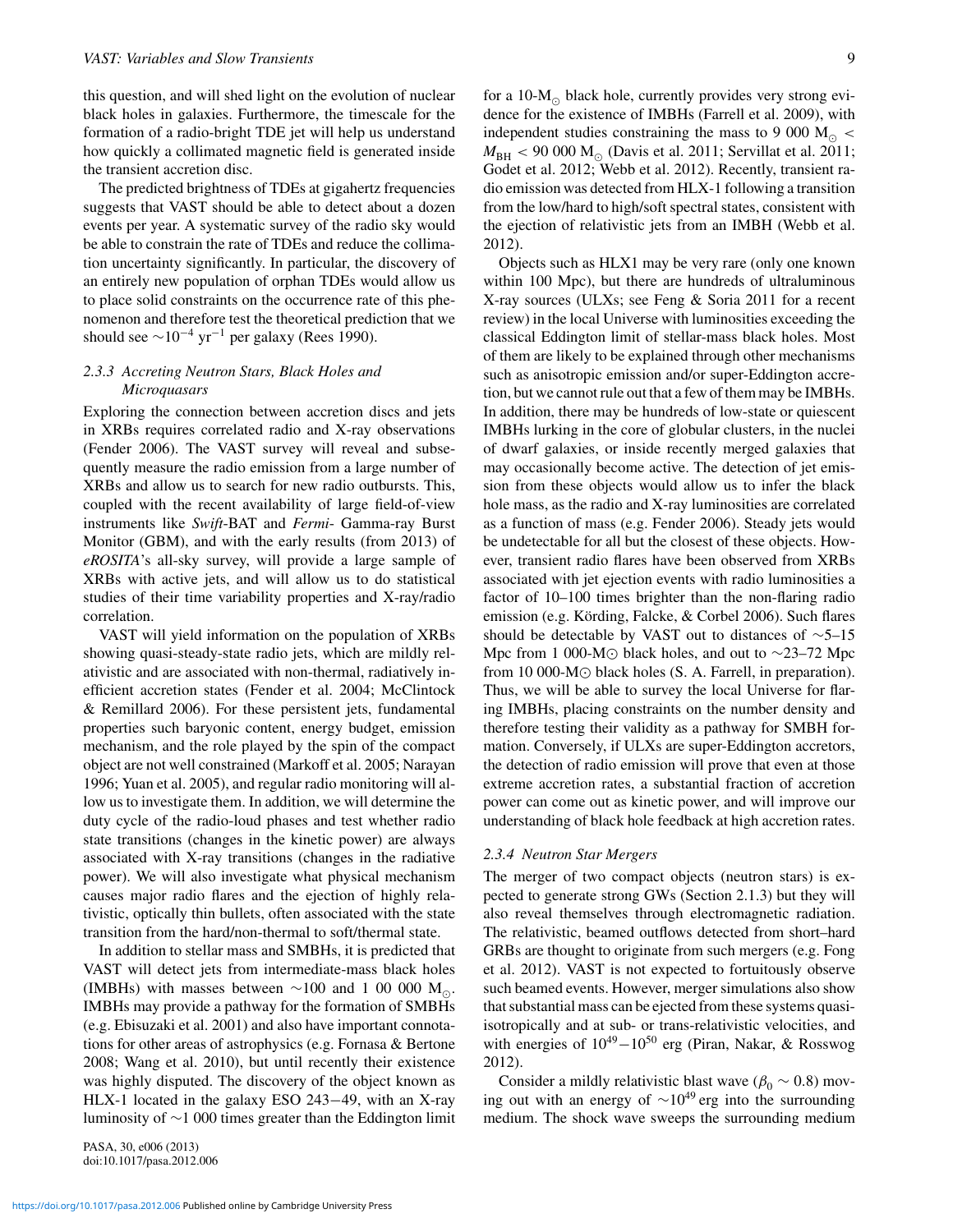and heats it to relativistic temperatures by converting bulk kinetic energy of the incoming material into thermal energy of the shocked material. The electrons in the shock-heated plasma are accelerated in the post-shock magnetic field to radiate synchrotron radiation. This would eventually be optically thin in the gigahertz regime, peaking on a timescale of about a couple of months when the blast wave starts to decelerate. The optimum waveband for detecting these transients, which are also supposed to be prime sources of GWs, is around gigahertz frequencies (Nakar & Piran 2011). A merger within 300 Mpc would shine as a radio transient of about 1-mJy brightness at ∼1 GHz (A. Kamble & Kaplan 2013), which would be detectable to the VAST and, potentially, also to Advanced-LIGO. Both the peak flux density and the time to peak are uncertain since we lack accurate estimates of the ejecta velocity and energy, and we expect the circumburst density to vary from 1 to  $10^{-4}$  cm<sup>-3</sup>.

Using the 'best-bet' neutron star merger detection rates predicted for Advanced LIGO (Abadie et al. 2010), we estimate that up to about half a dozen of these transients should be detectable by ASKAP at any given time, although there are significant uncertainties involved. Piran et al. (2012) independently estimate ASKAP's sensitivity to these events and obtain similar results. These are comparable to the rate estimated from observations of short GRBs which have been proposed to originate in similar mergers (Coward et al. 2012). Metzger & Berger (2012) emphasise the challenges related to uncertain GW event localisations, which are significant. As discussed in Section 2.1.3, the large instantaneous sky coverage of ASKAP may be a significant advantage in this situation.

#### *2.3.5 Flaring and Pulsing Neutron Stars*

Of the known neutron stars, the vast majority are pulsars that have been detected through their pulsed radio emission. VAST will not be sensitive to radio pulsations on timescales of  $\lesssim$ 1 s, but will instead probe neutron star populations that are not selected in pulsar surveys. We will be sensitive to intermittent or deeply nulling radio pulsars as well as radio pulsars with large variations in their average pulsed flux.

Magnetars will be detectable through their rare flaring events such as the giant flare and expanding radio nebula produced by SGR 1806−20 (Gaensler et al. 2005; Cameron et al. 2005). In addition, some magnetars are known to turn on as radio sources. For example, XTE J1810−197 was initially detected as a transient radio source (Halpern et al. 2005) before its radio pulsations were identified (Camilo et al. 2006). We may also be able to detect bright intermittent pulses from the enigmatic rotating radio transients (RRATs; McLaughlin et al. 2006). VAST will thus reveal a broader census of the Galactic neutron star population than a standard pulsation search, with subsequent implications for the overall SN event rate in our Galaxy.

The radio source FIRST J1023+0038 presents an interesting case study. Initially, it was classified as a Galactic cataclysmic variable (CV; Bond et al. 2002) because of its optical

PASA, 30, e006 (2013) doi:10.1017/pasa.2012.006 spectrum and variability, but its radio flaring behaviour appeared to be anomalous. The classification was called into question because of the changes in the spectrum over time (e.g. Thorstensen & Armstrong 2005) and it was eventually re-identified as a transitional object where a recycled radio pulsar had turned on after a low-mass XRB phase (Archibald et al. 2009, 2010). The actual transition event had an extremely short duration, with the accretion disc apparently dissipating between 2001 December and 2002 May. The radio pulsar was probably absent in 1998 (upper limits of 1.8 and 3.4 mJy at 1.4 GHz) but detected in a survey in mid-2007 with a flux density of ∼14 mJy at 1.6 GHz.

## *2.3.6 Classical Novae*

Novae occur in binaries (CVs) that consist of a white dwarf that is accreting matter from its companion star. A nova is a thermonuclear explosion in the layer of accreted matter on the surface of a white dwarf. A shell of matter is ejected during the explosion and this shell might produce radio emission. The radio emission can persist for a few years after the explosion, and in the case of FH Ser it reached ∼10 mJy at 2.7 GHz about 1 year after the outburst. In the late stages when the ejecta is optically thin, radio emission is generated by the entire ejecta and can therefore be used to estimate the total ejecta mass (see e.g. Hjellming 1990 for a review).

# *2.3.7 Flare Stars, Pre-Main-Sequence Stars, and Rotation-Driven Stellar Activity*

There are several types of stars that display large flares that can be observed in the radio band. The most common are cool dwarf stars of spectral type M or later including brown dwarfs. The flares have typical flux densities above ∼1 mJy, but there is also quiescent emission at the sub-mJy level between the flares (e.g. Pestalozzi et al. 2000). For these types of systems, it has been argued that radio observations are the best way to obtain information on the stellar magnetic field strength (Berger 2006). The number of flaring events that are potentially detectable is unclear, but Berger (2006) obtained a detection rate of ∼10% for objects of later spectral class than M7. They also find that the radio to X-ray luminosity ratio increases over at least three orders of magnitude for these objects compared to earlier spectral classes. VAST will undertake a census of such stars in the local (10 pc) neighbourhood.

In AM Her-like systems (cataclysmic variables in which the white dwarf has a surface magnetic field of  $\sim 10^3 - 10^4$  T), the M dwarfs are forced to corotate with the binary, which has an orbital period of a few hours. The dwarf star then becomes more active; flares in AM Her itself have been observed to be as bright as 10 mJy at 5 GHz (Dulk, Bastian, & Chanmugam 1983).

Another group of stars that can produce radio flares are the RS CVn systems (Gunn et al. 1994). These are close detached binaries consisting of two main-sequence or evolved stars of spectral type F or later that are tidally locked. The rapid spin of the stars leads to strong magnetic activity, which is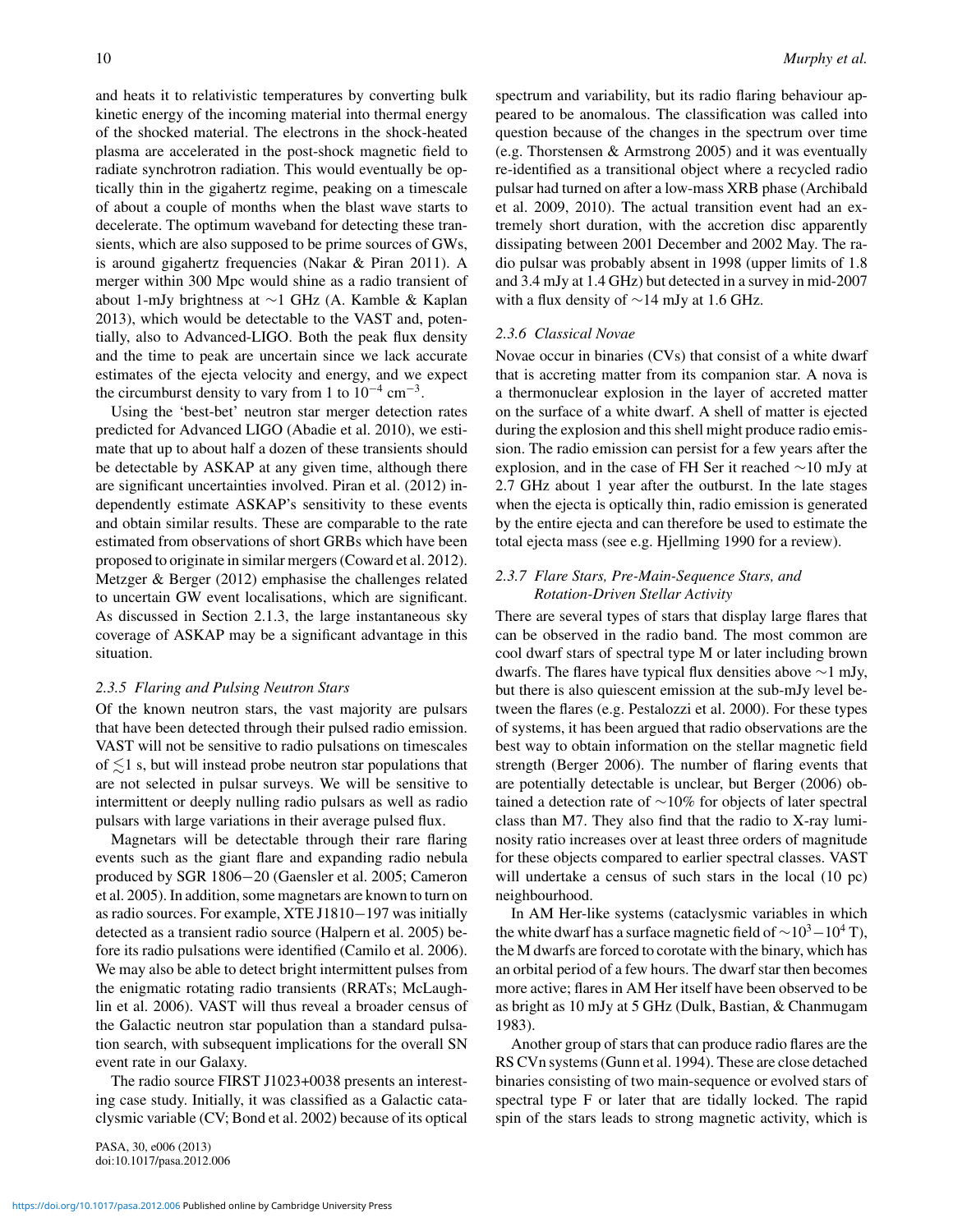manifested as large spots on the stars and also as flaring activity that can be observed both in X-rays and at radio wavelengths.

Flare-like outbursts are also observed in pre-mainsequence stars, but it is not clear whether the physical mechanism is really that of a stellar flare or related instead to the accretion flow onto the star. Such outbursts have been observed in both naked T Tauri stars, which do not show signs of extended accretion discs, and in systems with an IR excess, which indicates the presence of a disc (Osten & Wolk 2009).

A magnetic field can convert the rotational energy of a star into an outflow and electromagnetic radiation. The most well-known examples of this are the classical radio pulsars, but a similar phenomenon can arise in less extreme stars. Radio observations have detected two fully circularly polarised radio pulses per spin period from the Ap star CU Vir, which is also spinning down in a way similar to a pulsar (e.g. Trigilio et al. 2008, 2011; Lo et al. 2012).

Another example of activity driven by rotation is the white dwarf in the cataclysmic variable AE Aqr. The spin period of the white dwarf is 33 s, so rapid that the white dwarf does not accrete the matter that streams over from the companion K dwarf. Instead, the matter is ejected from the system. AE Aqr can be observed over a wide range of frequencies from X-rays to radio, and pulsed emission is observed at optical and X-rays, but it has not yet been detected at radio wavelengths (De Jager et al. 1994; Bookbinder & Lamb 1987; Bastian, Dulk, & Chanmugam 1988).

#### **3 Exploration of the Unknown**

The most interesting sources detected by VAST may be those we currently know nothing about. A sensitive wide-area blind survey is ideal for detecting such unknown source classes, but one of the challenges in designing the VAST survey is ensuring that the survey parameters do not unduly bias us against unknown source classes that we would otherwise be sensitive to. For example, daily monitoring of a field for 5 min day<sup>-1</sup> makes it less likely that we will detect an object that brightens on hour-long timescales and fades within several hours.

Large-scale blind surveys for radio transients have been performed by a number of groups (e.g. Amy, Large, & Vaughan 1989; Katz et al. 2003; Matsumura et al. 2007) over the last few decades. These surveys have been severely limited in their sensitivity, sky coverage, and cadence. In spite of this, they have revealed that the radio sky contains many transient objects, the identities of some of which remain mysterious.

For example, Hyman et al. (2005) discovered a bursting transient towards the Galactic Centre which lasted for only a few minutes with a flux density in excess of 2 Jy at 330 MHz. Subsequent observations showed that the bursts repeated multiple times with a period of ∼77 min and a burst length of ∼10 min. The identification of this source remains unclear (e.g. Kaplan et al. 2008; Roy et al. 2010), although

PASA, 30, e006 (2013) doi:10.1017/pasa.2012.006



**Figure 2.** The parameter space for radio transients, adapted from Cordes et al. (2004). A quantity equivalent to absolute luminosity (observed flux density *S* multiplied by the square of the distance  $D^2$ ) is plotted against the dimensionless product of the emission frequency ν and the transient duration or pulse width *W*. In the Rayleigh–Jeans approximation, these quantities are directly proportional and related to the brightness temperature, as indicated by the diagonal lines, with  $T = 10^{12}$  K marking the maximum brightness temperature of incoherent processes. Examples of known radio transient sources are indicated, including giant pulses and 'nanogiant' pulses from the Crab pulsar (Hankins et al. 2003), radio pulses from XTE J1810−197 (Camilo et al. 2006), and other pulsars from the Australia Telescope National Facility pulsar catalogue (Manchester et al. 2005); the microquasar GRS 1915+105 (Mirabel & Rodríguez 1994); radio flares from V4641 Sgr (Hjellming et al. 2000), the brown dwarf LP 944−20 (Berger et al. 2001), and the magnetar SGR 1806−20 (Gaensler et al. 2005; Cameron et al. 2005); the Galactic centre radio transient J1745−3009 (Hyman et al. 2005); pulses from the ultracool dwarf TVLM 513−46546 (Hallinan et al. 2007); as well as radio emission from the Sun and Jupiter. Red lines indicate the expected sensitivity of ASKAP to sources at distances of 10 pc, 1 kpc, and 1 Mpc.

similarities with bursts from ultracool dwarfs (Hallinan et al. 2007) are intriguing. Another example is the well-known Lorimer burst, discovered in an archival search of Parkes pulsar data. Lorimer et al. (2007) discovered a single millisecond pulse of extragalactic origin with the astonishing peak flux density of 30 Jy at 1.4 GHz (also see Keane et al. 2011 for a second example). Although the nature of this source has been questioned, and recent work suggests that the burst may be terrestrial (Burke-Spolaor et al. 2011), these new discoveries illustrate that the parameter space for radio variability has not been fully explored yet (Figure 2).

In this section, we summarise existing blind and archival surveys for radio transients, focusing on 'slow' transients with variability on timescales of seconds or greater.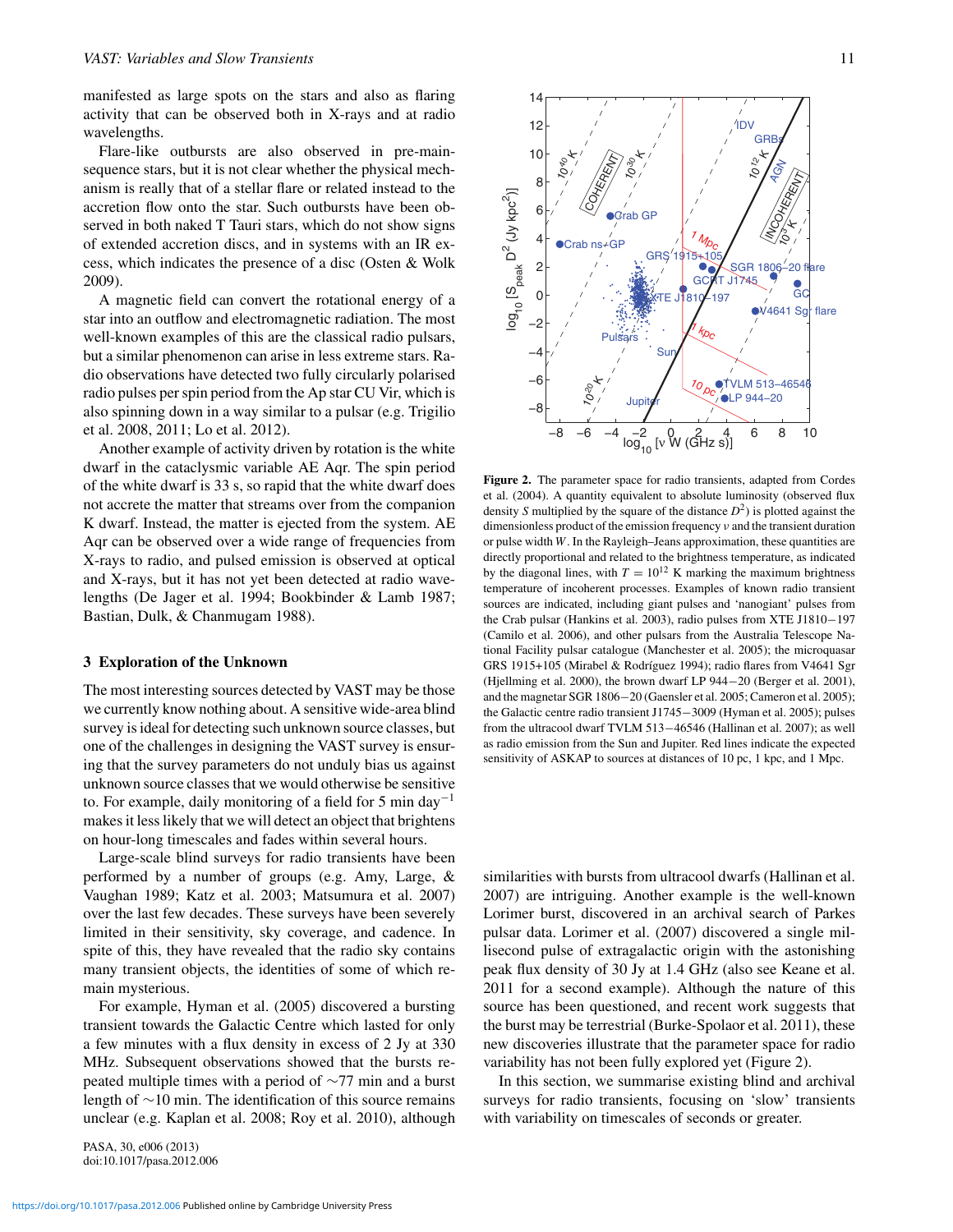

**Figure 3.** Log two-epoch snapshot transient rate (deg−2) against log of the flux density (Jy) for surveys that report detections of transient and variables (thick lines). We also include a selection of surveys that report upper limits (thin lines with arrows); see Table 3 for survey acronyms. The surveys are coloured according to frequency: black  $<$  1 GHz, blue = 1–4.8 GHz, and red >4.8 GHz (see Table 3 for details). No corrections have been made for spectral index effects. Surveys labelled superscript '*V*' denote detections of highly variable radio sources; those with superscript '*T*' denote detections of transient-type sources. The VAST survey predictions are indicated and organised by sub-survey. A description of each survey is given in Section 4. In each case, the vertical segment denotes the RMS that can be achieved per observation. The horizontal segment indicates the upper limit that would be set if no transients or variables were detected in the entire survey. The joining line (between the horizontal and vertical) indicates the upper limits that could be placed by combining data from multiple 5-s snapshots up to the total available integration time per observation (see Table 3). See Section 3.1 for further discussion.

# **3.1 Transient Rates from Blind Surveys**

Bower et al. (2007) presented the results from an archival survey of VLA data. Since the publication of this work there have been a number of blind radio transient surveys conducted on both archival data and from the first data sets produced by next-generation radio telescopes. Most of these have had the dual aim of (a) searching for individual objects of interest and trying to identify them; and (b) characterising the population statistics of radio transients in order to prepare for future surveys. Although the reported transient rates from Bower et al. (2007) have recently been revised, after a reanalysis of the data by Frail et al. (2012), the work established a framework for comparison of radio transient surveys.

Bower et al. (2007) proposed a metric for comparing the results from blind surveys for radio transients: the two-epoch equivalent snapshot rate, which is equivalent to the transient surface density. Figure 3 shows an updated version of their plot, incorporating a subset of the surveys listed in Table 3 and discussed in the rest of this section. For surveys that made no detection, an upper limit is calculated using a Poisson

PASA, 30, e006 (2013) doi:10.1017/pasa.2012.006

# distribution:

$$
P(n) = e^{-\rho A},\tag{2}
$$

where  $P(n)$  is the confidence level [i.e.  $P(n) = 0.05$  for 95% confidence],  $\rho$  is the areal density of transients in a twoepoch survey, equivalent to the snapshot transient rate, and *A* is the equivalent solid angle, calculated by multiplying the number of images  $N_T$  by the field of view  $\Omega$ . We can rearrange Equation (2) in terms of  $\rho$  for the purpose of placing theoretical constraints on planned surveys:

$$
\rho = -\frac{\ln P(n)}{\Omega \times N_T}.\tag{3}
$$

We can improve Equation (3) by taking into account not only the total number of observations in a given survey  $N_T$ , but the intra-observation cadence  $\tau$ , out of total observing time per observation *T*. Doing this results in

$$
\rho = -\frac{\ln P(n)}{\Omega \times N_T \times (T/\tau)}.
$$
\n(4)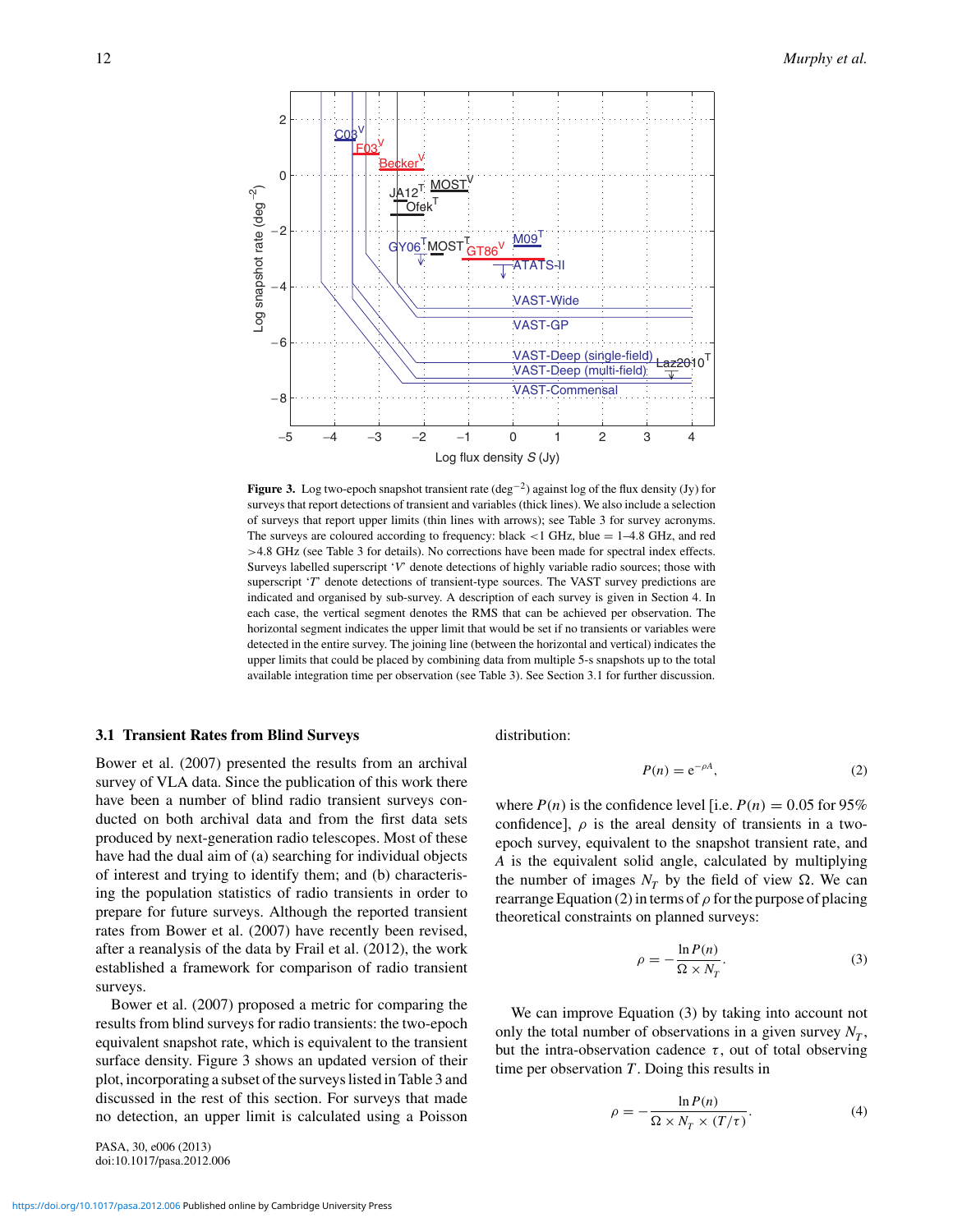**Table 3.** Summary of Snapshot Rates for Transient and Variables Radio Sources Reported in the Literature

| Survey/Reference                                         | $S_{\text{Min}}$<br>(mJy)   | $S_{\rm Max}$<br>(mJy)   | Rate<br>$(\text{deg}^{-2})$ | Timescale                  | Frequency<br>(GHz) | Epochs<br>(N)  |
|----------------------------------------------------------|-----------------------------|--------------------------|-----------------------------|----------------------------|--------------------|----------------|
| Bower et al. (2007)                                      | > 0.09                      |                          | $<$ 6                       | 1 year                     | 4.8 and 8.4        | 17             |
| Bower et al. (2007) and Frail et al. (2012) <sup>†</sup> | 0.2                         |                          | $\leq$ 3                    | 2 months                   | 4.8 and 8.4        | 96             |
| Bower et al. (2007) and Frail et al. (2012) <sup>†</sup> | > 0.37                      |                          | $< 6 \times 10^{-1}$        | 20 min-7 days              | 4.8 and 8.4        | 944            |
| PiGSS-I/Bower et al. $(2010)(A)^{\star}$                 | >1                          |                          | <1                          | 1 month                    | 3.1                | 75             |
| PiGSS-II/Bower et al. $(2011)(B)^*$                      | > 5                         |                          | < 0.18                      | 1 month                    | 3.1                | 78             |
| FIRST-NVSS/Gal-Yam et al. (2006)                         | >6                          |                          | $< 1.5 \times 10^{-3}$      | days to months             | 1.4                | $\overline{2}$ |
| Bell et al. (2011)                                       | $>8(8\sigma)$               |                          | < 0.032                     | $4.3 - 45.3$ days          | 1.4, 4.8, and 8.4  | 5 0 3 7        |
| PiGSS-I/Bower et al. $(2010)(A)^{\star}$                 | >10                         |                          | ${<}0.3$                    | 1 month                    | 3.1                | 75             |
| PiGSS-II/Bower et al. $(2011)(B)^*$                      | >15                         |                          | < 0.025                     | 1 day                      | 3.1                | 78             |
| ATATS-I/Croft et al. (2010)                              | >40                         |                          | < 0.004                     | 81 days to $\sim$ 15 years | 1.4                | 12             |
| Bower & Saul $(2011)(A)^{\star}$                         | >70                         |                          | $<3\times10^{-3}$           | 1 day                      | 1.4                | 1852           |
| ATATS-II/Croft et al. (2011)                             | >350                        |                          | $< 6 \times 10^{-4}$        | minutes to days            | 1.4                | 12             |
| Bower & Saul $(2011)(B)^{\star}$                         | >3000                       |                          | $> 9 \times 10^{-4}$        | 1 day                      | 1.4                | 1852           |
| Lazio et al. $(2010)$                                    | $>2.5\times10^{6}(5\sigma)$ |                          | $< 9.5 \times 10^{-8}$      | $5 \text{ min}$            | 0.0738             | $\sim$ 1272    |
| $JA12T$ Jaeger et al. (2012)                             | 2.1                         |                          | < 0.12                      | 1 day to 3 months          | 0.325              | 6              |
| Ofek <sup>T</sup> /Ofek et al. (2011)                    | 2.4                         |                          | 0.039                       | $1$ day $-2$ years         | 4.9                | 16             |
| $MOSTT/Bannister$ et al. (2011a) <sup>‡</sup>            | $14(5\sigma)$               | 6500                     | $1.5 \times 10^{-3}$        | days-years                 | 0.843              | 3 0 1 1        |
| $M09T/Matsumura et al. (2009)$                           | 1 0 0 0                     | 4300                     | $3 \times 10^{-3}$          | $\sim$ 1 day               | 1.4                |                |
| $C03V/Carilli$ et al. (2003)                             | > 0.1                       |                          | ${<}18$                     | 19 days and 17 months      | 1.4                | 5              |
| $F03V/Final$ et al. (2003)                               | > 0.25                      | $\overline{\phantom{0}}$ | 5.8                         | $\sim$ 1 day               | 5 and 8.5          |                |
| Becker <sup>V</sup> /Becker et al. (2010)                | >1                          |                          | 1.6                         | $\sim$ 15 years            | 4.8                | 3              |
| GT86 <sup>V</sup> /Gregory & Taylor (1986)               | 4.6                         |                          | $1 \times 10^{-3}$          | 1 day–5 years              | 4.9                | 16             |
| $MOSTV/Bannister$ et al. (2011a)                         | >14                         |                          | 0.268                       | days-years                 | 0.843              | 3 0 1 1        |

Notes. The results are organised according to upper limits based on non-detections (top section); transient detections (middle section); and detections of highly variable radio sources (bottom section).

†Note that although Bower et al. (2007) report 10 detections, the reanalysis by Frail et al. (2012) results in only four (uncertain) detections. The snapshot rate calculated by Frail et al. (2012) assumes no detections, and we adopt this as the more conservative position for our analysis. \* Bower et al. (2010, 2011), Bower et al. (2011), and Bower & Saul (2011) each state two different rates depending on flux density and timescale;

we quote these separately as (A) and (B).

‡See also Bannister et al. (2011b).

For example, on the smallest timescale, ASKAP images will be produced every  $\tau = 5$  s; the total observing time per observation (in one scenario) could be  $T = 1$  h and the field could be observed daily for 2 years ( $N_T = 730$ ). A 5-s ASKAP image will have an RMS of 1.4 mJy beam−1. If subsequent data or images are stacked together (either via the *uv* or image plane), the RMS will improve to

$$
\sigma = \frac{1.4 \text{ mJy beam}^{-1}}{\sqrt{N_T \times (T/\tau)}}.
$$
\n(5)

Equations (4) and (5) have been used to generate survey predictions from the VAST survey parameters described in Section 4, and these predictions are shown in Figure 3. We also include the predicted rates of a subset of known radio transients (see Frail et al. 2012, for further discussion). One limitation of the plot in Figure 3 is that it collapses a number of dimensions into a single two-dimensional plot. For example, it does not represent the cadence of the surveys or any trends in transient detection rate with observing frequency.

Surveys typically fall into one of the two categories: many repeated observations of a single field (e.g. Bower et al. 2007; Carilli, Ivison, & Frail 2003), or a large area, fewepoch surveys (e.g. Levinson et al. 2002; Gal-Yam et al. 2006). The two-epoch equivalent snapshot rate is a valid

PASA, 30, e006 (2013) doi:10.1017/pasa.2012.006 metric for quantising the effectiveness of a survey, provided the timescale of transient behaviour is less than the cadence of the observations but longer than a single integration. In this case, a survey with many epochs is equivalent to a larger area survey with two epochs. Further survey metrics have been developed to account for observation cadence and source evolution timescales as well (e.g. Cordes 2007).

#### **3.2 Archival Surveys**

The first large radio archival survey of variability and transient behaviour was conducted by Levinson et al. (2002), who covered a large fraction of the sky with two epochs by comparing the NRAO VLA Sky Survey (NVSS) (Condon et al. 1998) and Faint Images of the Radio Sky at Twenty-Centimeters (FIRST) (White et al. 1997) surveys, both at 1.4 GHz. Various corrections were made to account for the different footprint of each survey and their differing resolutions (45 arcsec for NVSS compared to 5 arcsec for FIRST). Nine possible radio transients were reported by Levinson et al. (2002), but a follow-up of these sources with the VLA by Gal-Yam et al. (2006) ruled out five of these as false candidates and two as non-variable sources. The effective survey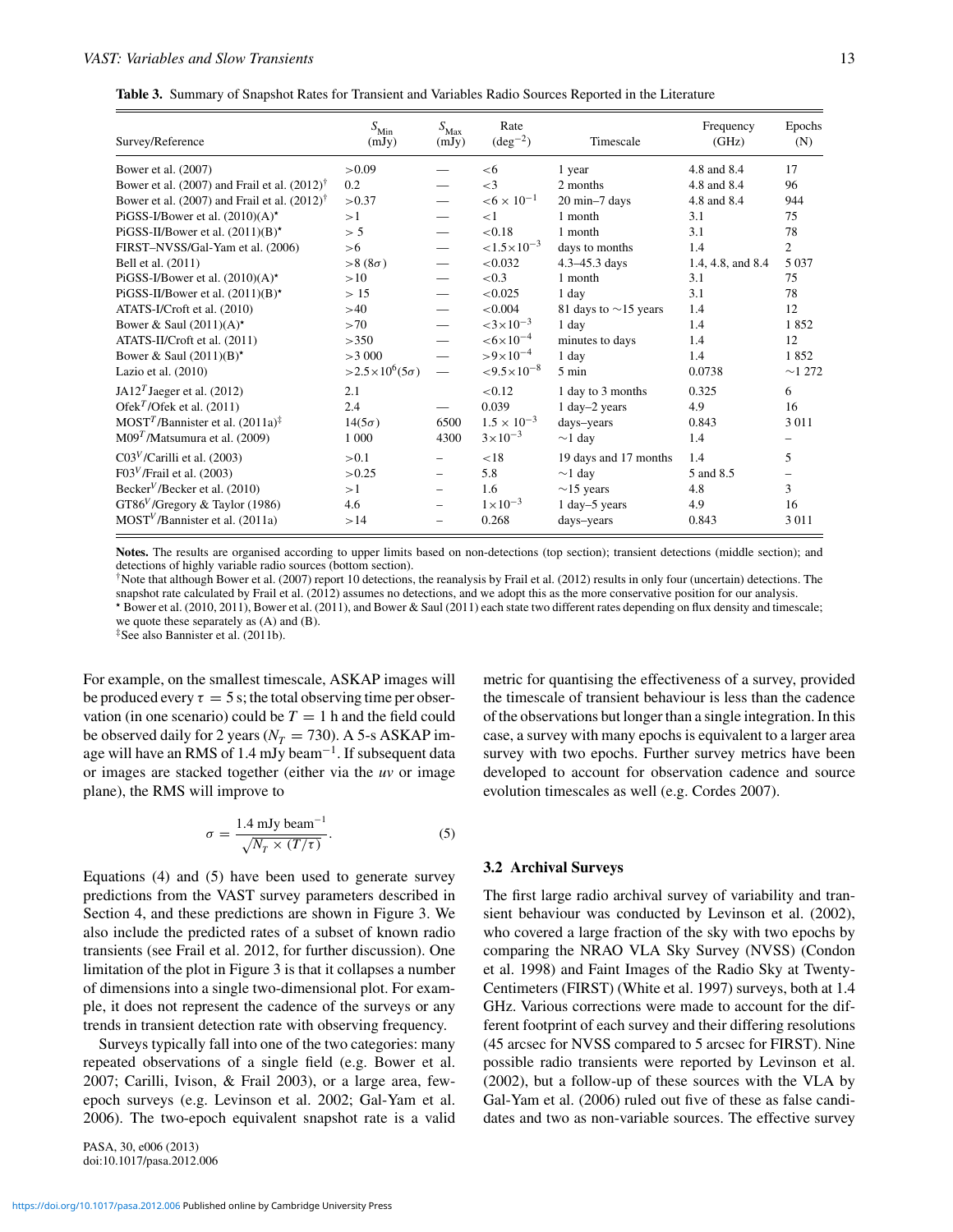area was  $5\,990\,\text{deg}^2$ ; hence, with two detections the overall transient snapshot rate was  $\rho = 1.5 \times 10^{-3} \text{ deg}^{-2}$ .

Another large area survey was conducted by Bannister et al. (2011a), using archival data from the Molonglo Observatory Synthesis Telescope (Mills 1981) which operates at 843 MHz. This data set had the advantage of a common resolution and comparable sensitivity in each epoch, but like the NVSS–FIRST comparison it had a range of cadences between days and years for each field. Bannister et al. (2011a, 2011b) detected two transient sources from a survey with a two-epoch equivalent area of  $2\,776\,\text{deg}^2$ , giving an overall snapshot rate of  $\rho = 1.5 \times 10^{-3}$  deg<sup>-2</sup> for sources above 14 mJy.

An alternative approach has been to use archival calibrator fields which have many repeated observations but a relatively small field of view. Bell et al. (2011) analysed 5 037 observations of VLA calibrator fields at three frequencies (1.4, 4.8, and 8.4 GHz). The observations ran from 1984 to 2008, with typical gaps between observations of between 4.3 and 45.3 d. No radio transients were detected and they therefore placed an upper limit of  $\rho < 0.032 \text{ deg}^{-2}$  for sources brighter than 8.0 mJy between 1.4 and 8.4 GHz.

Likewise, Bower & Saul (2011) detected no transients in their analysis of archival observations of 3C 286 from the VLA. Their data set spanned 23 years and included 1 852 epochs at 1.4 GHz. They derive upper limits of  $\rho < 3 \times$ 10<sup>-3</sup> deg<sup>-2</sup> at 70 mJy for timescales of ∼1 d and  $\rho$  < 9 ×  $10^{-4}$  deg<sup>-2</sup> at 3 Jy for timescales of ∼1 min. These results, combined with the Croft et al. (2010) results discussed in Section 3.3 below, currently provide the best limits on the number of slow, bright radio transients.

# **3.3 Gigahertz Surveys**

There have been a number of blind imaging surveys specifically designed to search for transient and highly variable sources. Until recently, these have generally been small-area surveys with many epochs, due to the limited field of view of the telescopes used. Early surveys were motivated by searching for radio counterparts to GRBs and SNe. For example, Frail et al. (1994) observed 15 epochs of a field centred on the location of GRB 940301 with the Dominion Radio Astrophysical Observatory Synthesis Telescope at 1.4 GHz. These observations were taken between 3 and 99 d after the initial event and made no detections, which resulted in an upper limit of 3.5 mJy on any time-variable radio sources.

Carilli et al. (2003) observed the Lockman Hole region to a sensitivity limit of  $100 \mu$ Jy at 1.4 GHz, with five epochs over a period of 17 months. They found that 2% of the sources within their sample were highly variable (defined as  $\Delta S \geq$ 50%) and hence derived a rate of  $\rho = 18 \text{ deg}^{-2}$ . Also in search of highly variable radio sources, Becker et al. (2010) surveyed the Galactic plane and found  $\rho = 1.6 \text{ deg}^{-2}$  above a sensitivity of 1 mJy at 4.8 GHz. At low Galactic latitude and sampling a multitude of timescales (days to years), Ofek

PASA, 30, e006 (2013) doi:10.1017/pasa.2012.006 et al. (2011) used the VLA to study transient and variables in a field covering 2.66 deg<sup>2</sup> to a sensitivity limit of ~100  $\mu$ Jy at 5 GHz. One transient candidate was reported and a thorough discussion of the variable radio sources within the field was given.

Matsumura et al. (2009) summarise the detections of nine candidate transient sources from the Nasu 1.4-GHz widefield survey (see Kuniyoshi et al. 2007; Matsumura et al. 2007; Niinuma et al. 2007, 2009; Kida et al. 2008, for full details). The sources were detected in a drift scan mode and have flux densities greater than 1 Jy, with typical timescales of minutes to days. (Note, however, the questions raised about these results by Croft et al. 2010, 2011, and the discussion about the resulting transient event rates by Ofek et al. 2011.)

As briefly discussed earlier in Section 3.1, Bower et al. (2007) reported the detection of 10 transient radio sources in archival VLA data at 4.8 and 8.4 GHz. Frail et al. (2012) recently reanalysed this data set and reported that more than half of these transients were either caused by rare data reduction artefacts or that the detections had a lower signal-tonoise ratio (S/N) after re-reduction. The Bower et al. (2007) study initially predicted a rate of events over the whole sky of  $\rho \sim 1.5 \text{ deg}^{-2}$ , which is diminished to potentially an order of magnitude less, depending on how the lower S/N level transients are interpreted. For Figure 3, we have adopted the conservative snapshot rate calculated by Frail et al. (2012), which assumes no detections. See Frail et al. (2012) for further discussion.

The Allen Telescope Array (ATA; Welch et al. 2009) is the first of the next-generation telescopes to have been used for large-area transient surveys. The Pi GHz Sky Survey (PiGSS) survey was carried out on the ATA at 3.1 GHz and covered  $10\ 000\ \text{deg}^2$  of the sky with a minimum of two epochs for each field with an RMS sensitivity of ∼1 mJy (Bower et al. 2010).

The first data release (PiGSS-I) is a  $10$ -deg<sup>2</sup> region in the Bootes constellation, with 75 daily observations over a 4month period. Bower et al. (2010) identify one object present in PiGSS that is not in archival radio catalogues (NVSS and Westerbork Northern Sky Survey (WENSS)). From this they set an upper limit on the snapshot rate of transients of  $\rho < 1$ deg−<sup>2</sup> at 1 mJy sensitivity at 3.1 GHz. The second data release (PiGSS-II; Bower et al. 2011) focused on studying the daily and monthly transient and variable nature of the field. The upper limits of  $\rho < 0.025 \text{ deg}^{-2}$  at 15 mJy for 1-d timescales and  $\rho < 0.18 \text{ deg}^{-2}$  at 5 mJy for 1-month timescales were placed on the rates of transient events at 3.1 GHz.

The other major ATA survey is the Allen Telescope Array Twenty-Centimeter Survey (ATATS; Croft et al. 2010), a 690  $\text{deg}^2$  survey with 12 epochs of each field. Croft et al. (2010) presented results from comparing a single combined ATATS image with the NVSS. They did not detect any transients, placing an upper limit of  $\rho < 0.004 \text{ deg}^{-2}$  on the transient rate for sources with flux greater than 40 mJy at 1.4 GHz. Croft et al. (2011) extended this analysis presenting results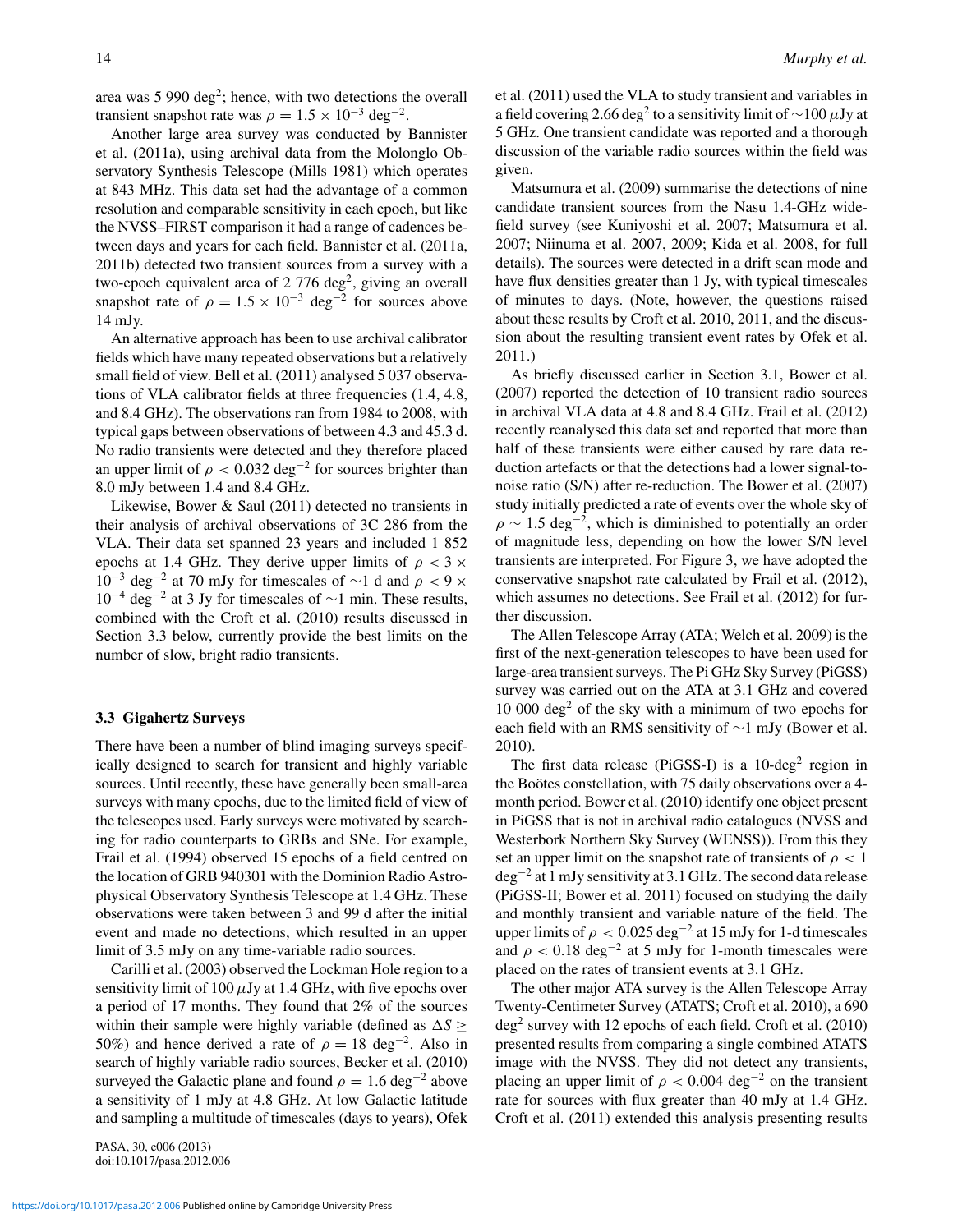for an individual epoch-to-epoch comparison for the ATATS data set. They derived a limit of  $\rho < 6 \times 10^{-4}$  deg<sup>-2</sup> for transients brighter than 350 mJy at 1.4 GHz.

# **3.4 Low-Frequency Surveys**

Since many significant discoveries of radio transients have been made at low frequencies, the low-frequency SKA pathfinders have enormous discovery potential.

The largest blind survey for slow transients at low frequencies was conducted by Lazio et al. (2010) with the Long Wavelength Demonstrator Array (LWDA). The LWDA is a 16-dipole phased array with all-sky imaging capabilities, operating at 73.8 MHz. A total of 106 h of data (with a typical integration time of 5 min) were searched for transients. No detections were made above a flux density limit of 500 Jy. Lazio et al. (2010) quote an upper limit on the rate of  $1 \times 10^{-2}$  $yr^{-1}$  deg<sup>-1</sup> which converts to a rate of  $\rho < 9.5 \times 10^{-8}$  deg<sup>-2</sup> assuming 5-min integrations.

In comparison, one of the deepest low-frequency studies to date has been conducted by Jaeger et al. (2012). They used six VLA observations centred on the Spitzer Wide-Area Infrared Extragalactic Survey (SWIRE) Lockman Field at 325 MHz to study sources brighter than 0.2 mJy within a field of view of 6.5 deg<sup>2</sup>. The timescales of observation ranged from 1 d to 3 months. One transient was reported and the authors argue that it is most likely coherent emission from a stellar flare. Using this detection, Jaeger et al. (2012) set an upper limit on the snapshot rate of  $\rho < 0.12 \text{ deg}^{-2}$  for sources brighter than 2.1 mJy at 325 MHz.

Between the two comprehensive low-frequency transient surveys discussed above (Lazio et al. 2010 and Jaeger et al. 2012) lies a large amount of parameter space both in frequency and time to explore. This will be made possible by two new instruments: the Murchison Widefield Array (MWA; Lonsdale et al. 2009; Tingay et al. 2012) and the Low Frequency Array (LOFAR; Heald et al. 2011), both currently being constructed and commissioned.

#### **4 Survey Strategy**

The detection and characterisation of radio transients requires both the sampling of new regions of parameter space and the ability to monitor and follow up known or newly detected sources. As such, a successful transient instrument requires a large field of view, rapid survey capabilities, high sensitivity and dynamic range, as well as sufficient angular resolution for unambiguous source identification and follow-up. ASKAP will fulfil these criteria with its ability to achieve sub-millijansky sensitivity across the entire visible sky in a single day of observing.

Sources that vary on rapid timescales are necessarily compact. The 10-arcsec resolution of ASKAP will permit source localisation to ∼arcsecond positional accuracy, enabling follow-up observations at other wave bands.

PASA, 30, e006 (2013) doi:10.1017/pasa.2012.006

The key to the efficient detection and monitoring of transient and variable sources is the repeated observation of each field to sample a full range of cadences corresponding to the natural timescales of variability in the underlying source population. In addition to observing commensally with other ASKAP programs, we will run a campaign of complementary surveys designed to achieve our science goals. The VAST surveys build on the standard ASKAP imaging pipeline and thus do not include other possible modes of operation such as 'Fly's Eye' monitoring (e.g. Siemion et al. 2012).

#### **4.1 VAST Surveys**

In this section, we outline our strategy for each of the VAST surveys given in Table 2. We have based this survey strategy on an estimate of ∼8 500 h of observing time over the first 5 years of ASKAP operations, in addition to continuous commensal observing with other ASKAP projects. The survey parameters are summarised in Table 2. All of the dedicated (non-commensal) VAST surveys will be conducted with an observing frequency range of 1 130–1 430 MHz.

# *4.1.1 VAST Wide*

To detect rare events such as GRBs and SNe, and to map out the gas density distribution of the ISM across the whole sky, a large survey area is required. To fully sample the ESE light curves, a regular (preferably daily) cadence is desirable. Two years of data are required to discriminate between an annual cycle and intrinsic variability for IDV sources.

Hence, our planned survey will cover  $10000 \text{ deg}^2$  (comprised of 400 pointings, each of 30  $deg<sup>2</sup>$ ). Integrating for 40-s per pointing will give an expected RMS sensitivity of 0.5 mJy beam−1, with a total observing time (including overheads) of 6 h day<sup>-1</sup>. This survey will be repeated daily for 2 years, with a total time of 4 380 h. Figure 3 shows that it will be a substantial improvement over existing blind gigahertz surveys.

# *4.1.2 VAST Deep*

In our Deep survey we plan to observe 10000 deg<sup>2</sup>, with 400 pointings each observed for 1 h. This would achieve an expected RMS sensitivity of 50  $\mu$ Jy beam<sup>-1</sup>. Each of the fields will be observed by the Evolutionary Map of the Universe (EMU) collaboration (see Section 4.2) for their continuum survey (Norris et al. 2011). While both the Deep and the Wide surveys observe the same amount of the sky, they are complementary in cadence and sensitivity.

One field, coinciding with a field observed by the EMU collaboration, will be repeated daily for 1 year (Deep Single field). The other fields will be repeated eight times at irregularly spaced intervals (Deep Multi-field). This is the optimal survey to detect as-yet unknown source classes (see Bower et al. 2007) and detect GRBs and SNe to larger distances.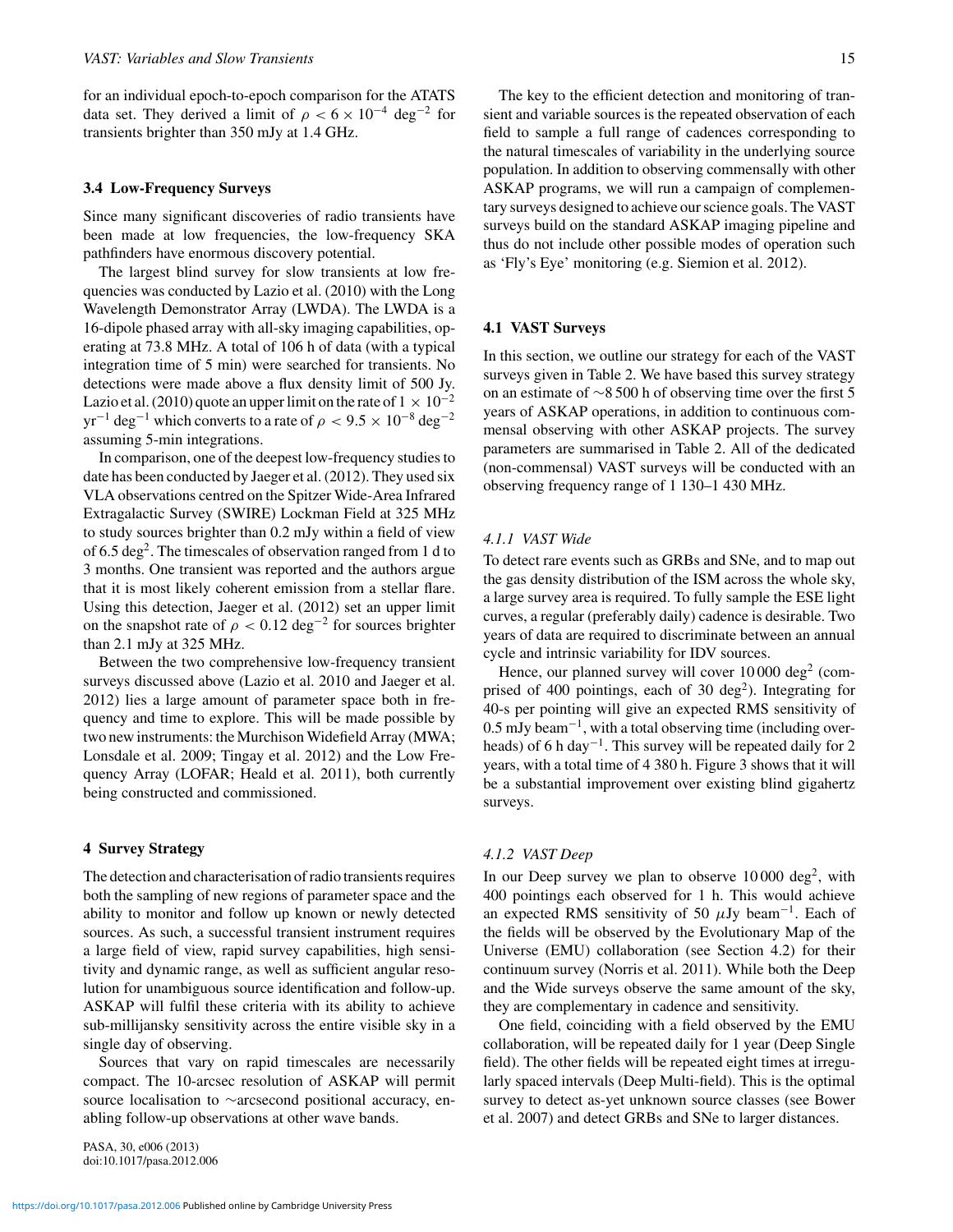# *4.1.3 VAST Galactic*

A third component of VAST is a survey of  $750 \text{ deg}^2$  of the Galactic plane. This is a total of 30 pointings, plus an additional three pointings, to cover the Large and Small Magellanic Clouds. Each pointing will be observed for 16 min, achieving an expected RMS sensitivity of 0.1 mJy beam−1. The Galactic plane survey will require 9 h of observing in a single day, repeated weekly for 1 year and supplemented by additional epochs at longer intervals.

## **4.2 Commensal Observing**

In addition to the planned surveys, we will operate our transient detection pipeline commensally on all other ASKAP observations. Two projects, EMU (The Evolutionary Map of the Universe; Norris et al.  $2011$ <sup>5</sup> and WALLABY (The ASKAP HI All-Sky Survey; Koribalski 2012),<sup>6</sup> are particularly relevant as they will conduct extensive (possibly commensal) wide-field surveys.

- **EMU:** A deep ( $10\mu$ Jy beam<sup>-1</sup> RMS) survey of the entire Southern Hemisphere, to a declination of  $\delta = +30^\circ$ .
- **WALLABY:** A survey of neutral hydrogen covering twothirds of the sky to a redshift of  $z = 0.5$ .

These projects plan to operate in 'point and shoot' mode, covering some region of the sky with significant integration time (∼12 h) per pointing and no revisits. This provides an excellent opportunity for detection and monitoring of transient and variable behaviour on timescales of less than a day.

# **4.3 VAST Predictions**

In Figure 3 we show the predictions parameterised via the method described in Section 3, using the VAST survey parameters given in Table 3. Note that the horizontal lines show the upper limits that would be placed if no transient or variable sources were detected. The vertical lines show the RMS that would be expected for the final integration time per image (see RMS sensitivity in Table 3). For the commensal survey, the best RMS is found after 6 h (not 12), assuming that two back-to-back 6-h images are needed to search for transients, i.e., that there are no repeat observations. It can be seen from Figure 3 that the VAST surveys make orders of magnitude improvements on previous surveys.

VAST-Wide will use 4 320 h of dedicated observing time, which is the greatest of all the VAST sub-surveys (excluding commensal observing). It will observe 10 000 deg<sup>2</sup> for 40 s every day for 2 years, possibly longer. Observing for 40 s with ASKAP yields an RMS of  $\sim$ 0.5 mJy beam<sup>-1</sup> and produces eight 5-s images per observation. This is represented in Figure 3 and it casts VAST-Wide as less competitive than, for example, VAST-Deep (both multi-field and single field).

PASA, 30, e006 (2013) doi:10.1017/pasa.2012.006

**Table 4.** VAST Image Products

| Polarisations       | $1 - 4$            |
|---------------------|--------------------|
| Frequency channels  | 30                 |
| Field of view       | 7.5 $deg2$         |
| Angular resolution  | 10 arcsec          |
| Integration time    | 5 s                |
| Image size (pixels) | $4096 \times 4096$ |
| Image cube size     | Up to $16$ GB      |

The limits shown in Figure 3 for VAST-Wide however do not include upper limits on the rate and RMS calculations via combining data from multiple days' observing.

For example, all the 40-s images taken daily for an entire week could be combined together and compared and searched for transients with the combined images from the next week, and so on. If technically feasible, such an approach will significantly increase the competitiveness of the VAST-Wide survey. Figure 3 also does not convey how many *known* radio sources will be monitored in each case. VAST-Wide will monitor all known sources in the Southern Hemisphere above 2.5 mJy ( $5\sigma$ ) every day for 2 years, whereas VAST-Deep (one field) will monitor only a subset  $(30 \text{ deg}^2)$ to a greater sensitivity of 250  $\mu$ Jy (5 $\sigma$ ). We can approximate the ratio of sources that will be observed with VAST-Deep  $(N_{\text{Deep}})$  to VAST-Wide ( $N_{\text{Wide}}$ ) using the following expression (assuming a Euclidean source population):

$$
\frac{N_{\text{Deep}}}{N_{\text{wide}}} = \frac{A_{\text{Deep}}}{A_{\text{wide}}} \times \left(\frac{\sigma_{\text{Deep}}}{\sigma_{\text{Wide}}}\right)^{-1.5} \simeq 10\%,\tag{6}
$$

where in this example  $A_{\text{Deep}}$  is the survey area of VAST-Deep (single field, 30 deg<sup>2</sup>) and  $A_{\text{Wide}}$  is the area of VAST-Wide (10 000 deg<sup>2</sup>). Here,  $\sigma_{\text{Deep}}$  and  $\sigma_{\text{wide}}$  represent the survey sensitivities, respectively. VAST-Wide will therefore monitor large numbers of bright transients and variables, such as IDVs and AGNs. VAST-Deep will be better optimised for studying the faint end of the transient and variable population.

# **5 Data Processing**

The success of VAST hinges on our ability to detect transient sources on the timescales on which images are produced by ASKAP, at the same time as monitoring known variable sources that are in our field. First, how to effectively deal with the large volumes of data and, second, how to find the 'needles in a haystack'—the most interesting transient sources. As discussed in Section 3, current blind surveys at 1.4 GHz suggest that less than 0.5% of sources observed by VAST will be transient or highly variable (Bannister et al. 2011a).

The operation of the ASKAP data pipeline is described in the Science Processing Document (Cornwell et al. 2012). The following sections address some of the issues most relevant to VAST and discuss the design and operation of the VAST transient detection pipeline. The overall functionality of the VAST pipeline is illustrated in Figure 4 and described in Table 4. A discussion of the pipeline design is also provided by Banyer et al. (2011).

<sup>5</sup> See http://www.askap.org/emu.

<sup>6</sup> See http://www.askap.org/wallaby.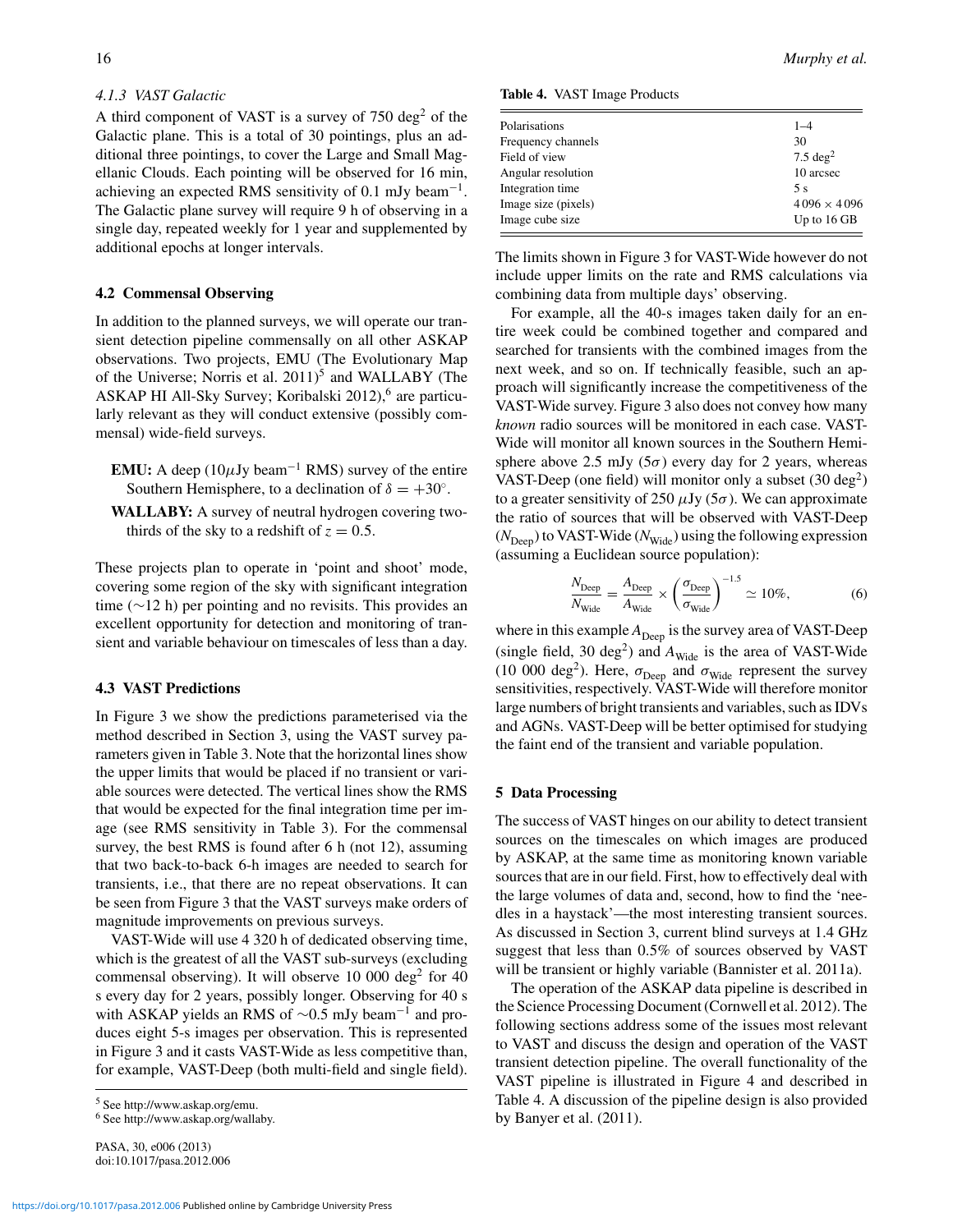**Table 5.** Functionality of the VAST Pipeline Components, As Illustrated in Figure 4

| Function                                | Description                                                                                                                                                                                                                                                                                                                           |
|-----------------------------------------|---------------------------------------------------------------------------------------------------------------------------------------------------------------------------------------------------------------------------------------------------------------------------------------------------------------------------------------|
| Quality control and RFI mitigation      | Initial quality control on the image cubes output from the ASKAP pipeline. Poor quality images will be<br>flagged or ignored. Possible RFI mitigation strategies are discussed in Section 5.3.                                                                                                                                        |
| Source detection                        | Blind source finding is performed on every image as discussed in Section 5.4. This produces a list of detected<br>sources with position, flux, size, and local RMS.                                                                                                                                                                   |
| Source association                      | Each detected source is associated with one from the master list by finding the master source at the same<br>position as the detection. If no master source is found at that position, then a new master source is added.                                                                                                             |
| Source monitoring                       | Master sources known to be in the field that were not detected by the source finder are measured by<br>attempting to fit a Gaussian at the position where the source is expected to be. If no source can be fitted,<br>then an upper limit on the flux at that position is taken instead.                                             |
| Quality control and gain calibration    | The image is assessed for quality by comparing the measured parameters of the detected sources with a list of<br>well-characterised sources using the techniques described by Bannister et al. (2011a).                                                                                                                               |
| Light-curve creation                    | All measurements for each source are collated into a radio light curve—a collection of flux measurements for<br>all epochs where the source was observed.                                                                                                                                                                             |
| <b>Transient detection</b>              | The updated light curves are analysed to detect transient or variable behaviour. These sources will be added to<br>a list for monitoring and cross-matching with external catalogues.                                                                                                                                                 |
| Multi-wavelength cross-matching         | Sources of interest are cross-matched with external catalogues to provide additional information on the likely<br>causes of variability and to collect extra information for classification and identification.                                                                                                                       |
| Transient classification                | Sources that exhibit transient or variable behaviour are classified using a machine-learning algorithm.<br>Possible approaches are discussed in Section 5.5.                                                                                                                                                                          |
| Quality control and final data products | After a final quality control stage, sources that appear genuine with a high degree of confidence will be<br>released to the community via VOEvent notifications as discussed in Section 5.6. These alerts, along with<br>science quality catalogues of transient and variable sources, will be made public through the VAST archive. |

# **5.1 Data Rates**

ASKAP is designed to be a real-time telescope, with most of the data processing done in online mode. Data from the phased array feed elements in each antenna will be sent to the beam former to create primary beams. The primary beams from each antenna are sent to the correlator to create visibility data. These data are then sent to the central processor for processing into science-ready data products: images and spectral cubes. The data rate from the correlator to the central processor is expected to be 2.5 GB  $s^{-1}$ , generating about 200 TB of raw data every 24 h.

The central processor will operate three data processing pipelines in parallel: one pipeline will produce data cubes designed for spectral line analysis, with high frequency resolution; the second pipeline will produce data cubes designed for continuum surveys, with full polarisation and higher angular resolution, but reduced spectral resolution; the third pipeline is the transient detection pipeline which will produce data cubes with lower frequency resolution, but operating on 5-s timescales (see Table 5). Each 5-s image cube will be up to 16 GB (depending on the number of frequency channels generated and stored), which means that the transients pipeline will process around 12 TB of data an hour. Retaining some coarse frequency resolution will enable post-correlation rejection of radio frequency interference (see Section 5.3) and also provide some minimal spectral information for detected transient sources.

# **5.2 Transient Detection Approach**

Source detection is central to all upcoming radio transient surveys, and also those in other wave bands such as the Large

PASA, 30, e006 (2013) doi:10.1017/pasa.2012.006 Synoptic Survey Telescope transients survey. In the image domain, transient source detection has typically followed one of two approaches: image subtraction or catalogue-based detection.

SN search projects and other optical astronomy projects have typically used the image subtraction approach (e.g. Riess et al. 2004; Alcock et al. 2000). In its simplest form, this involves subtracting the current image from some higher sensitivity master image. In practice, some corrections are required, for example each image can be convolved with a kernel to account for coordinate shifts and distortions (Alard & Lupton 1998; Alard 2000).

In radio images, the incomplete *u*−*v* coverage means that image subtraction often results in artefacts that can then be mistakenly identified as transient sources. A more robust approach is to first extract and measure sources in each image, and then search for transients by catalogue cross-matching and light-curve analysis. The approach taken in the VAST transient detection pipeline is based on techniques described by Bannister et al. (2011a), developed for analysing the Molonglo Observatory Synthesis Telescope archive. This is also similar to the approaches taken in the ATA transient projects (Croft et al. 2010, 2011) and the LOFAR transient detection pipeline (Swinbank 2007).

We are also investigating the technique of transient detection in the visibility domain (Trott et al. 2011; Law & Bower 2012). These approaches have the advantage of dealing with well-behaved noise properties of visibilities and avoiding artefacts caused by the imaging and deconvolution processes. Trott et al. (2011) use statistical decision theory to derive detection limits of visibilities using models of the source and calibration effects of interferometers. Law & Bower (2012)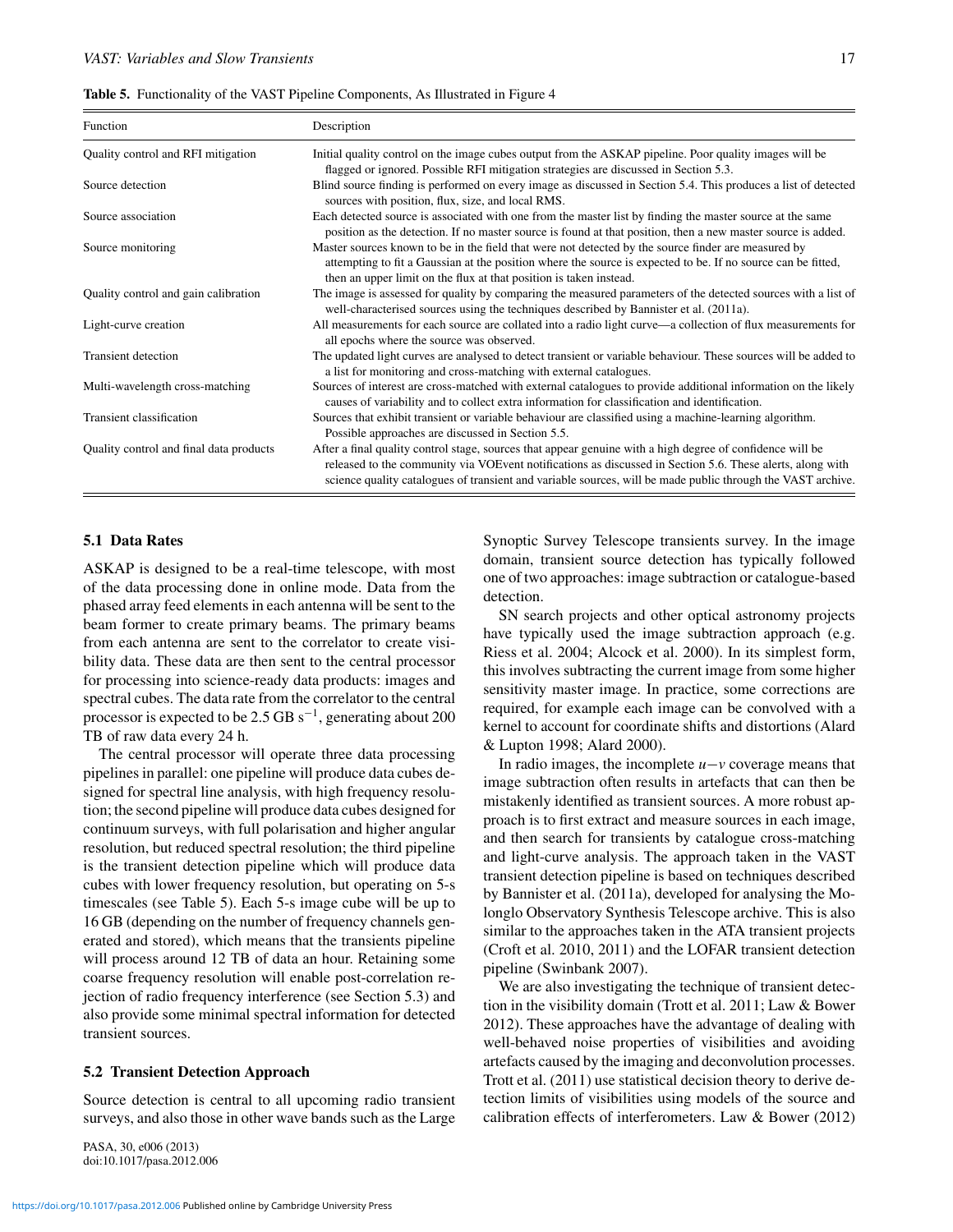

**Figure 4.** Illustration of the VAST pipeline functionality. A description of each stage is given in Table 4.

present a computationally simple, calibration-independent algorithm for transient detection based on the bispectrum, an interferometric closure quantity. By subtracting visibilities in time, the bispectrum can be used to quantify the significance of transients throughout the field of view. Visibility-based algorithms have great potential in the study of transients, because they take advantage of *a priori* information to reduce computational burden. This makes real-time processing easier, which may be a critical limitation of the large, computationally demanding surveys described here. More work is needed to understand how these algorithms work on a large scale and whether they can be implemented for real-time analysis.

# **5.3 Rejection of Radio Frequency Interference**

One of the most significant challenges for all radio telescopes is the impact of radio frequency interference (RFI) from man-

PASA, 30, e006 (2013) doi:10.1017/pasa.2012.006 made sources. Although the ASKAP site was chosen for its radio-quiet properties, signals from satellites used for communications, navigation, remote sensing, and the military pervade all areas of the Earth. Similarly, aircraft communication signals are present even in very remote areas. In addition, self-generated RFI is a challenge as faster digital equipment is used in the signal pathways. There is no universal method of RFI mitigation that is satisfactory for all types of observing techniques and RFI signals (Fridman & Baan 2001; Briggs & Kocz 2005). For the data rates expected with VAST, an automated approach with a combination of techniques will be essential.

RFI mitigation techniques range in sophistication from simple blanking of corrupted data to adaptive cancellation based on coherent detection. Simple blanking works well for strong short-duration RFI, but is completely ineffective in removing low-level time-variable RFI that could mimic transient sources. Blanking removes signal as well as interference and reduces the sensitivity achieved in a given time. There is a growing literature on more sophisticated ideas for RFI elimination. Some of the techniques that we are exploring for VAST include the following.

- 1. Post-detection flagging based on the recognition of data that are affected by interference. This has been the traditional approach in radio interferometry and is appropriate for moderately strong interference, but it does come with a loss of sensitivity.
- 2. Adaptive cancellation techniques such as those described in Mitchell, Robertson, & Sault (2005), Briggs & Kocz (2005), and Kesteven et al. (2010). These require a separate reference antenna or beam on the sky to sample the RFI. An algorithm is used that adapts filter characteristics to match the RFI spectral footprint. This approach requires a high-sensitivity copy of the interferer.
- 3. Spatial filtering techniques that use the location of the known interferer or the relative arrival times of the signals to identify and separate the RFI signal from the astronomical signal (e.g. Leshem, van der Veen, & Boonstra 2000; Ellingson & Hampson 2002; Smolders & Hampson 2002; Kocz, Briggs, & Reynolds 2010). These are appropriate for stationary or slowly moving RFI sources and require less sensitivity to the interfering source than the adaptive cancellation techniques.
- 4. Adaptive nulling techniques, which employ the capacity of the array to place response nulls on the RFI source. These are appropriate for very strong interfering sources and for telescopes such as ASKAP with independently steerable beams.
- 5. Post-correlation filtering techniques use software algorithms to remove RFI from interferometric data by subtraction of a weak, persistent RFI signal (Athreya 2009) or by implementation of low-pass time and frequency filters to remove variable RFI (Offringa, de Bruyn, & Zaroubi 2012). The advantage of these techniques is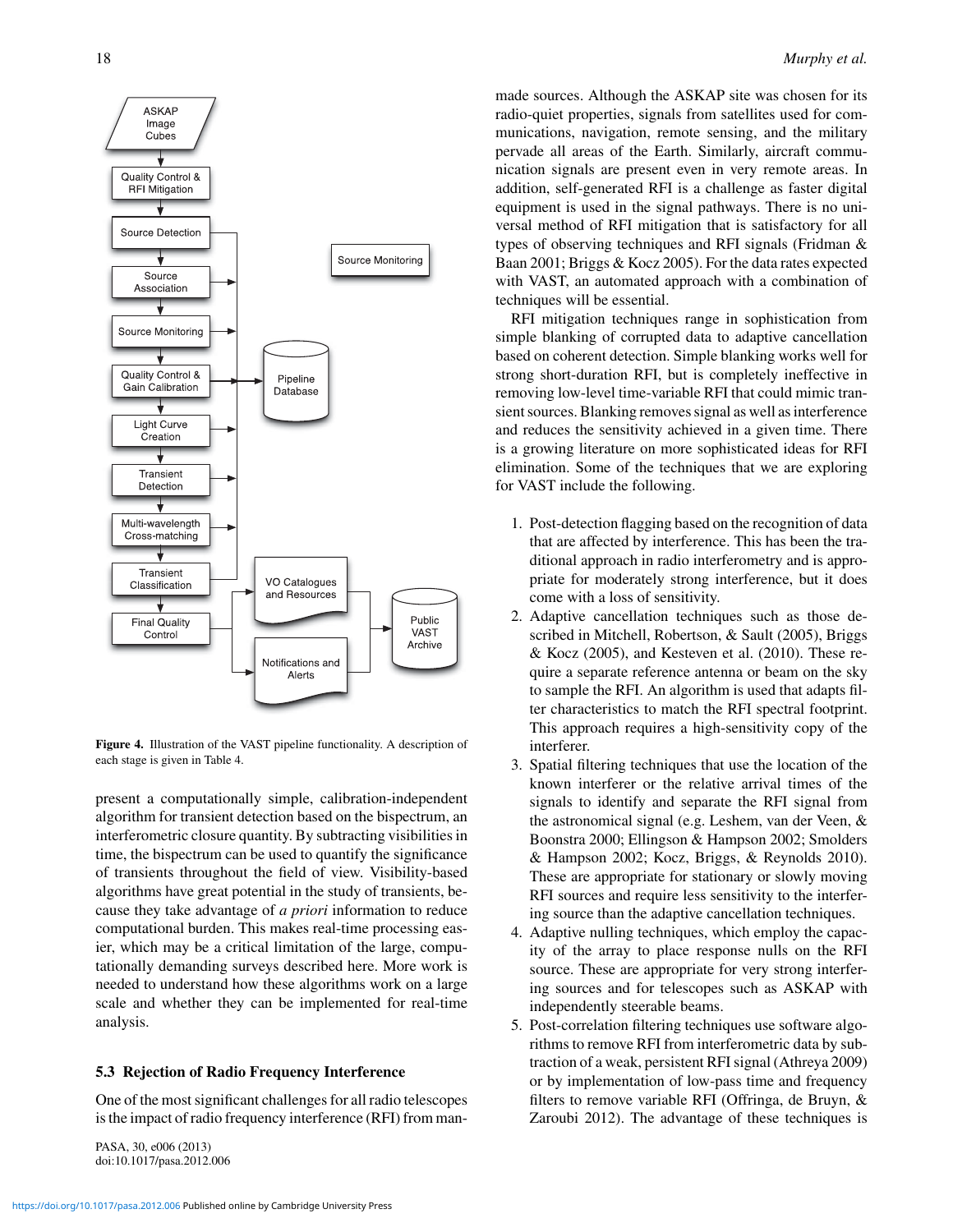that they generally have a lower sensitivity requirement for detecting the interference. However, radio interferometers may not be able to use this approach to mitigate some types of slowly varying RFI signals.

# **5.4 Source Detection**

Finding and characterising sources in each of the observed images are critical first steps for transient detection in the image domain. False positives in source finding have the ability to confound the detection of transients, reducing the confidence with which a transient can be detected. This has been identified as a problem in previous surveys, with source-finding errors contributing to the false detection rate (FDR; see, for example, Bannister et al. 2011a; Croft et al. 2011; Frail et al. 2012).

The source-finding packages that are currently available (for example, the MIRIAD package SFIND; Hopkins et al. 2002, and the AIPS package VSAD; Condon et al. 1998) are all able to achieve a high degree of completeness and reliability, typically better than 95% on standard radio continuum images. These packages have been extensively used in large-scale radio surveys. However, even a small number of missed real sources, or false positives, can cause problems in the identification of variable and transient sources.

In recent surveys, the best source-finding results have been obtained by using the above-mentioned source-finding packages in conjunction with a pipeline of other programs (see, for example, Mauch et al. 2003; Norris et al. 2006; Murphy et al. 2007). The refinement of the source-finding pipeline is often done after all observations have been completed and the idiosyncrasies of the data are well understood. A lot of time and effort is spent normalising the input images and filtering the resulting catalogues. In many cases, a subset of the final source catalogue is validated 'by eye' to ensure that the brighter sources are correctly represented. This approach produces high-quality catalogues and is well suited to singleepoch surveys, as is evidenced by the high level of completeness and reliability that these surveys are able to obtain.

For VAST, the volume of data will require a fully automated source-finding process. The inability to archive every image that is observed for VAST will require that the source finding is done in real-time and without the possibility of reprocessing. The large number of sources that are expected for a single day's observation means that even with completeness and reliability of 99%, a source-finding algorithm will be finding up to  $\sim$ 10 000 false detections and missing up to ∼10 000 real sources each day. These false detections and missed sources far outweigh the number of true transient and variable sources that we expect to detect.

As part of the VAST design study process, Hancock et al. (2012) have undertaken a detailed analysis of some of the most widely used source-finding packages in astronomy, including the newly developed SELAVY (Whiting 2012) and aegean (Hancock et al. 2012) algorithms. For compact sources, we find that the task of source *finding* (distinguishing

PASA, 30, e006 (2013) doi:10.1017/pasa.2012.006 between source and background pixels) is a solved problem that the various programs all achieve equally well. However, the task of source *characterisation* (measuring the various parameters of the found sources) is only accomplished well in the case of single isolated sources. For diffuse sources, the task of source finding is equally well achieved; however, the task of source characterisation is not well defined. Hales et al. (2012) address some of the issues of extended source measurement. However, since we expect transient sources to be compact, this is not a significant issue for VAST.

Figures 5 and 6 show the FDR and completeness of each of the source-finding algorithms. The FDR and completeness were measured by injecting a known population of sources into a simulated image and processing this image with each of the different source-finding algorithms. A comparison between the input and output catalogues resulted in a set of sources common to both (real detections), a set of sources in the input but not the output (non-detections), and a set of sources that were in the output but not the input (false detections). The set of falsely detected sources consisted entirely of sources within an island of pixels that contains multiple components. These sources were so poorly characterised that they were not able to be linked to a source within the input catalogue. Sources that are poorly characterised also reduce the catalogue completeness. In Figures 5 and 6, the main reason that the source-finding algorithms have non-zero FDR and less than ideal completeness is due to poor source *characterisation*, rather than poor source *finding*. In order to better characterise islands of pixels that contain more than a single component, the aegean program analyses the curvature of an image. As can be seen in Figures 5 and 6, aegean is able to characterise islands of pixels that contain multiple components better than any of the other source finding approaches, typically achieving a completeness of over 99.9%. Further details of the source-finding analysis and the operation of the aegean source-finding algorithm are presented by Hancock et al. (2012).

# **5.5 Classification of Transients**

Given the large number of sources that we will likely detect with VAST, prompt classification will be critical for early identification and multi-wavelength follow-up. This is a challenging problem due to the sparsity and heterogeneity of the available data. There are two sets of information that can be used for this task: the light curve itself, and the existing archival information about that source or location on the sky.

Light-curve classification has been successfully used to classify variable stars at optical wavelengths (e.g. Richards et al. 2011, 2012). In order to explore the feasibility of the light-curve classification for VAST, we used several approaches.

First, we simulated light curves of five transient source types: SNe, RS CVn flare stars (fStar\_RSCVn), M-class flare stars (fStar\_dMe), XRBs, novae; two variable source types: IDVs and ESEs and a non-varying background (BG) for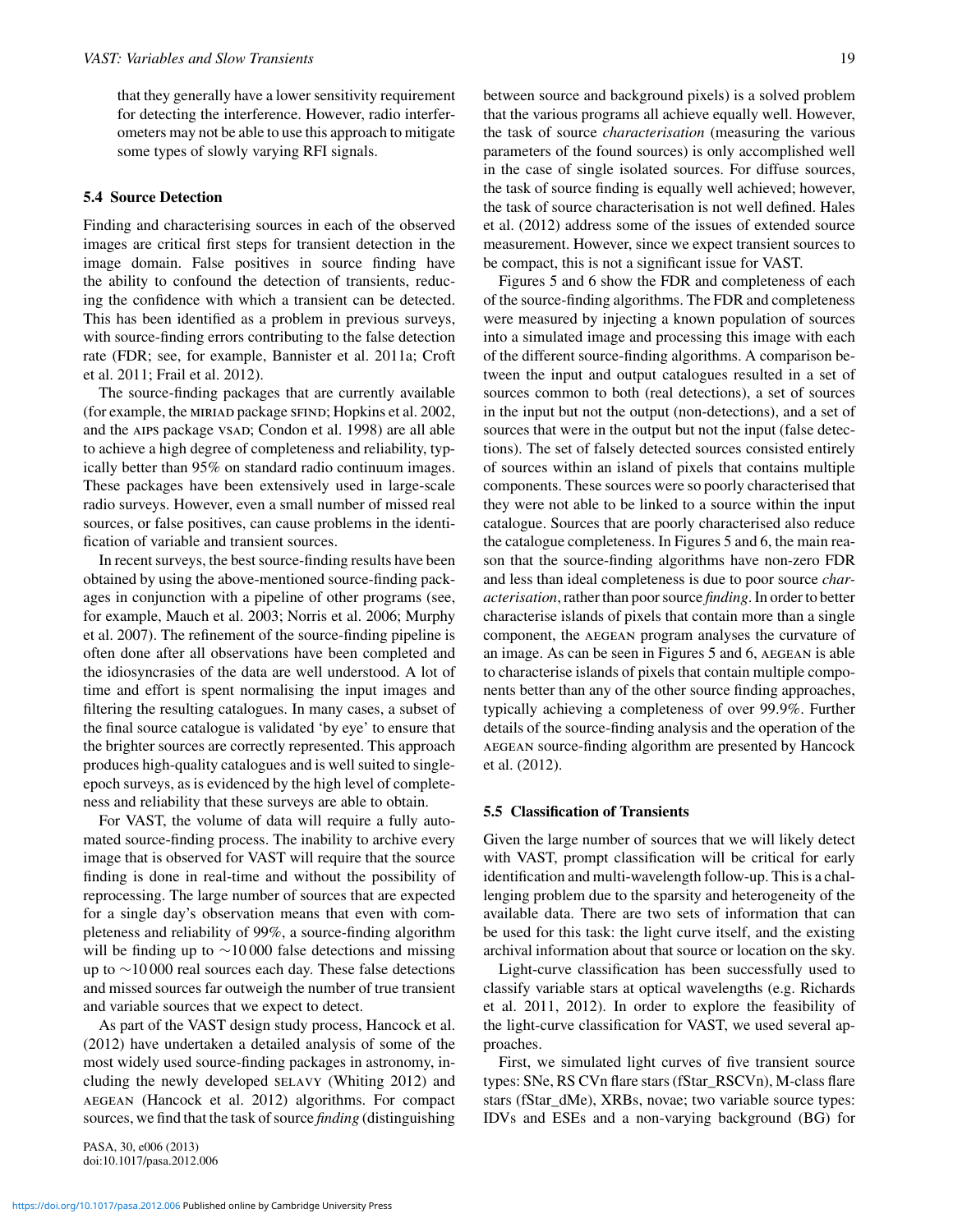

**Figure 5.** The FDR for each of the source-finding algorithms (from Hancock et al. 2012). No falsely detected sources are expected above an S/N of 5 for the area of the sky simulated. The non-zero rate of false detections is due to poor source characterisation.



**Figure 6.** The completeness of each catalogue (from Hancock et al. 2012) as compared to the input catalogue. The coloured curves represent the completeness of the named source finders. The black dotted curve represents the expected completeness of an ideal source finder. The plateau in completeness above and an S/N of 10 is due to sources that are poorly characterised.

comparison (K. K. Lo et al., in preparation). We experimented with light-curve classification on the simulated light curves in two scenarios:

• *archival classification,* where the classification is performed after a significant amount of light-curve data have been collected; and

PASA, 30, e006 (2013) doi:10.1017/pasa.2012.006 • *online classification*, which is the classification of partial light curves in real-time for the purpose of triggering appropriate follow-up observations.

Second, we used light curves from the Palomar-Quest and Catalina Real-Time Transient Surveys to experiment further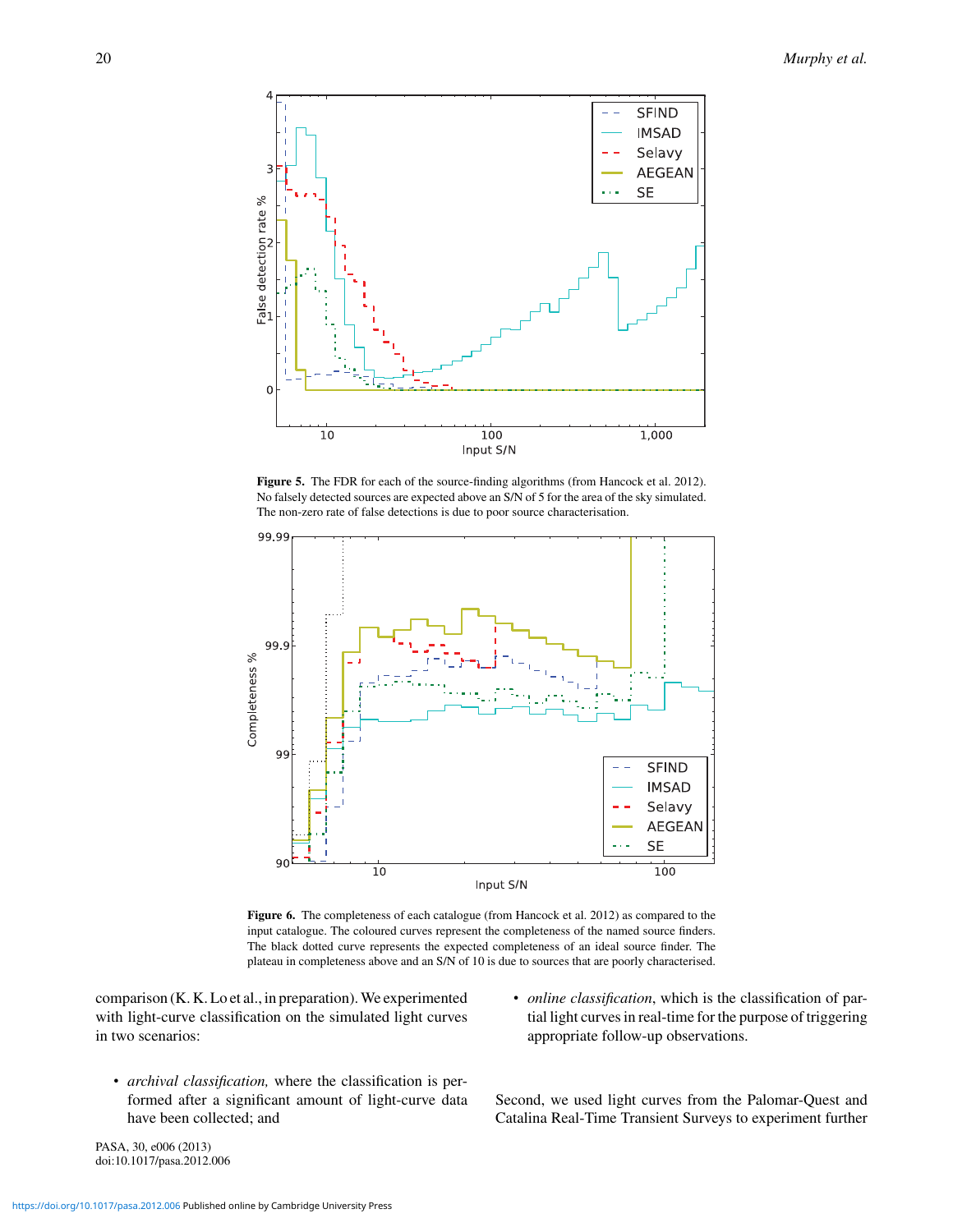

**Figure 7.** Comparison of overall classification performance (accuracy percentage) by feature set (*tme*, *stat*, *stat-cum*, *wlet*, *lsp*, *all-reps*, and *all*) and classification algorithm (J48, Random Forest, and SVM), with results grouped by classification algorithm.

with a range of machine-learning methods. The results of these experiments are discussed in the sections below.

## *5.5.1 Archival Classification*

We approached the classification problem using the standard methodology of supervised machine learning with 10-fold cross-validation. First, we extracted a set of features from each light curve. These include time-domain features which are simply the flux measurements at each time point (*tme*), statistical features (*stat*) such as the mean, standard deviation, and skew, following Richards et al. (2011); statistical (stat) features built cumulatively (*stat-cum*) after observing a fixed number of observations in multiples of *k* (*k*, 2*k*, etc.); periodic features derived from the Lomb–Scargle periodogram (*lsp*); and wavelet features derived from the Haar wavelet (*wlet*). We then created two more feature sets that are concatenations of the above. Feature set *all-reps* is the concatenation of *stat-cum*, *lsp*, and *wlet*, and feature set *all* concatenates *tme*, *stat-cum*, *lsp*, and *wlet*. Details of all seven feature sets are discussed by Rebbapragada et al. (2012).

We used these features as input to a set of machinelearning algorithms, which, when given a training set of examples, will learn the discriminative features for each source type. Using the Weka toolkit (Hall et al. 2009), we experimented with three classification algorithms: Support Vector Machines (SVM; Cortes & Vapnik 1995), Random Forests (Breiman 2001), and the J48 Decision Tree (Quinlan 1986). Figure 7 shows the classification accuracy in the archival

PASA, 30, e006 (2013) doi:10.1017/pasa.2012.006 setting. The Random Forest is the best performing classifier when used with the combined feature sets, achieving 93% accuracy. This suggests that archival classification using light curves alone is feasible with a reasonable degree of accuracy, given the large number of sources. However, the performance on real light curves is likely to be lower since our simulated light curves have ideal Gaussian noise and are aligned to the starting time of the event.

# *5.5.2 Online Classification*

The aim of online classification is to identify sources of interest as soon as possible after new observations arrive. The earlier a classification is made, the more likely that a followup observation can be scheduled, and so online classification should run continuously as part of the real-time transient detection pipeline. We evaluated online classification using the first 30 d of simulated light curves. With so few observations, it is not possible to extract periodogram or wavelet features; hence, we were limited to the statistical feature set and the time-series values themselves.

Figure 8 shows the confusion matrix for our best performing algorithm: the J48 classifier built with *stat* features extracted from 30 d of observations. The overall classification accuracy achieved was 50% across eight source types. This is better than the baseline expected from random classification (12% accuracy) but probably not sufficient to be useful in scheduling follow-up observations. Accuracy was improved by grouping source types with similar light-curve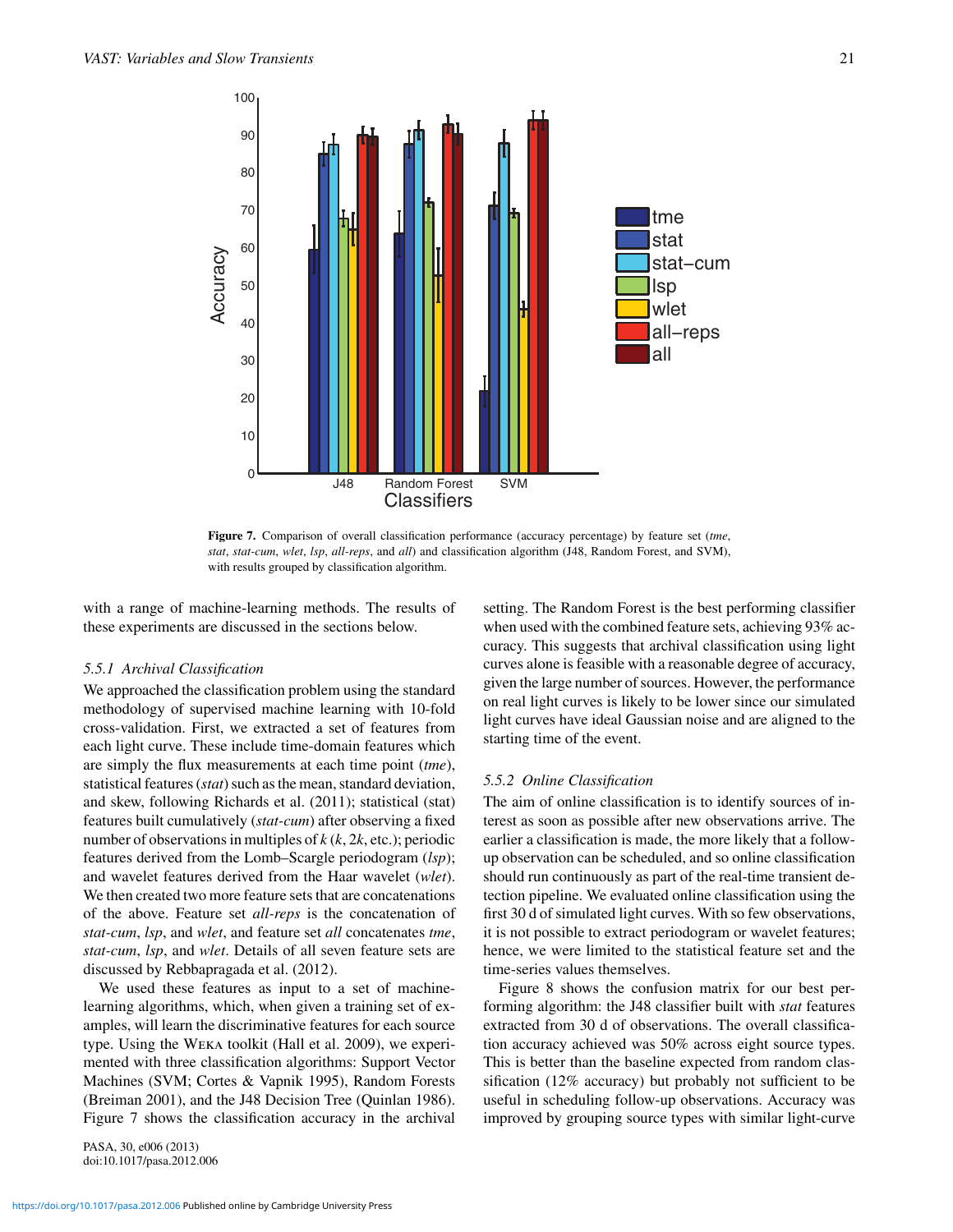

**Figure 8.** Online classification confusion matrix shown as a heat map  $(\text{red} = \text{higher accuracy}, \text{blue} = \text{lower accuracy})$ . The *x*-axis is the classified output class and the *y*-axis is the actual input class. We used 200 sources of each type and the number in each cell represents how these sources are classified. Overall accuracy at 30 d is 50%.

characteristics together (grouping SNe and novae, BG, and ESE yielded an accuracy of 70%). Finally, accumulating more data led to higher accuracy (∼80% accuracy with 100 d of observations).

# *5.5.3 Other Machine-Learning Approaches*

Considerable insight into the classification problem can be gained from the current efforts on classification of transients in optical synoptic sky surveys (Bloom et al. 2008; Donalek et al. 2008; Mahabal et al. 2008a, 2008b, 2010, 2011; Djorgovski et al. 2011). We experimented with several approaches, using the data from the Palomar-Quest and Catalina Real-Time Transient Surveys, as well as selected data sets from the literature.

Similar to the work described in Section 5.5.1, we parameterised observed optical light curves as feature vectors and applied various machine-learning techniques (e.g. decision trees) to their classification. A set of decision trees was trained using the feature vectors for various combinations of classes. To reduce the dimensionality of the input space, we applied a forward feature selection strategy that consisted of selecting a subset of features from the training set that best predicts the test data by sequentially selecting features until there is no improvement in prediction. Each tree was built using the Gini diversity index as criterion for choosing the split; the splitting stopped when there is no further gain that can be made. To avoid over-fitting we used a 10-fold cross-validation approach. The decision trees were pruned in order to choose the simplest one within one standard error of the minimum. When tested on a data set consisting of light curves of blazars, cataclysmic variables, and RR Lyrae

PASA, 30, e006 (2013) doi:10.1017/pasa.2012.006 stars, we achieved completeness in the range of ∼83%–97% and contamination in the range of ∼4%–13% (C. Donalek et al., in preparation). In future work, we will apply this to the classification of radio light curves.

Another approach we experimented with used twodimensional distributions of magnitude changes for different time baselines for all possible epoch pairs in the data set (Djorgovski et al. 2011; B. Moghaddam et al., in preparation). These two-dimensional  $(\Delta m, \Delta t)$  histograms can be viewed as probabilistic structure functions for the light curves of different types. Template distributions for different kinds of transients and variables are constructed using the reliably classified data with the same survey cadences, S/N, etc. For any newly detected variable or a transient, corresponding  $(\Delta m, \Delta t)$  histograms are accumulated as the new data arrive, and we used a variety of metrics to compute the effective probabilistic distances from different templates. Initial testing indicates that we can obtain a high classification accuracy using this approach. We plan to generalise it to include triplets or even higher order sets of data points for multi-dimensional histograms.

One important lesson so far is that existing archival and contextual data will play a critical role in classification. This includes a spatial context (i.e., what is near the observed event on the sky—a possible host galaxy, a cluster, an SN remnant, etc.), the multi-wavelength context (has it been detected at other wavelengths, what is its broad spectral energy distribution), and the temporal context (what was its flux variability or a detection history in the previously obtained data). Some of this information can be readily extracted from the archives (e.g. flux measurements from different wavelengths, light curves at that location), but some—spatial context in particular—require a human judgement, e.g., is the apparent proximity to other objects (galaxies, clusters, etc.) likely to be relevant, and if so, what does it imply about the transient? Human inspection of vast numbers of transients does not scale to the massive data streams such as those contemplated here. We are currently experimenting with crowdsourcing approaches to harvesting of the relevant human pattern recognition skills and domain expertise, and their translation to machine-processable algorithms.

#### **5.6 Alerts and Follow-up**

ASKAP policy specifies that all data and results must be released as soon as they have passed scientific quality control. This is particularly important for transient detections, in which multi-wavelength follow-up is critical. VAST will generate publicly available data products on the following timescales:

**Seconds:** Triggers for individual transient events will be released through services such as  $VOEventNet<sup>7</sup>$  as soon as they are detected. These events will have quality

<sup>7</sup> See http://voeventnet.caltech.edu.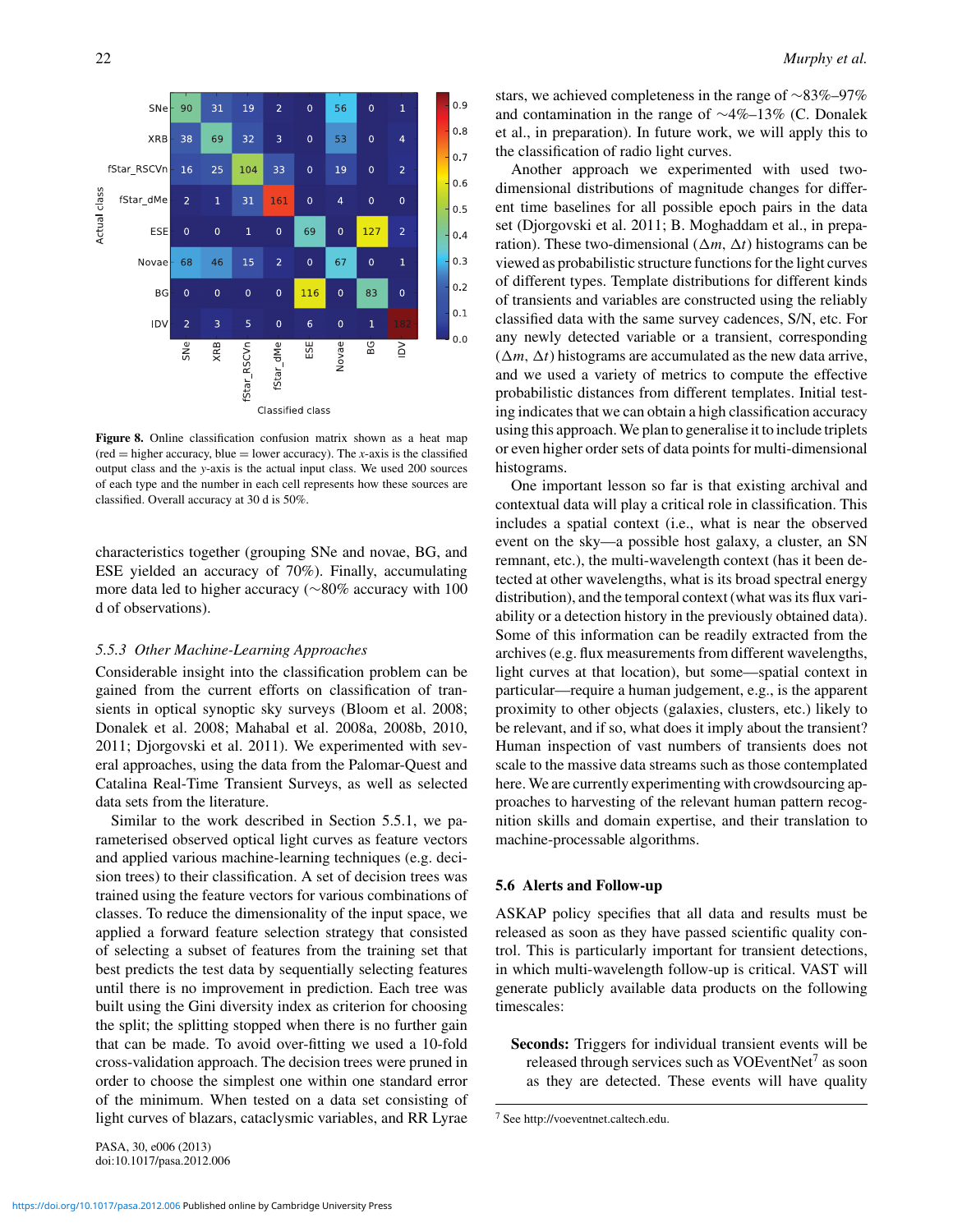flags representing our confidence about the detection and will allow immediate follow-up of new discoveries by the wider community.

- **Minutes:** Triggers with value-added data such as classifications based on multi-wavelength archival crossmatching will be released as soon as our source classification pipeline has run.
- **Days:** Measurements of every source in every field will be entered into our light-curve database in near realtime. This will be available immediately to the VAST collaboration. Once quality control has been completed, updates to the database will be made publicly available.
- **Months:** Scientific quality catalogues will be constructed from our light-curve database. The results will be published and data made public as soon as possible after analysis is complete.

The quality control process for alerts will consist of a multitiered system in which there is automatic filtering of a large fraction of false detections followed by manual inspection of the remaining sources. This approach is taken by several existing transients surveys, for example in the Palomar Transients Factory (Gal-Yam et al. 2011). The detailed implementation of this general approach will be developed and refined during commissioning.

In addition, all images from VAST will be made available through the standard ASKAP archive. Where possible, the VAST pipeline will use standard Virtual Observatory protocols such as VOEvents.8

## *5.6.1 Very Long Baseline Interferometry*

As noted earlier, radio sources that are highly variable on short timescales are necessarily intrinsically compact. ASKAP's angular resolution of ∼10 arcsec will be high enough to localise variable sources on the sky and measure variability, but will be orders of magnitude too low to resolve the evolving structures that give rise to the variations in integrated flux. In order to resolve the structure and evolution of the radio source, much higher angular resolution imaging is required, provided by Very Long Baseline Interferometry (VLBI).

Alerts from the VAST pipelines will be used to trigger observations using the Australian Long Baseline Array (LBA), now including telescopes from Western Australia (ASKAP) to New Zealand (Warkworth), allowing milliarcsecond-scale imaging. Due to the very large number of VAST alerts, targets for VLBI follow-up will have to be chosen selectively and will need to be restricted to the most interesting or rare classes of transient and variable sources. The Australian LBA is very well suited to this type of follow-up, as evidenced by previous program that have taken triggers for transient radio sources from Molonglo Observatory Synthesis Telescope (MOST) or the Australia Telescope Compact Array (ATCA) (Tingay et al. 1995; Miller-Jones et al. 2012).

The current LBA has a sensitivity of 60  $\mu$ Jy beam<sup>-1</sup> for a 1-h integration at 2.3 and 8 GHz. This is comparable to the sensitivity of ASKAP at 1.4 GHz. With ASKAP incorporated as an element of the LBA, the sensitivity at 1.6 GHz would be 40  $\mu$ Jy beam<sup>-1</sup> for a 1-h integration. Hence, a 12-h observation with the LBA would be able to detect any unresolved source found by the VAST surveys.

The recent advent of real-time eVLBI on the LBA means that the VLBI observations can be rapidly processed and analysed. Thus, subsequent observations can be adapted based on the initial results. This facility will benefit studies of new transients that will be detected by ASKAP.

## **6 Conclusions**

Next-generation radio telescopes such as the EVLA, LOFAR, MWA, and ASKAP will have a substantial impact on our ability to discover and monitor radio transient and variable sources. The VAST survey will play an important role in the study of a range of phenomena, from GRB afterglows and SNe through to cataclysmic variables and radio flare stars, as well as propagation effects in the ISM.

The three VAST surveys (VAST-Wide, VAST-Deep, and VAST-Galactic) will allow us to do a comprehensive search of radio transient parameter space. It is likely that in addition to discovering a large number of known classes of objects, we will also discover new types of transient and variable phenomena. Our automatic transient detection pipeline will be able to run simultaneously with other major ASKAP observing projects, meaning that we will also analyse data in commensal mode.

All data products produced by VAST will be released to the wider community as soon as possible after passing quality control standards. Wherever possible, this will be done through the use of Virtual Observatory tools and protocols.

In this paper, we have summarised the science goals of VAST, described our current results in algorithm development for source-finding and transient light-curve classification, and made predictions about the likely source populations that will be observed by VAST.

# **Acknowledgments**

We would like to acknowledge the additional contributors to the optical transient classification work, including Ashish Mahabal, Ciro Donalek, Matthew Graham, Baback Moghaddam, Mike Turmon, and a number of Caltech students. We would also like to thank Peter Ashwell and Andrew Naoum at the University of Sydney for useful discussions. We acknowledge the contribution of the wider VAST collaboration team members through their participation in the design study over the last three years.

This research has been supported in part by the Australian Research Council (ARC). TM, BMG, PJH, JB, and

<sup>8</sup> See http://www.ivoa.net/Documents/VOEvent.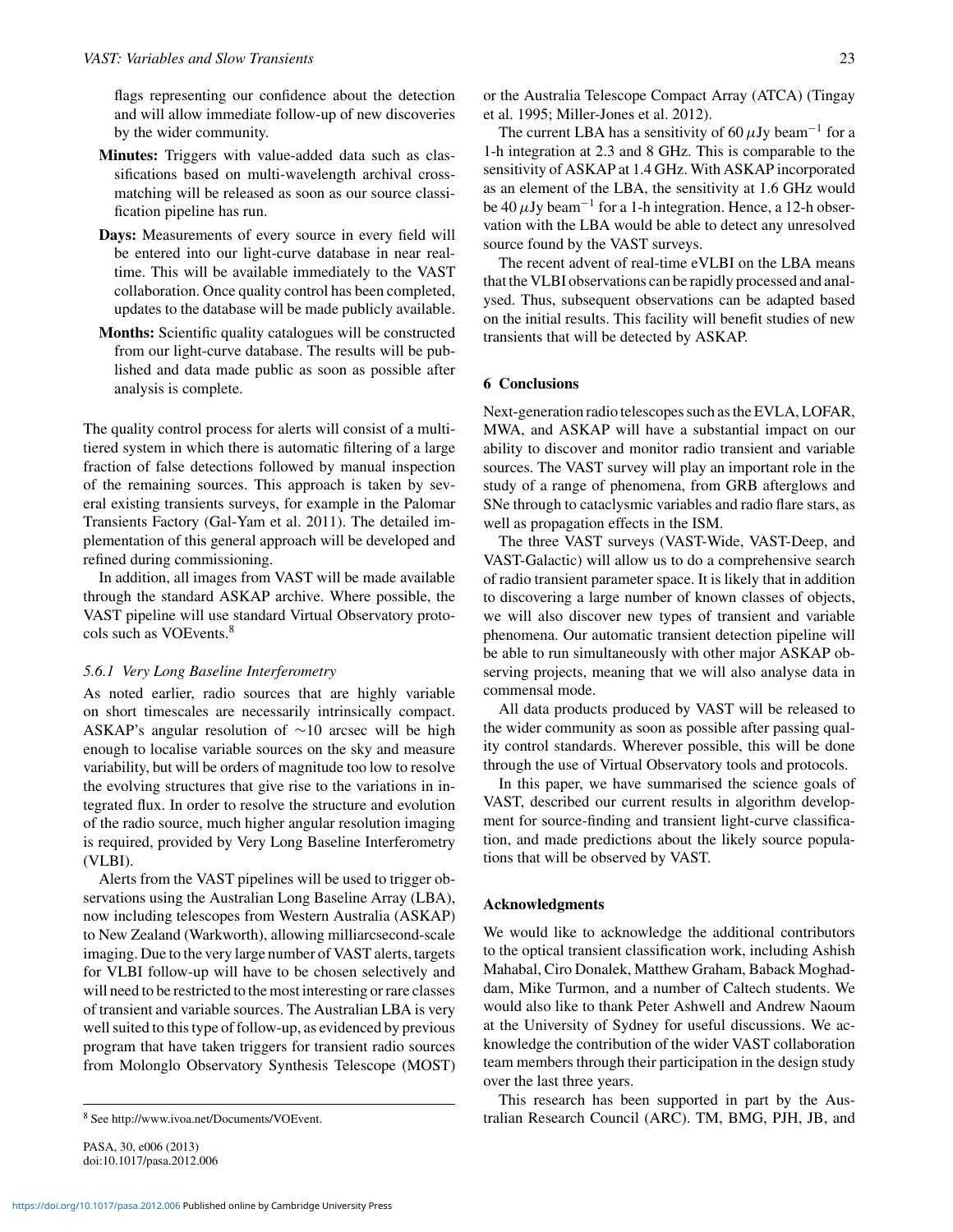MEB acknowledge support through grants FS100100033 and DP110102034, and through the Science Leveraging Fund of the New South Wales Office for Science and Medical Research. SAF is the recipient of an ARC Postdoctoral Fellowship, DP110102889. TM, BMG, and S. Croft acknowledge funding from the University of Sydney International Program Development Fund. The Centre for All-sky Astrophysics is an Australian Research Council Centre of Excellence, funded by grant CE110001020.

S. Chatterjee acknowledges support from the US National Science Foundation (NSF) through the award AST-1008213. DLK was partially supported by NSF awards AST-1008353 and AST-0908884. SGD acknowledges partial support from the NSF grants AST-0407448, AST-0909182, and IIS-1118041, and the National Aeronautics and Space Administration (NASA) grant 08-AISR08-0085. IHS is supported by an NSERC Discovery Grant. A portion of this research was carried out at the Jet Propulsion Laboratory, California Institute of Technology, under a contract with NASA. US Government sponsorship is acknowledged.

# **REFERENCES**

- Abadie, J., et al. 2010, Class. Quantum Gravity, 27, 173001
- Abbasi, R., et al. 2012, Natur, 484, 351
- Abdo, A. A., et al. 2010, ApJ, 722, 520
- Accadia, T., et al. 2011, Class. Quantum Gravity, 28, 114002
- Alard, C. 2000, A&AS, 144, 363
- Alard, C., & Lupton, R. H. 1998, ApJ, 503, 325
- Alcock, C., et al. 2000, ApJ, 541, 734
- Amy, S. W., Large, M. I., & Vaughan, A. E. 1989, PASA, 8, 172
- Archibald, A. M., Kaspi, V. M., Bogdanov, S., Hessels, J. W. T., Stairs, I. H., Ransom, S. M., & McLaughlin, M. A. 2010, ApJ, 722, 88
- Archibald, A. M., et al. 2009, Sci, 324, 1411
- Armstrong, J. W., Rickett, B. J., & Spangler, S. R. 1995, ApJ, 443, 209
- Armstrong, J. W., Spangler, S. R., & Hardee, P. E. 1977, AJ, 82, 785
- Athreya, R. 2009, ApJ, 696, 885
- Ball, L. 2009, ASKAP Survey Science Projects, Tech. Rep., CSIRO Australia Telescope National Facility
- Bannister, K. W., Murphy, T., Gaensler, B. M., Hunstead, R. W., & Chatterjee, S. 2011a, MNRAS, 412, 634
- Bannister, K. W., Murphy, T., Gaensler, B. M., Hunstead, R. W., & Chatterjee, S. 2011b, MNRAS, 418, 2813
- Banyer, J., et al. 2012, Astronomical Society of the Pacific Conference Series, Edited by P. Ballester, D. Egret, and N.P.F. Lorente, 461, 725
- Barnacka, A., Glicenstein, J.-F., & Moudden, Y. 2011, A&A, 528, L3
- Bastian, T. S., Dulk, G. A., & Chanmugam, G. 1988, ApJ, 324, 431
- Becker, R. H., Helfand, D. J., White, R. L., & Proctor, D. D. 2010, AJ, 140, 157
- Bell, M. E., et al. 2011, MNRAS, 415, 2
- Berger, E. 2006, ApJ, 648, 629

PASA, 30, e006 (2013) doi:10.1017/pasa.2012.006

- Berger, E., Zauderer, A., Pooley, G. G., Soderberg, A. M., Sari, R., Brunthaler, A., & Bietenholz, M. F. 2012, ApJ, 748, 36
- Berger, E., et al. 2001, Natur, 410, 338
- Bignall, H., et al. 2003, ApJ, 585, 653
- Bignall, H. E., Macquart, J.-P., Jauncey, D. L., Lovell, J. E. J., Tzioumis, A. K., & Kedziora-Chudczer, L. 2006, ApJ, 652, 1050
- Blandford, R. D., & Payne, D. G. 1982, MNRAS, 199, 883
- Bloom, J. S., Starr, D. L., Butler, N. R., Nugent, P., Rischard, M., Eads, D., & Poznanski, D. 2008, AN, 329, 284
- Bloom, J. S., et al. 2011, Sci, 333, 203
- Bond, H. E., White, R. L., Becker, R. H., & O'Brien, M. S. 2002, PASP, 114, 1359
- Bookbinder, J. A., & Lamb, D. Q. 1987, ApJ, 323, L131
- Bower, G. C., & Saul, D. 2011, ApJ, 728, L14
- Bower, G. C., Whysong, D., Blair, S., Croft, S., Keating, G., Law, C., Williams, P. K. G., & Wright, M. C. H. 2011, ApJ, 739, 76
- Bower, G. C., et al. 2007, ApJ, 666, 346
- Bower, G. C., et al. 2010, ApJ, 725, 1792
- Breiman, L. 2001, Mach. Learn., 45, 5
- Briggs, F. H., & Kocz, J. 2005, Radio Sci., 40, 5
- Brunthaler, A., Menten, K. M., Reid, M. J., Henkel, C., Bower, G. C., & Falcke, H. 2009, A&A, 499, L17
- Brunthaler, A., et al. 2010, in Proc. 10th European VLBI Network Symposium and EVN Users Meeting: VLBI and the New Generation of Radio Arrays, Proceedings of Science, "10th EVN Symposium", ID 055 http://pos.sissa.it/cgibin/reader/conf.cgi?confid=125
- Burke-Spolaor, S. 2010, MNRAS, 1574
- Burke-Spolaor, S., Bailes, M., Ekers, R., Macquart, J.-P., & Crawford, F. 2011, ApJ, 727, 18
- Cameron, P. B., et al. 2005, Natur, 434, 1112
- Camilo, F., et al. 2006, Natur, 442, 892
- Carilli, C. L., Ivison, R. J., & Frail, D. A. 2003, ApJ, 590, 192
- Cenko, S. B., et al. 2012a, MNRAS, 420, 2684
- Cenko, S. B., et al. 2012b, ApJ, 753, 77
- Chakraborti, S., Ray, A., Soderberg, A. M., Loeb, A., & Chandra, P. 2011, Natur Commun., 2, 175
- Chandra, P., & Frail, D. A. 2012, ApJ, 746, 156
- Chippendale, A. P., O'Sullivan, J., Reynolds, J., Gough, R., Hayman, D., & Hay, S. 2010, in IEEE International Symposium on Phased Array Systems and Technology (ARRAY), 648, 12–15 Oct. 2010 (http://adsabs.harvard.edu/abs/2010past.conf.. 648C)
- Chomiuk, L., et al. 2012, ApJ, 750, 164
- Clegg, A. W., Fey, A. L., & Fiedler, R. L. 1996, ApJ, 457, L23
- Clegg, A. W., Fey, A. L., & Lazio, T. J. W. 1998, ApJ, 496, 253
- Condon, J. J., Cotton, W. D., Greisen, E. W., Yin, Q. F., Perley, R. A., Taylor, G. B., & Broderick, J. J. 1998, AJ, 115, 1693
- Cordes, J. M. 2007, The SKA as a Radio Synoptic Survey Telescope: Widefield Surveys for Transients, Pulsars and ETI, Tech. rep., SKA Memo 97
- Cordes, J. M. 2012, IAUS, 285, 49
- Cordes, J. M., & Wolszczan, A. 1986, ApJ, 307, 27
- Cordes, J. M., et al. 2004, NewAR, 48, 1459
- Cornwell, T., et al. 2012, ASKAP Science Processing Document, Tech. rep., CSIRO Astronomy and Space Science
- Cortes, C., & Vapnik, V. 1995, Mach. Learn., 20, 273
- Coward, D., et al. 2012, MNRAS, 425, 2668
- Croft, S., Bower, G. C., Keating, G., Law, C., Whysong, D., Williams, P. K. G., & Wright, M. 2011, ApJ, 731, 34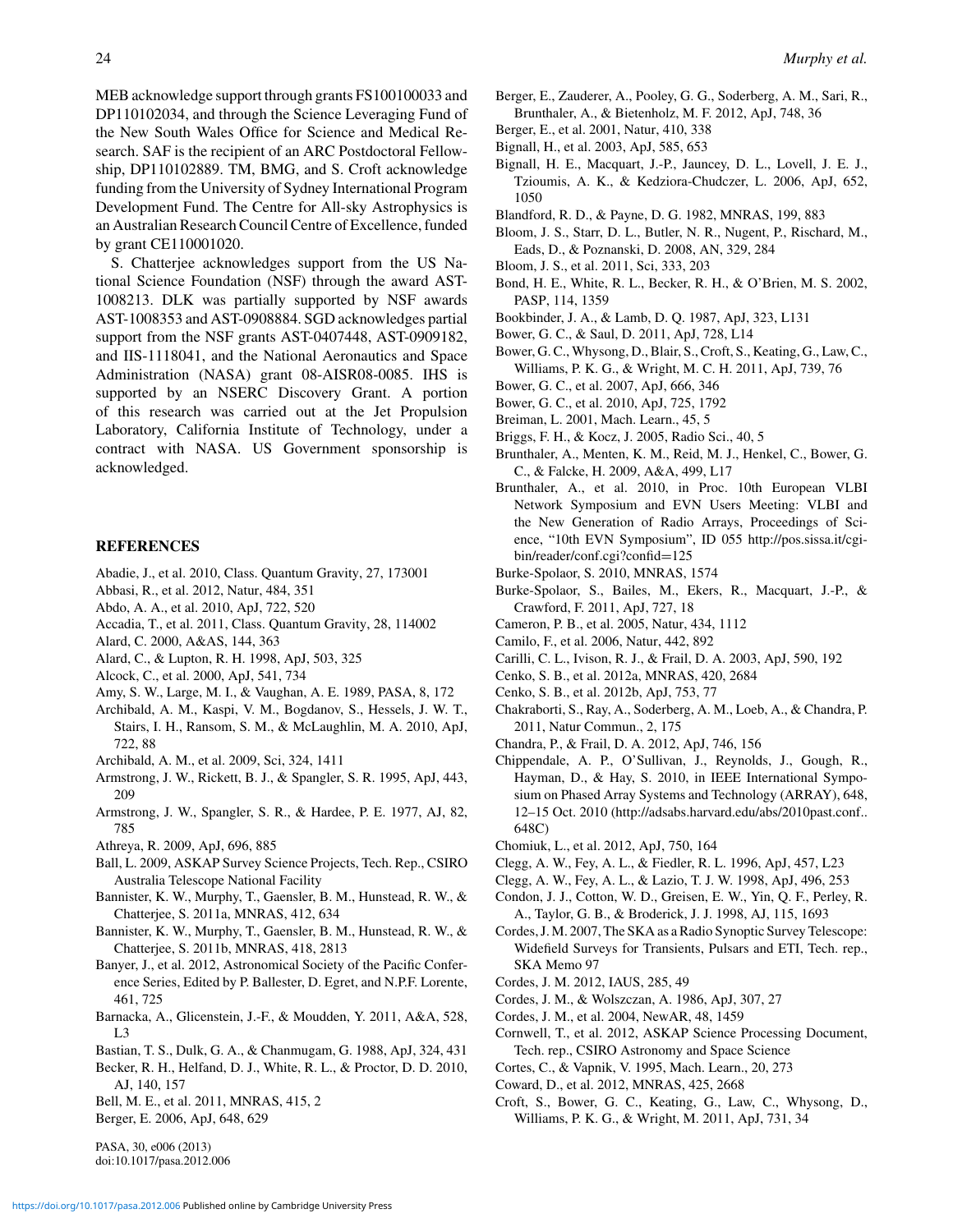- Croft, S., et al. 2010, ApJ, 719, 45
- Dalal, N., Griest, K., & Pruet, J. 2002, ApJ, 564, 209
- Davis, S. W., Narayan, R., Zhu, Y., Barret, D., Farrell, S. A., Godet, O., Servillat, M., & Webb, N. A. 2011, ApJ, 734, 111
- De Jager, O. C., Meintjes, P. J., O'Donoghue, D., & Robinson, E. L. 1994, MNRAS, 267, 577
- Dennett-Thorpe, J., & de Bruyn, A. G. 2002, Natur, 415, 57
- Dennison, B., & Condon, J. J. 1981, ApJ, 246, 835
- Dennison, B., et al. 1987, ApJ, 313, 141
- Dewdney, P. E., Hall, P. J., Schilizzi, R. T., & Lazio, T. J. L. W. 2009, IEEE Proc., 97, 1482
- Djorgovski, S. G., et al. 2011, in Proceedings of CIDU 2011, eds. A. Srivasatva, N. Chawla, & A. Perera, NASA AMES, 174 (http://adsabs.harvard.edu/abs/2011arXiv1110.4655D)
- Donalek, C., Mahabal, A., Djorgovski, S. G., Marney, S., Drake, A., Glikman, E., Graham, M. J., & Williams, R. 2008, AIPCS, 1082, 252
- Draine, B. 1998, ApJ, 509, L41
- Dulk, H. E., Bastian, T. S., & Chanmugam, G. 1983, ApJ, 273, 249
- Ebisuzaki, T., et al. 2001, ApJ, 562, L19
- Ellingson, S. W., & Hampson, G. A. 2002, IEEE Trans. Antennas Propag., 50, 25
- Esquej, P., Saxton, R. D., Freyberg, M. J., Read, A. M., Altieri, B., Sanchez-Portal, M., & Hasinger, G. 2007, A&A, 462, L49
- Esquej, P., et al. 2008, A&A, 489, 543
- Fairhurst, S. 2011, Class. Quantum Gravity, 28, 105021
- Falcke, H., Körding, E., & Markoff, S. 2004, A&A, 414, 895
- Farrell, S. A., Webb, N. A., Barret, D., Godet, O., & Rodrigues, J. M. 2009, Natur, 460, 73
- Fassnacht, C. D., Pearson, T. J., Readhead, A. C. S., Browne, I. W. A., Koopmans, L. V. E., Myers, S. T., & Wilkinson, P. N. 1999, ApJ, 527, 498
- Fender, R. 2006, in Compact stellar X-ray sources. Edited by Walter Lewin & Michiel van der Klis. Cambridge Astrophysics Series, No. 39. Cambridge, UK
- Fender, R., et al. 2004, MNRAS, 355, 1105
- Feng, H., & Soria, R. 2011, NewAR, 55, 166
- Fielder, R., Dennison, B., Johnston, K. J., Waltman, E. B., & Simon, R. S. 1994, ApJ, 430, 581
- Fiedler, R. L., Johnston, K. J., Waltman, E. B., & Ghigo, F. 1992, IAU Circ., 5527, 2
- Fiedler, R., Pauls, T., Johnston, K. J., & Dennison, B. 1994a, ApJ, 430, 595
- Fiedler, R. L., et al. 1987a, ApJS, 65, 319
- Fiedler, R. L., et al. 1987b, Natur, 326, 675
- Fiedler, R. L., et al. 1994b, ApJ, 430, 581
- Fong, W.-f., et al. 2012, ApJ, 756, 189
- Fornasa, M., & Bertone, G. 2008, Int. J. Mod. Phys. D, 17, 1125
- Frail, D. A., Kulkarni, S. R., Berger, E., & Wieringa, M. H. 2003, AJ, 125, 2299
- Frail, D. A., Kulkarni, S. R., Ofek, E. O., Bower, G. C., & Nakar, E. 2012, ApJ, 747, 70
- Frail, D. A., et al. 1994, ApJ, 437, L43
- Frail, D., et al. 2005, ApJ, 619, 994
- Fridman, P. A., & Baan, W. A. 2001, A&A, 378, 327
- Gaensler, B. M., et al. 2005, Natur, 434, 1104
- Gallo, E., Fender, R. P., & Pooley, G. G. 2003, MNRAS, 344, 60
- Gal-Yam, A., et al. 2006, ApJ, 639, 331
- Gal-Yam, A., et al. 2011, ApJ, 736, 159
- Gezari, S., et al. 2006, ApJ, 653, L25
- Gezari, S., et al. 2008, ApJ, 676, 944

PASA, 30, e006 (2013) doi:10.1017/pasa.2012.006

- Gezari, S., et al. 2009, ApJ, 698, 1367
- Gezari, S., et al. 2012, Nature, 485, 217
- Giannios, D., & Metzger, B. D. 2011, MNRAS, 416, 2102
- Godet, O., et al. 2012, ApJ, 752, 34
- Gregory, P. C., & Taylor, A. R. 1986, AJ, 92, 371
- Grupe, D., Thomas, H.-C., & Leighly, K. M. 1999, A&A, 350, L31
- Gunn, A. G., Spencer, R. E., Abdul Aziz, H., Doyle, J. G., Davis, R. J., & Pavelin, P. E. 1994, A&A, 291, 847
- Hales, C. A., Murphy, T., Curran, J. R., Middelberg, E., Gaensler, B. M., & Norris, R. P. 2012, MNRAS, 425, 979
- Hall, M., Frank, E., Holmes, G., Pfahringer, B., Reutemann, P., & Witten, I. H. 2009, SIGKDD Explor., 11
- Hallinan, G., et al. 2007, ApJ, 663, L25
- Halpern, J. P., et al. 2005, ApJ, 632, L29
- Hancock, P., Gaensler, B. M., & Murphy, T. 2011, ApJ, 735,  $L35$
- Hancock, P. J., Murphy, T., Gaensler, B. M., Hopkins, A., & Curran, J. R. 2012, MNRAS, 422, 1812
- Hankins, T. H., Kern, J. S., Weatherall, J. C., & Eilek, J. A. 2003, Natur, 422, 141
- Harry, G. M., et al. 2010, Class. Quantum Gravity, 27, 084006
- Heald, G., et al. 2011, JApA, 32, 589
- Heeschen, D. S. 1984, AJ, 89, 1111
- Hjellming, R. M. 1990, in Lecture Notes in Physics, Vol. 369, Physics of Classical Novae. IAU Coll. 122, ed. A. Cassatella & R. V. Viotti (Springer-Verlag: Berlin), 167
- Hjellming, R. M., et al. 2000, ApJ, 544, 977
- Hopkins, A. M., Miller, C. J., Connolly, A. J., Genovese, C., Nichol, R. C., & Wasserman, L. 2002, AJ, 123, 1086
- Hunstead, R. W. 1972, ApL, 12, 193
- Hyman, S. D., et al. 2005, Natur, 434, 50
- Jaeger, T. R., Hyman, S. D., Kassim, N. E., & Lazio, T. J. W. 2012, AJ, 143, 96
- Jenkins, E. B., & Tripp, T. M. 2001, ApJS, 137, 297
- Johnston, S., et al. 2007, PASA, 24, 174
- Johnston, S., et al. 2008, ExA, 22, 151
- Kamble, A., & Kaplan, D. L. A. 2013, Int. J. Mod. Phys. D22, 1341011
- Kankare, E., et al. 2008, ApJ, 689, L97
- Kaplan, D. L., Hyman, S. D., Roy, S., Bandyopadhyay, R. M., Chakrabarty, D., Kassim, N. E., Lazio, T. J. W., & Ray, P. S. 2008, ApJ, 687, 262
- Kaplan, D. L., O'Shaughnessy, R., Sesana, A., & Volonteri, M. 2011, ApJ, 734, L37
- Katz, C. A., et al. 2003, PASP, 115, 675
- Keane, E. F., Kramer, M., Lyne, A. G., Stappers, B. W., & McLaughlin, M. A. 2011, MNRAS, 415, 3065
- Kedziora-Chudczer, L., et al. 1997, ApJ, 490, L9
- Kesteven, M., Manchester, R., Brown, A., & Hampson, G. 2010, in RFI Mitigation Workshop, Groningen, The Netherlands
- Kida, S., et al. 2008, NewA, 13, 519
- Kocz, J., Briggs, F. H., & Reynolds, J. 2010, AJ, 140, 2086
- Komossa, S. 2006, MmSAI, 77, 733
- Komossa, S., & Bade, N. 1999, A&A, 343, 775
- Komossa, S., & Greiner, J. 1999, A&A, 349, L45
- Körding, E., Falcke, H., & Corbel, S. 2006, A&A, 456, 439
- Körding, E., Rupen, M., Knigge, C., Fender, R., Dhawan, V., Templeton, M., & Muxlow, T. 2008, Sci, 320, 1318
- Koribalski, B. 2012, PASA, 29, 359
- Krolik, J. H., & Piran, T. 2012, ApJ, 749, 92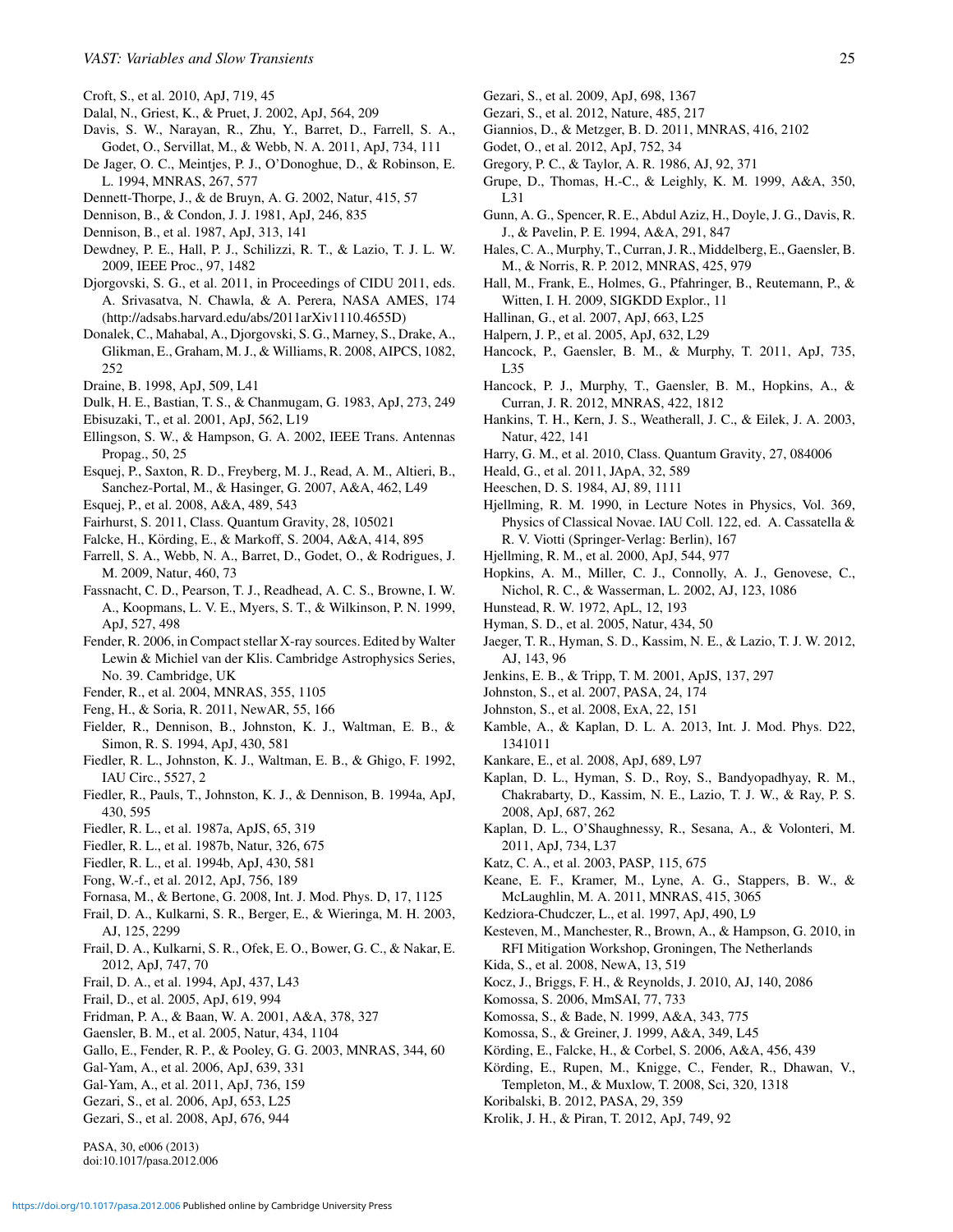- Kulkarni, S. R., & Heiles, C. 1988, in Neutral Hydrogen and the Diffuse Interstellar Medium, ed. K. I. Kellermann & G. L. Verschuur (Springer-Verlag: Berlin), 95
- Kuniyoshi, M., et al. 2007, PASP, 119, 122
- Law, C. J., & Bower, G. C. 2012, ApJ, 749, 143
- Lazio, T. J. W., Gaume, R. A., Claussen, M. J., Fey, A. L., Fiedler, R. L., & Johnston, K. J. 2001a, ApJ, 546, 267
- Lazio, T. J. W., Waltman, E. B., Ghigo, F. D., Fiedler, R. L., Foster, R. S., & Johnston, K. J. 2001b, ApJS, 136, 265
- Lazio, T. J. W., et al. 2000, ApJ, 534, 706
- Lazio, T. J. W., et al. 2010, AJ, 140, 1995
- Leshem, A., van der Veen, A.-J., & Boonstra, A.-J. 2000, ApJS, 131, 355
- Levan, A. J., et al. 2011, Sci, 333, 199
- Levinson, A., Ofek, E. O., Waxman, E., & Gal-Yam, A. 2002, ApJ, 576, 923
- Lien, A., Chakraborty, N., Fields, B. D., & Kemball, A. 2011, ApJ, 740, 23
- Lin, D., Carrasco, E. R., Grupe, D., Webb, N. A., Barret, D., & Farrell, S. A. 2011, ApJ, 738, 52
- Lo, K. K., et al. 2012, MNRAS, 421, 3316
- Lonsdale, C., et al. 2009, Proc. IEEE, 97, 1497
- Lorimer, D. R., et al. 2007, Sci, 318, 777
- Lovell, J. E. J., et al. 2003, AJ, 126, 1699
- Lovell, J. E. J., et al. 2008, ApJ, 689, 108
- Lyutikov, M. 2011, PhRvD, 83, 064001
- Macquart, J.-P., & de Bruyn, A. G. 2007, MNRAS, 380, L20
- Macquart, J.-P., Kedziora-Chudczer, L., Rayner, D. P., & Jauncey, D. L. 2000, ApJ, 538, 623
- Macquart, J., et al. 2010, PASA, 27, 272
- Mahabal, A., Djorgovski, S. G., Donalek, C., Drake, A., Graham, M., Williams, R., Moghaddam, B., & Turmon, M. 2010, in ASP Conf. Ser Vol. 434, Astronomical Data Analysis Software and Systems XIX, ed. Y. Mizumoto, K.-I. Morita, & M. Ohishi (San Francisco, CA: ASP), 115
- Mahabal, A., et al. 2008a, AN, 329, 288
- Mahabal, A., et al. 2008b, in AIP Conf. Ser Vol. 1082, Classification and Discovery in Large Astronomical Surveys, ed. C. A. L. Bailer-Jones (Melville, NY: AIP), 287
- Mahabal, A. A., et al. 2011, BASI, 39, 387
- Manchester, R. N., Hobbs, G. B., Teoh, A., & Hobbs, M. 2005, AJ, 129, 1993
- Markoff, S., et al. 2005, ApJ, 635, 1203
- Matsumura, N., et al. 2007, AJ, 133, 1441
- Matsumura, N., et al. 2009, AJ, 138, 787
- Mauch, T., Murphy, T., Buttery, H. J., Curran, J., Hunstead, R. W., Piestrzynski, B., Robertson, J. G., & Sadler, E. M. 2003, MNRAS, 342, 1117
- McClintock, J. E., & Remillard, R. A. 2006, Camb. Astrophys. Ser., 39, 157
- McLaughlin, M. A., et al. 2006, Natur, 439, 817
- Merloni, A., Heinz, S. & di Matteo, T. 2003, MNRAS, 345, 1057
- Metzger, B. D., & Berger, E. 2012, ApJ, 746, 48
- Metzger, B. D., Giannios, D., & Mimica, P. 2012, MNRAS, 420, 3528
- Miller-Jones, J. C. A., et al. 2012, MNRAS, 419, L49
- Mills, B. Y. 1981, PASA, 4, 156
- Mirabel, I. F., & Rodríguez, L. F. 1994, Natur, 371, 46
- Mitchell, D. A., Robertson, J. G., & Sault, R. J. 2005, AJ, 130, 2424
- Moesta, P., Alic, D., Rezzolla, L., Zanotti, O., & Palenzuela, C. 2012, ApJ, 749, L32

PASA, 30, e006 (2013) doi:10.1017/pasa.2012.006

- Murphy, T., Mauch, T., Green, A., Hunstead, R. W., Piestrzynska, B., Kels, A. P., & Sztajer, P. 2007, MNRAS, 382, 382
- Myers, S. T., et al. 2003, MNRAS, 341, 1
- Nakar, E., & Piran, T. 2011, Nature 478, 82
- Narayan, R. 1996, ApJ, 462, 136
- Niinuma, K., et al. 2007, ApJ, 657, L37
- Niinuma, K., et al. 2009, ApJ, 704, 652
- Norris, R. P., et al. 2006, AJ, 132, 2409
- Norris, R. P., et al. 2011, PASA, 28, 215
- Ofek, E. O., Frail, D. A., Breslauer, B., Kulkarni, S. R., Chandra, P., Gal-Yam, A., Kasliwal, M. M., & Gehrels, N. 2011, ApJ, 740, 65
- Offringa, A. R., de Bruyn, A. G., & Zaroubi, S. 2012, MNRAS, 422, 563
- O'Shaughnessy, R., Kaplan, D. L., Sesana, A., & Kamble, A. 2011, ApJ, 743, 136
- Osten, R. A., & Wolk, S. J. 2009, ApJ, 691, 1128
- Palenzuela, C., Lehner, L., & Liebling, S. L. 2010, Sci, 329, 927
- Panagia, N., Van Dyk, S. D., Weiler, K. W., Sramek, R. A., Stockdale, C. J., & Murata, K. P. 2006, ApJ, 646, 369
- Pestalozzi, M. R., Benz, A. O., Conway, J. E., & Güdel, M. 2000, A&A, 353, 569
- Piran, T., Nakar, E., & Rosswog, S. 2012, arXiv:1204.6242
- Quinlan, J. R. 1986, Mach. Learn., 1, 81
- Racusin, J. L., et al. 2009, ApJ, 698, 43
- Rebbapragada, U., Lo, K. K., Wagstaff, K. L., Reed, C., & Murphy, T. 2012, VAST Memo 5
- Rees, M. J. 1990, Sci, 247, 817
- Rhoads, J. E. 1997, ApJ, 487, L1
- Richards, J. W., Starr, D. L., Miller, A. A., Bloom, J. S., Butler, N. R., Brink, H., & Crellin-Quick, A. 2012, ApJS, 203, 32
- Richards, J. W., et al. 2011, ApJ, 733, 10
- Rickett, B. J., Kedziora-Chudczer, L., & Jauncey, D. L. 2002, ApJ, 581, 103
- Riess, A. G., et al. 2004, ApJ, 607, 665
- Rodriguez, C., Taylor, G. B., Zavala, R. T., Peck, A. B., Pollack, L. K., & Romani, R. W. 2006, ApJ, 646, 49
- Romani, R., Blandford, R., & Cordes, J. 1987, Natur, 328, 324
- Roy, S., Hyman, S. D., Pal, S., Lazio, T. J. W., Ray, P. S., & Kassim, N. E. 2010, ApJ, 712, L5
- Ryder, S. D., et al. 2004, MNRAS, 349, 1093
- Sari, R., & Piran, T. 1995, ApJ, 455, L143
- Sari, R., Piran, T., & Halpern, J. P. 1999, ApJ, 519, L17
- Saxton, C. J., Soria, R., Wu, K., & Kuin, N. P. M. 2012, MNRAS, 422, 1625
- Schnittman, J. D. 2011, Class. Quantum Gravity, 28, 094021
- Servillat, M., Farrell, S. A., Lin, D., Godet, O., Barret, D., & Webb, N. A. 2011, ApJ, 743, 6
- Sesana, A., Gair, J., Berti, E., & Volonteri, M. 2011, PhRvD, 83, 044036
- Shivvers, I., & Berger, E. 2011, ApJ, 734, 58
- Siemion, A. P. V., et al. 2012, ApJ, 744, 109
- Smith, K. L., Shields, G. A., Bonning, E. W., McMullen, C. C., Rosario, D. J., & Salviander, S. 2010, ApJ, 716, 866
- Smolders, B., & Hampson, G. 2002, IEEE Antennas Propag. Mag., 44, 13
- Soderberg, A. M. 2007, in AIP Conf. Ser. Vol. 937, Supernova 1987A: 20 Years After: Supernovae and Gamma-Ray Bursters, ed. S. Immler, K. Weiler, & R. McCray (Melville, NY: AIP), 492
- Soderberg, A. M., et al. 2010, Natur, 463, 513